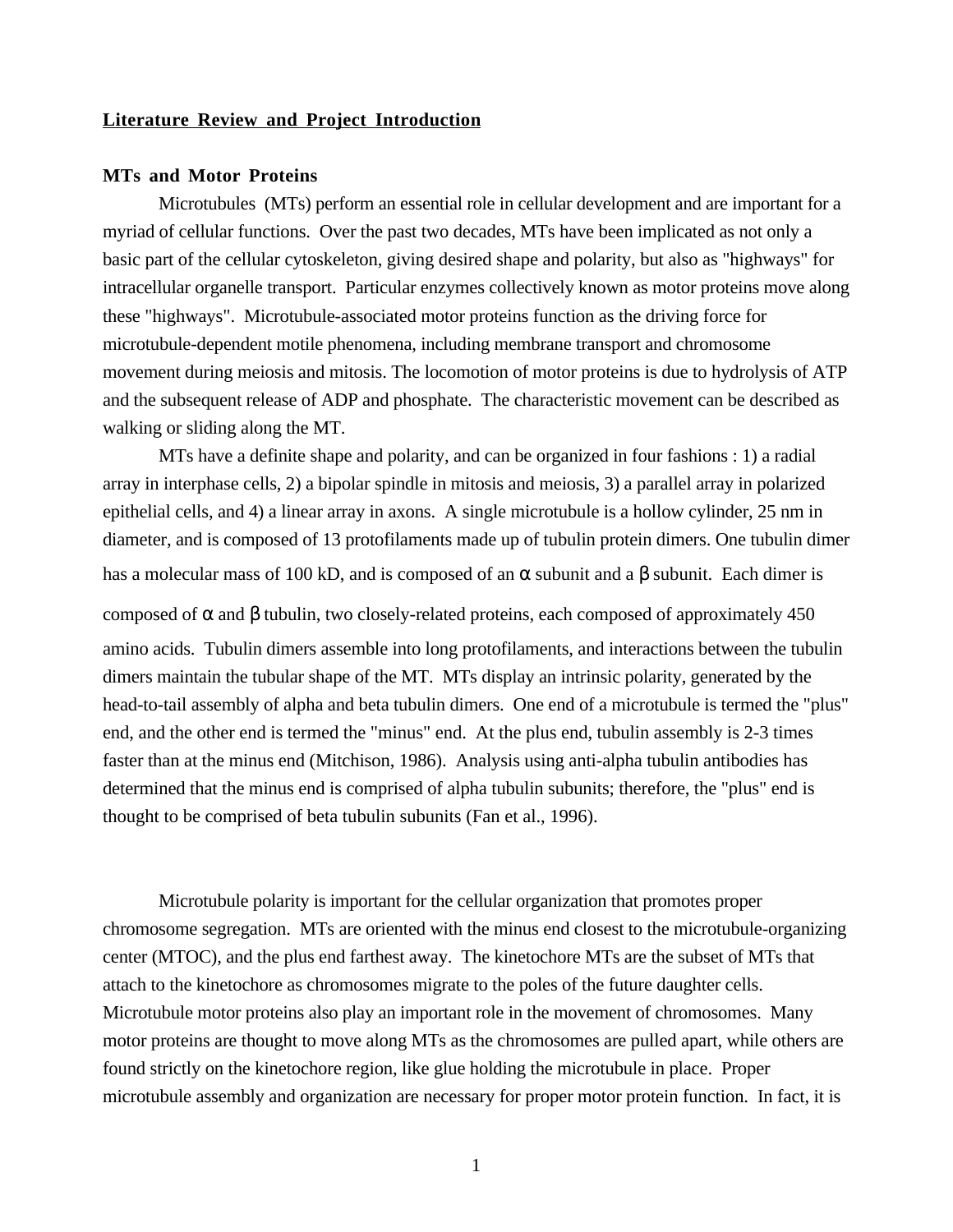the intrinsic polarity of a microtubule that guides the motor in its role within the cell. A motor protein can be classified as "plus" end directed, moving towards the plus end of the MT and away from the MTOC, or "minus" end directed, moving towards the MT minus end and towards the MTOC.

In a process known as dynamic instability, MTs undergo alternating phases of growth and rapid shortening (Mitchison and Kirschner, 1984; Walker et al., 1988). There exist two subsets of MTs within a MT population; one shows an overall increase in length while the other shows a decrease in length. A single growing microtubule can suddenly convert to shortening. This transition to shortening from the elongation phase is called a catastrophe, and a subsequent return to the elongation phase is termed a rescue (Walker et al., 1988). Dynamic instability of individual MTs has been studied *in vitro* and *in vivo* using both video-enhanced differential interference contrast (DIC) and fluorescence microscopy (Cassimeris et al., 1988; Cassimeris et al., 1988; Walker et al., 1988). MT assembly and disassembly are believed to be a function of GTP hydrolysis. Tubulin dimers are GTPases that hydrolyze GTP during MT-assembly. There are two sites for GTP binding on tubulin dimers: one exchangeable site (E) on beta tubulin and one non-exchangeable site (N) on alpha tubulin. The rate of polymerization is affected by the amount of GTP-bound tubulin. As GTPtubulin dimers are incorporated into growing MTs, the GTP is hydrolyzed at the E site and the resulting MT has a tubulin-GDP core. The MT cap or top crown of tubulin dimers remains as GTPtubulin. This GTP-cap is believed to be important in maintaining MT polymerization. When a MT loses its GTP-cap by hydrolysis or dissociation, it undergoes a catastrophe and rapidly shortens (Walker et al., 1989). In a similar fashion, a rescue can occur when the MT obtains a new GTP-cap, and the MT returns to the elongation phase. Hydrolysis of GTP is thus required for dynamic instability. It is believed that GTP-tubulin can only be found in the MT cap, since to this date, biochemical tests have not been able to locate any unhydrolyzed GTP within the MT core (Erickson-Lamy et al., 1992).

## **Characteristics of Microtubule Motor Proteins**

Two major MT-motor protein families are known, the dynein family and the kinesin family, and members of these two families share a similar characteristic structure. Microtubule motors are composed of three domains: a head, a stalk, and a tail. The head/motor domain may contain one or two large globular "heads." Each head contains an ATP binding site responsible for movement, and a nucleotide-dependent microtubule-binding site. The head domains must interact with the MTs for successful movement. The "stalk" domain forms an  $\alpha$ -helical coiled coil and is necessary for dimerization. Lastly, the small, globular "tail" domain is involved in binding the motor to specific cargo, like kinetochore proteins, various vesicles, or other MTs. Each motor has a unique tail to transport particular cargo. Tails that bind MTs contain an ATP-independent MT-binding site. These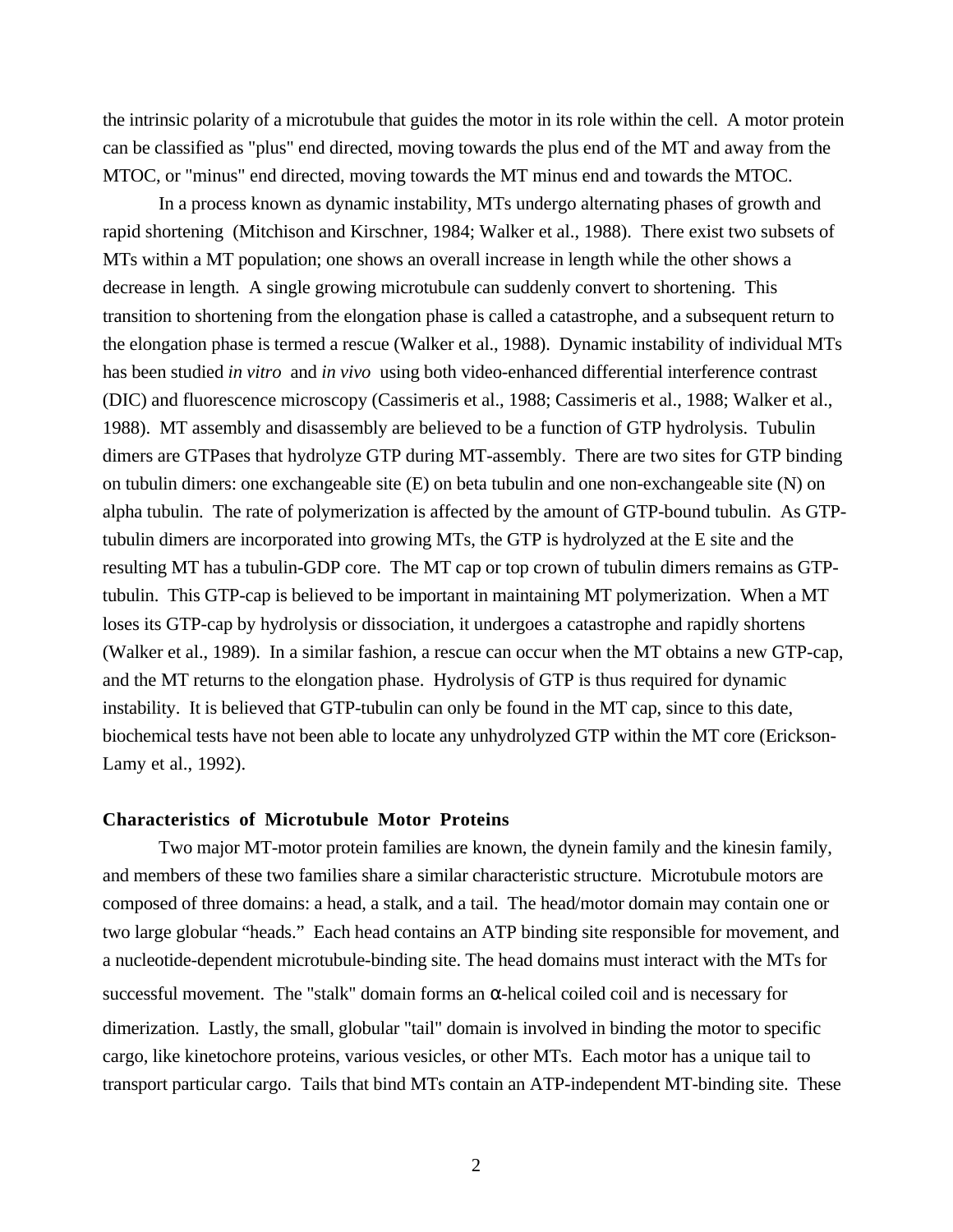proteins are necessary for sliding MTs past one another in formation of the mitotic spindle. Related tails from particular classes of proteins may contain related recognition sites for the binding of a certain cargo (Stewart et al., 1991). The tail regions are not currently well characterized, but are obviously important for cell structure and vesicular traffic within the cell.

### **The Dynein Family**

Axonemal dynein was discovered in 1963, and cytoplasmic dynein was discovered some 25 years later (Gibbons, 1963; Porter and Johnson, 1989). Axonemal dynein is involved in the movement of cilia and flagella where it is important for proper internal structure. An axoneme is an internal bundle composed of two inner MTs with nine surrounding MT-doublets, and axonemal dynein is important for translocating MTs that results in bending of the axoneme. Cytoplasmic dynein was originally referred to as Microtubule Associated Protein One C (MAP 1C), and was identified due to its association with brain MTs. Cytoplasmic dynein is important for retrograde axonal transport, movement towards the cell body of a neuronal cell. This is movement towards the minus-end of the MT; hence cytoplasmic dynein is a minus end-directed motor protein, as are all known dyneins (Asai, 1996). Cytoplasmic dynein is also involved in transport and positioning of the Golgi apparatus in cells, in chromosome segregation, and movement of daughter nuclei at the close of cell division (Asai, 1996; McIntosh and Pfarr, 1991; Skoufias and Scholey, 1993; Vallee, 1990; Walker and Sheetz, 1993).

Dyneins are large motor proteins. One dynein protein is composed of two or three heavy chains, corresponding to the force-generating head domains and stalk domain of kinesin, that are greater than 400 kD (Paschal and Vallee, 1987). Dynein also contains two or three intermediate chains and 4-8 light chains, corresponding to the tail domain of kinesin, that interact with the heavy chains and contribute to the large size of the motor (Vale and Toyoshima, 1988). Currently the function of intermediate and light chains is not well understood, but they may play a role in protein regulation by interacting in some manner with the motor domain.

#### **The Kinesin Family**

The second MT-motor protein family is the kinesin superfamily, composed of kinesin and kinesin-like proteins. Kinesin-like proteins can be plus-end or minus-end directed, while kinesin is a plus-end directed motor. Motors in the kinesin superfamily all share a 35-40% sequence homology in their motor domains (approximately 340 amino acids), and exhibit microtubule-stimulated ATPase activity. Kinesin in total is a 360 kD heterotetramer, a smaller protein than dynein. Kinesin consists of two heavy chains and two light chains. Kinesin-like proteins consist of one or two heavy chains and one or two light chains. The heavy chains form a dimer mediated by the formation of an alphahelical coiled coil in the stalk (Walker and Sheetz, 1993). Again, the function(s) of the light chains is

3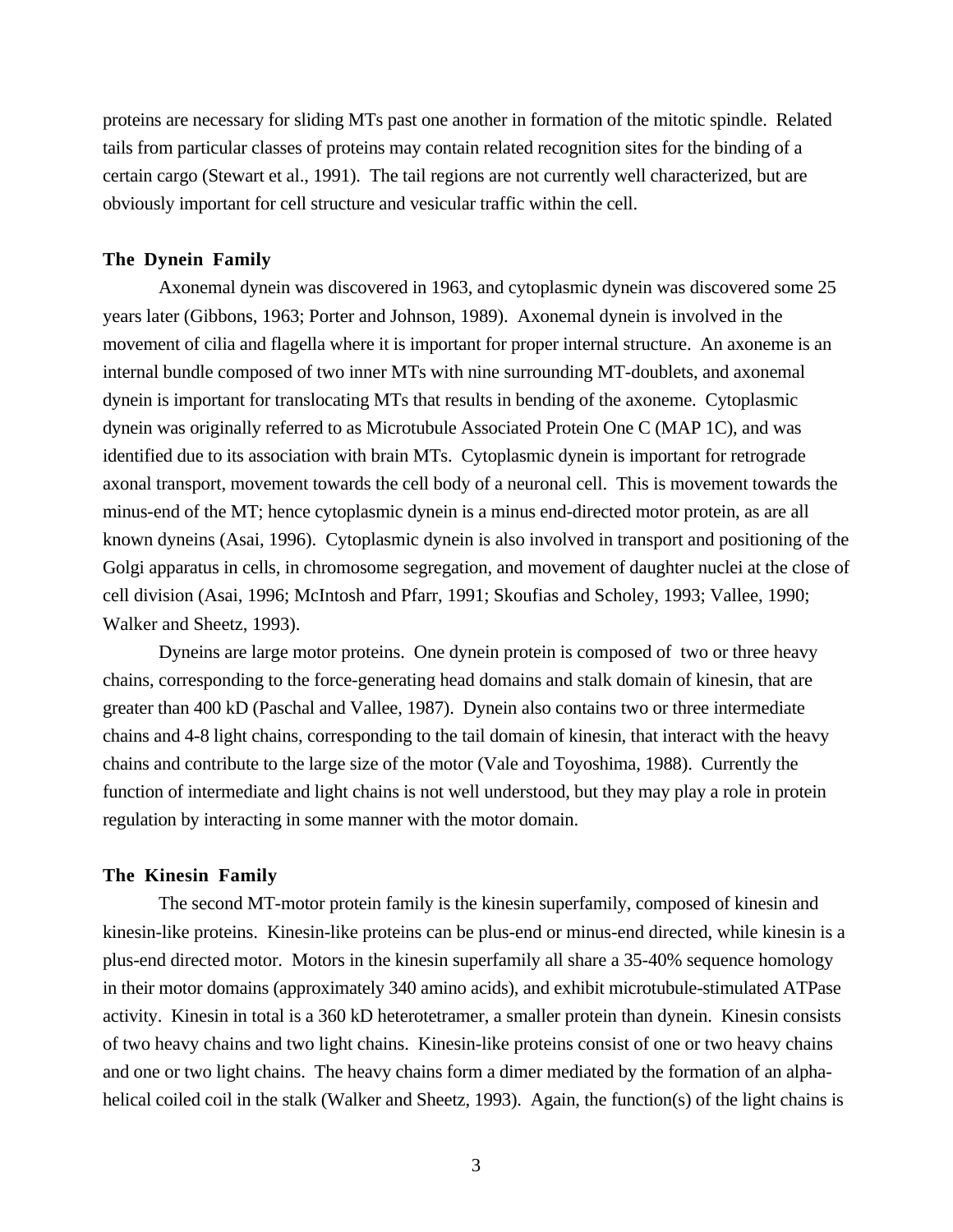unclear. It is postulated that the light chains play some role in movement, or regulation, and may interact with the heavy chains.

Kinesin was first identified in the axons of squid, where it is involved in anterograde transport (movement towards the plus end of MTs and away from the neuronal cell body) (Vale et al., 1985). Upon addition of AMP-PNP, a non-hydrolyzable analog of ATP, to squid axoplasm, normally transported organelles became tightly bound to the MTs of the axon. A myriad of kinesin and kinesin-like proteins were subsequently identified in various organisms from yeast to human. The kinesin superfamily of over sixty members is divided into eight smaller, more interrelated subfamilies of kinesin and kinesin-like proteins (Goodson et al., 1994). These subfamilies were defined based on direct experimental identification, amino acid similarities, and functional roles. This classification scheme provides an indication of the many different roles that motor proteins play, including: intracellular transport of membrane-bound organelles, anterograde and retrograde axonal transport, mitotic and meiotic spindle development and organization, spindle pole body and centrosome separation, and transport of synaptic vesicles and mitochondria. The KHC (kinesin heavy chain) subfamily members are all plus-end directed proteins involved in intracellular transport of membrane-bound vesicles and organelles. This subfamily contains the originally-identified squid kinesin that was mentioned above. Members of this family, specifically *Drosophila* kinesin, are characterized in the results section of this paper. The Unc-104 subfamily is named after a plus-end directed motor from *C. elegans* (Hall and Hedgecock, 1991). These plus-end directed proteins may be monomers (having one head) and are implicated in movement of mitochondria and synaptic vesicles. The KRP85/95 subfamily of plus-end directed motors is named for proteins identified in sea urchin (Cole et al., 1993). These proteins play roles in anterograde transport. The C-terminal motor subfamily contains two well-studied proteins, Ncd and Kar3 (Hatsumi and Endow, 1992; Meluh and Rose, 1990). The Ncd protein will be discussed in the experimental part of this paper. All the previously-mentioned subfamilies contain proteins with motors located at the N-terminus. The members of the C-terminal subfamily are involved in mitotic and meiotic spindle function. The bimC subfamily contains plus-end directed motors that are slower-moving proteins. These proteins function in spindle pole and centrosome separation during spindle formation. BimC was isolated from *Aspergillus nidulans*, one of the first KLPs identified (Enos and Morris, 1990). The MKLP1 subfamily contains plus-end directed proteins that associate with the spindle. The mitotic-like-kinesin 1 and other proteins may bind to chromosomes directly at the metaphase plate (Nislow et al., 1992; Vernos et al., 1993). The eighth subfamily, MCAK/KIF2, includes plus-end directed proteins of diverse roles including vesicle transport and cell division. The namesakes were identified in Chinese hamster ovary cells and mouse, respectively (Noda et al., 1995; Wordeman and Mitchison, 1995). Each subfamily contains proteins identified in various organisms. Since 1985, there has been a surge in the discovery of kinesin-like proteins, which led to the creation of the kinesin superfamily tree.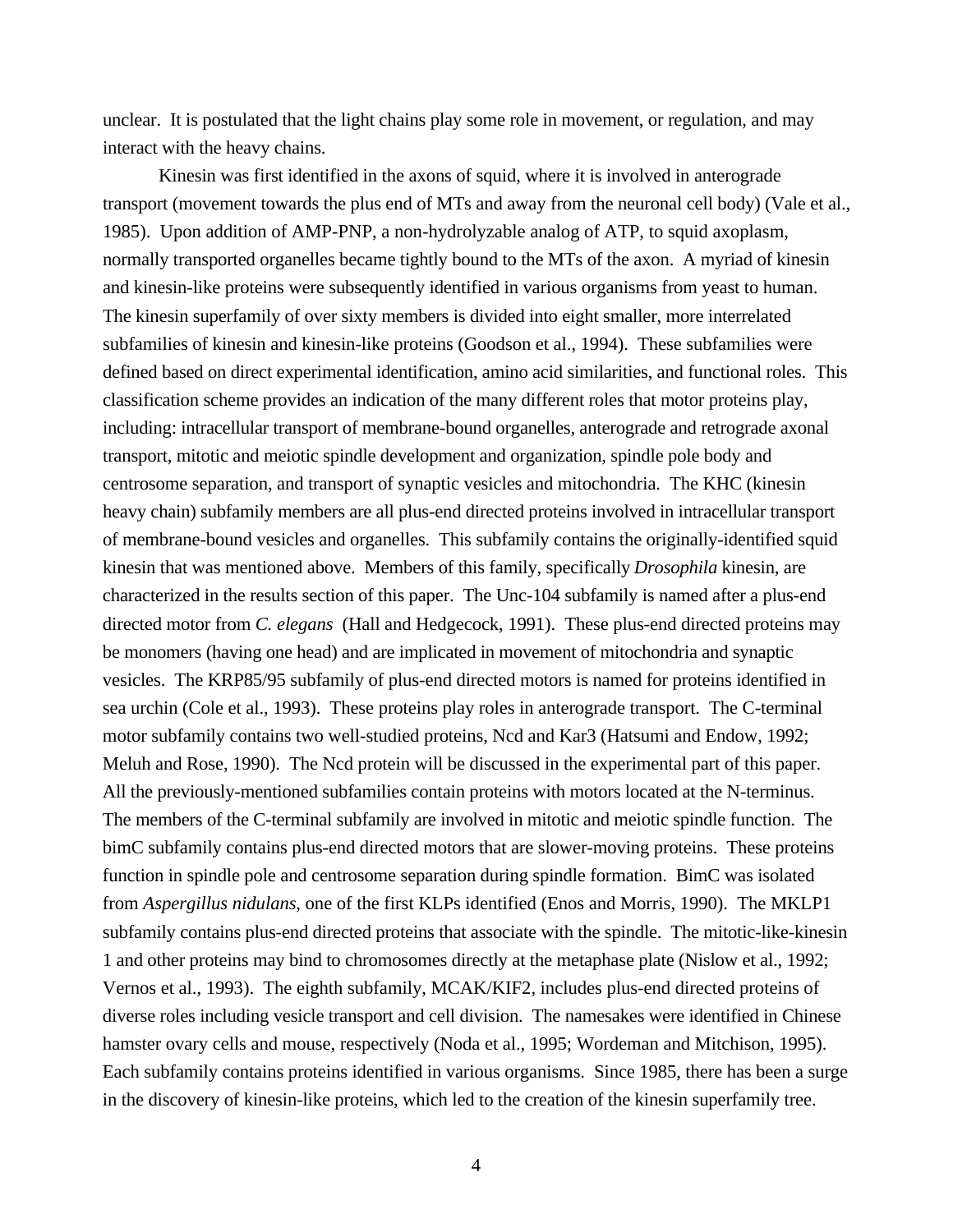Perhaps there are many more proteins with varied cellular roles still undiscovered. Studies are currently underway to fully characterize the activities and cellular location of each motor protein.

## **Movement of a MT-motor protein as exemplified by kinesin**

Movement of MT-motor proteins depends on cooperative interactions between the two heads of a dimeric protein (Gelles et al., 1988). This process has been well-characterized and can be bestexplained by using kinesin as an example. Kinesin moves along a microtubule between regularlyspaced binding sites. This is referred to as the kinesin step size, which is equivalent to the distance between tubulin dimers (8 nm) (Howard, 1995; Svoboda et al., 1993). Kinesin generates movement in a nucleotide-dependent manner. Four nucleotide states exist: a nucleotide free state, an ATP bound state, an ADP + Pi bound state, and an ADP bound state. The cyclic process allows movement via repetitive binding and releasing of the microtubule, coordinated with cycles of nucleotide binding and hydrolysis (Romberg and Vale, 1993). Since movement is nucleotide dependent, kinesin's affinity for the microtubule varies with the nucleotide. In the presence of ATP, kinesin binds weakly to MTs. In an ADP-bound state, kinesin also has a weak affinity for MTs (Hirose et al., 1995), while in the absence of nucleotide kinesin binds tightly to MTs. Under experimental conditions, with AMP-PNP kinesin binds tightly to MTs. MTs stimulate the ATPase rate by increasing the rate of ADP release, the rate-limiting step (Huang and Hackney, 1994). In the absence of MTs, kinesin hydrolyzes ATP at a slower rate, termed the basal rate.

Movement along a MT can be described as a series of steps undertaken by kinesin as it walks along a MT. One head is initially bound to a microtubule, and this head undergoes a conformational change induced by the hydrolysis of ATP. This action brings the second head forward into the correct position at the next binding site on the MT. This all takes place rapidly, as the first head releases the microtubule after the second head has found its new binding site. The attached head rotates, bringing the trailing head into correct position on the microtubule. The ATP-bound state is attached and ATP hydrolysis induces the next rotation. This pattern occurs repetitively as kinesin walks "head over head" along the microtubule, where one head grips the microtubule and the other is free to move to a new binding site. In this manner, one head is always bound to the microtubule, allowing for continuous movement. Electron microscopy and cross-linking experiments have previously indicated that there is one kinesin head binding site per tubulin heterodimer (Kikkawa et al., 1995). A unique feature of kinesin is its ability for processive movement. A single kinesin molecule can move along and stay attached to a MT for prolonged periods of time (Block et al., 1990; Howard et al., 1989). Biochemical analysis has shown that kinesin can hydrolyze approximately 100 molecules of ATP as it moves along a single MT (Hancock and Howard, 1998). These properties are necessary for kinesin's cellular roles, including organelle transport over long distances in a short period of time.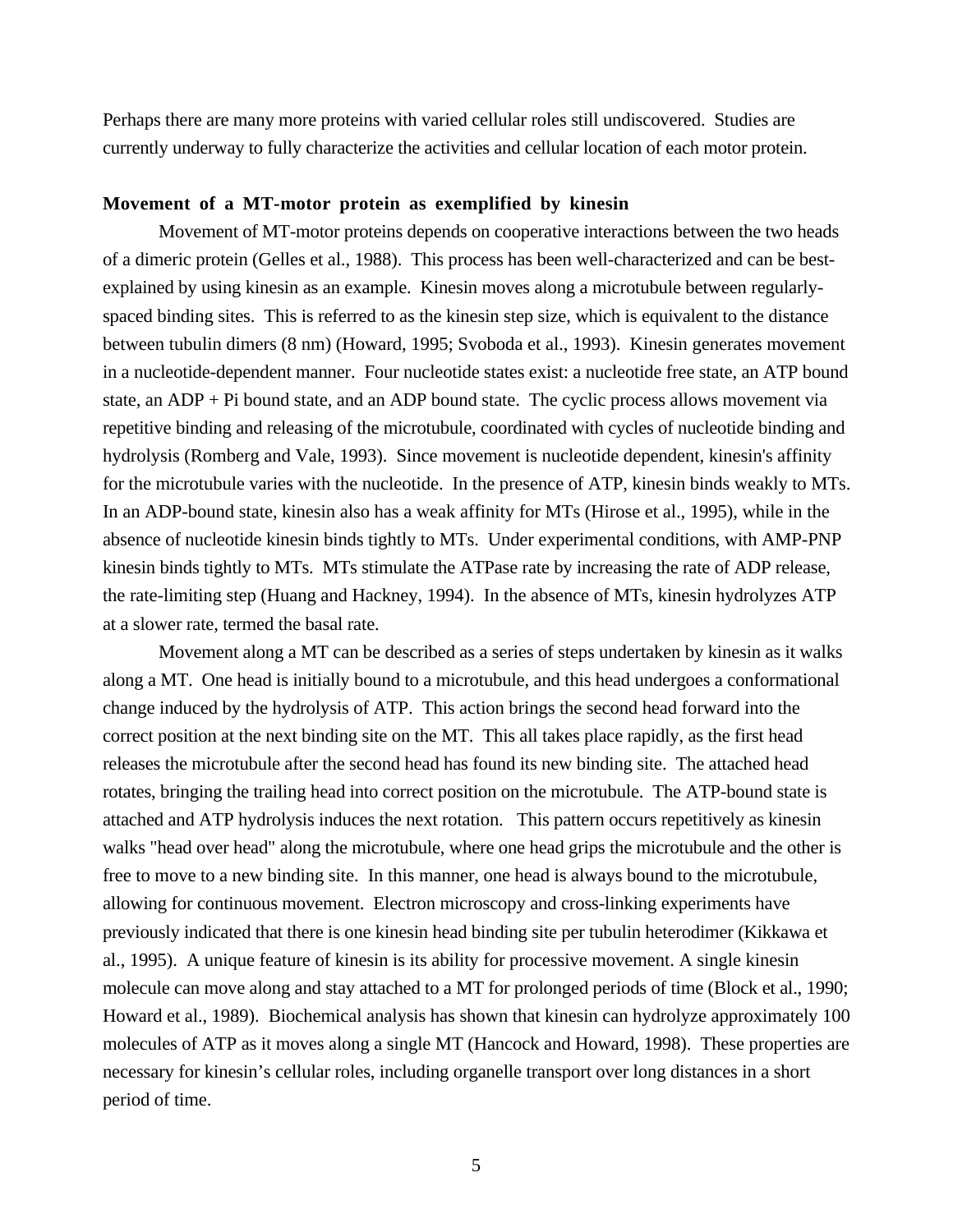Movement depends on the kinesin motor domain, corresponding to the first 340 amino acids of the N-terminus in a plus-end directed motor or approximately the last 340 C-terminal amino acids of a minus-end directed motor (excluding any C-terminal regulatory domains, e.g. calmodulin binding) (Yang et al., 1989). In a plus-end directed motor, like *Drosophila* kinesin, the bound head directs the unbound head toward the plus end of the microtubule. In a minus-end directed motor, like Ncd, the bound head directs the unbound head towards the minus end. The molecular basis for this directionality is unclear, but may be due to biased weak binding of the motor to MTs (Lockhart and A., 1994). It is interesting to note that both plus-end and minus-end directed motors contain the conserved motor domain, with 40% amino acid identity. This fact recently has shed light on regions other than the motor that might play a role in determining directionality. Recent experiments have studied the "neck" region as a possible "pawn" in controlling directionality (Endow and Fletterick, 1998; Endow and Waligora, 1998; Sablin et al., 1998). The neck region is the short region between the head and stalk, and it can be identified by analysis of the motor domain crystal structures, and by amino acid sequence similarity. The neck regions in Ncd and kinesin were found to be similar in sequence, but are comparatively disordered in the crystal structures of both motor domains (Kull et al., 1996). The neck region may allow for a conformational change during ATP hydrolysis that would subsequently result in movement towards one end of the MT (Endow and Fletterick, 1998; Endow and Waligora, 1998; Sablin et al., 1998). For this reason, it is believed that the neck domains of kinesin and Ncd are disordered compared to one another, allowing for movement towards the plus end or minus end, respectively. The neck residues directly adjacent to the conserved motor core, specifically within four residues, are especially critical for Ncd minus-end directed movement, as shown in a recent protein analysis study using Ncd and *Drosophila* kinesin heavy chains (Endow and Waligora, 1998). Again, structural analysis can be combined with this previous study to identify important residues like those involved in formation of characteristic alpha-helical coiled coils (Kull et al., 1996). Electron micrograph reconstructions originally opened the idea for the role of the neck/stalk domain in directionality. These micrographs indicated that the unattached head of dimeric kinesin pointed towards the plus end of the MT and similarly showed that the unattached head of dimeric Ncd pointed towards the minus end (Arnal et al., 1996; Hirose et al., 1996). It is this conformational change and the release of ADP that drives movement of the neck region, also called the lever arm (Cross, 1997). In another study, the head of the minus end protein, Ncd, was attached to the tail region of a plus end directed kinesin, Nkin from *Neurospora crassa* (Henningsen and Schliwa, 1997). Surprisingly, this chimeric motor protein moved towards the plus end of the MT; therefore, the tail may be involved in conferring directionality as well. At this time, exactly what is responsible for directionality is not clear.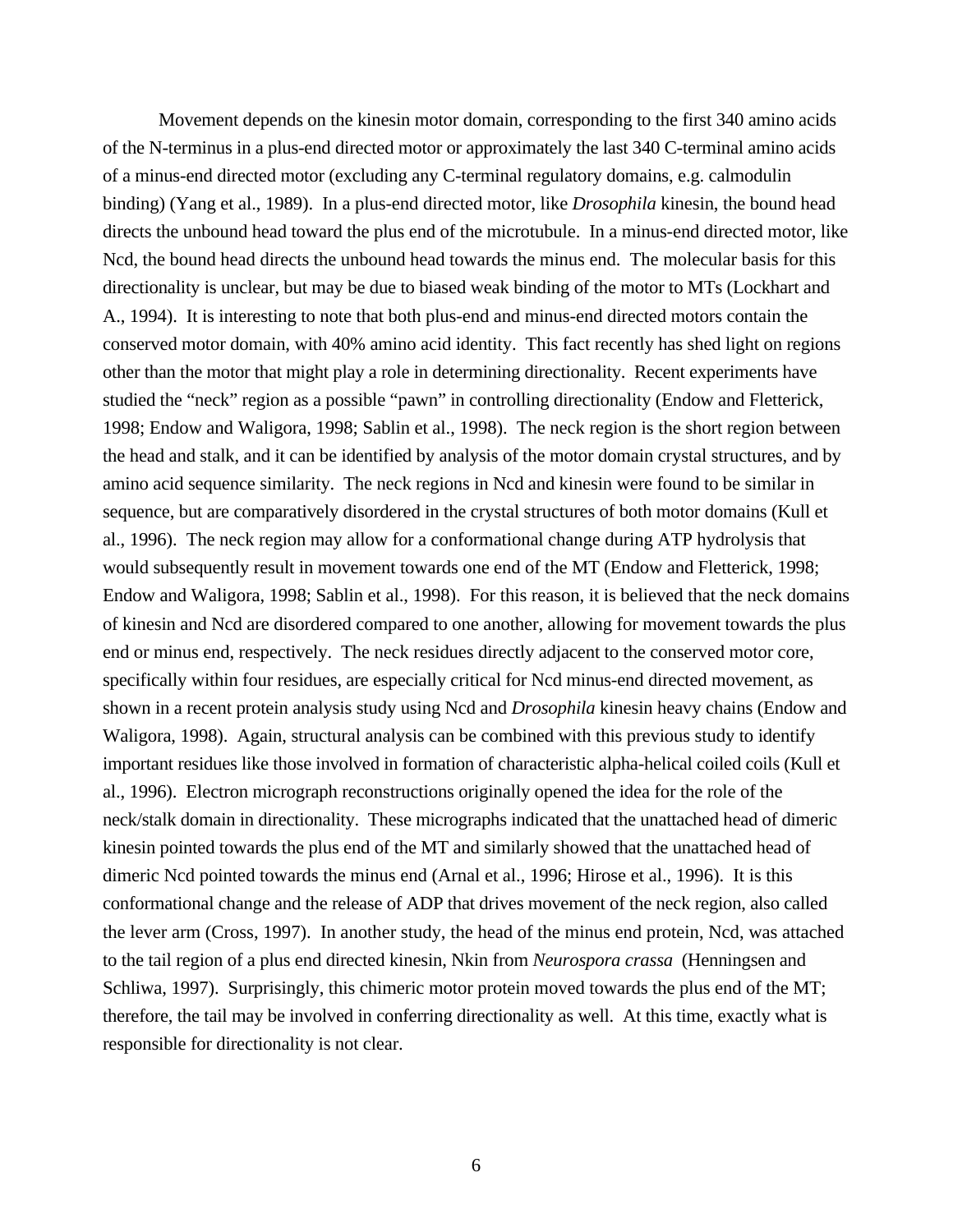### **Cysteine Modification of MT-Motor Proteins**

Chemical modification is a powerful technique for probing functionally important amino acids. Various sulfhydryl-reacting reagents have been used to treat proteins and analyze their functional activities. These different reagents have varying abilities to alkylate or modify cysteines. Additionally, cysteines within the same protein have varying reactivities. Commonly-used sulfhydryl-reacting chemicals include maleimides, iodoacteamides, and ethacrynic acid. One extensively-used sulfhydryl reacting agent is N-ethylmaleimide (NEM). NEM was identified as a powerful antimiotic agent with the ability to alkylate sulfhydryl groups (Means and Feeney, 1971). NEM reacts readily with exposed sulfhydryl groups and has been used to determine the location and the role of these groups in the function of numerous proteins.

Previously, NEM has been shown to inhibit the activity of motor proteins. For example, NEM modification has provided insight into structure-function relationships of myosin. Myosin is the motor protein involved in force generation of muscle, and interacts with actin filaments like kinesin interacts with MTs. NEM reactions with myosin led to the identification of two essential sulfhydryl groups in this protein, identified as SH1 (Cys-707) and SH2 (Cys-697) (Grolig et al., 1996). This is a good example of cysteines with varying reactivities, SH1 being more reactive than SH2. NEM inhibits release of actin by myosin and hinders actin ATPase activity. The two sulfhydryl groups are thought to be involved in the ATP binding sites of myosin and may be involved in nucleotide binding and hydrolysis activities (Meeusen and Cande, 1979).

Kinesin and dynein are also affected by sulfhydryl modification. Effects of modification on motor proteins may be analyzed with a motility assay, a sedimentation assay, and an ATPase assay. In the motility assay, motor-driven microtubule movements are observed via video-enhanced microscopy (VE-DIC). The motility assays are scored for microtubule binding, length of bound MTs, and rate of translocation. The sedimentation assay tests the motor's ability to bind MTs in the presence of ATP or AMP-PNP. ATPase activity assays reveal the effect of modification on a motor's basal and microtubule-stimulated ATPase rates (Huang et al., 1994).

Dynein is significantly more sensitive to sulfhydryl modification by NEM than is kinesin. Cytoplasmic and axonemal dynein are both inhibited by relatively low concentrations of NEM (<100 µM) (Martenson et al., 1995). In a motility assay with dynein and ATP, MTs glide smoothly along the coverslip surface. Modified dynein loses the ability to support MTs in a dose-dependent manner (Martenson et al., 1995). Upon modification, dynein shows a decrease in the amount and rate of microtubule translocation; however, modification results in increased microtubule binding i.e., modified dynein has a strong affinity for those MTs already bound. All microtubule movement is lost with NEM concentrations as low as  $10 \mu$ M (Martenson et al., 1995). To date, sedimentation assays

7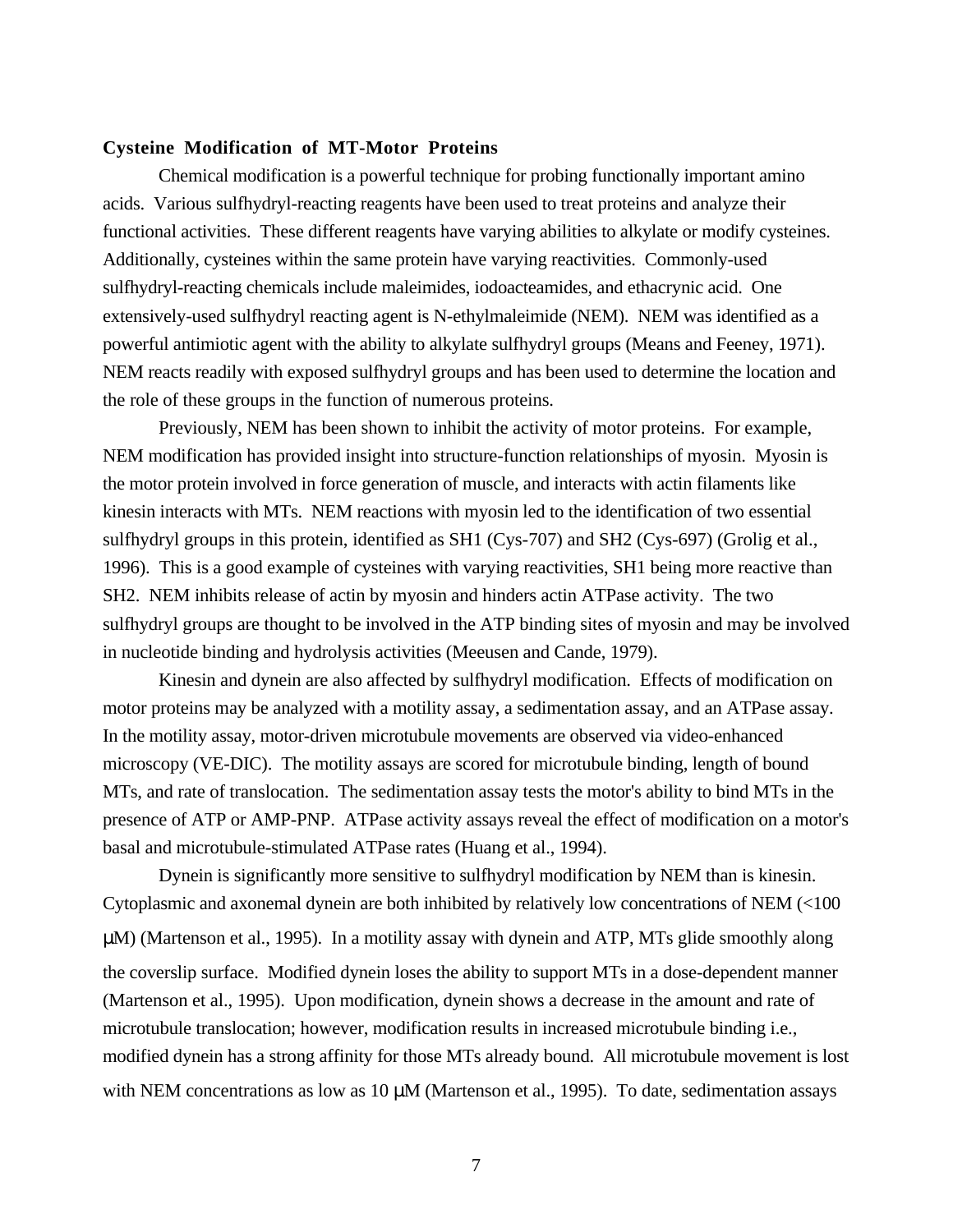have not been performed on dynein, but modified dynein shows a reduced rate of ATPase activity. It is hypothesized that the critical cysteine may be readily accessible in dynein's motor domain, since it appears necessary for movement of MTs and is sensitive to low concentrations of NEM.

In the presence of ATP, kinesin, like dynein, glides MTs unidirectionally across coverslips. However, kinesin treated with NEM loses its ability to bind MTs (Walker et al., 1997). Interestingly, NEM treatment of the kinesin-like protein Ncd blocks microtubule gliding and not attachment, similar to NEM-modified dynein (Walker et al., 1990). Unlike modified dynein, modified kinesin does not show a reduction in rate of microtubule movement (Martenson et al., 1995). The NEM dose required (1-5 mM) to obtain these effects is about one hundred times higher than what is required for similar effects shown with dynein. It is not clear why such high concentrations are needed. In addition to the higher concentrations, kinesin modification also requires a temperature of 37°C, which is thought to unfold the protein and allow NEM to reach relatively inaccessible sites. Treatment of native chick kinesin with [3H]NEM identified seven reactive sites (Walker et al., 1997). When quantified, the time course of labeling showed that the light chains in native chick kinesin are modified before the heavy chains are fully modified. This may indicate that the reactive cysteines in kinesin heavy chain are relatively inaccessible, and that the light chains are labeled first, ultimately leaving other cysteines in the heavy chain accessible to NEM. It is interesting to note that many cysteines in kinesin are conserved across species. This fact could provide evidence the importance of a particular critical cysteine in kinesin proteins.

Modified kinesin is unable to bind MTs in the presence of ATP in a motility assay; however, modified kinesin still binds MTs when forced to by addition of AMP-PNP (Walker et al., 1997). In other words, if ATP is added to AMP-PNP-bound MTs, the modified kinesin still releases the MTs in response to ATP. In contrast in the co-sedimentation assay, modified kinesin shows enhanced binding to MTs in the presence of ATP in a dose-dependent manner. Also in the co-sedimentation assay, equal amounts of modified and unmodified kinesin pellet with MTs in the presence of AMP-PNP. In comparison, modified kinesin shows a reduction of microtubule-stimulated ATPase activity in the ATPase assay.

Why does modification enhance binding in the sedimentation assay while inhibiting binding in the motility assay? At least four possible explanations exist. The first is that kinesin may not be binding to the glass slide in the motility assay; since NEM may modify kinesin in such a manner that it can no longer retain its conformation. This does not appear to be the correct explanation, since NEM treatment either prior to or after kinesin adsorption of glass gives identical results in which microtubule binding is inhibited. A second explanation is that modification "pushes" kinesin over onto the glass, and there it denatures and cannot interact with MTs. Thirdly, the modification may alter the manner in which kinesin interacts with MTs in the sedimentation assay, by altering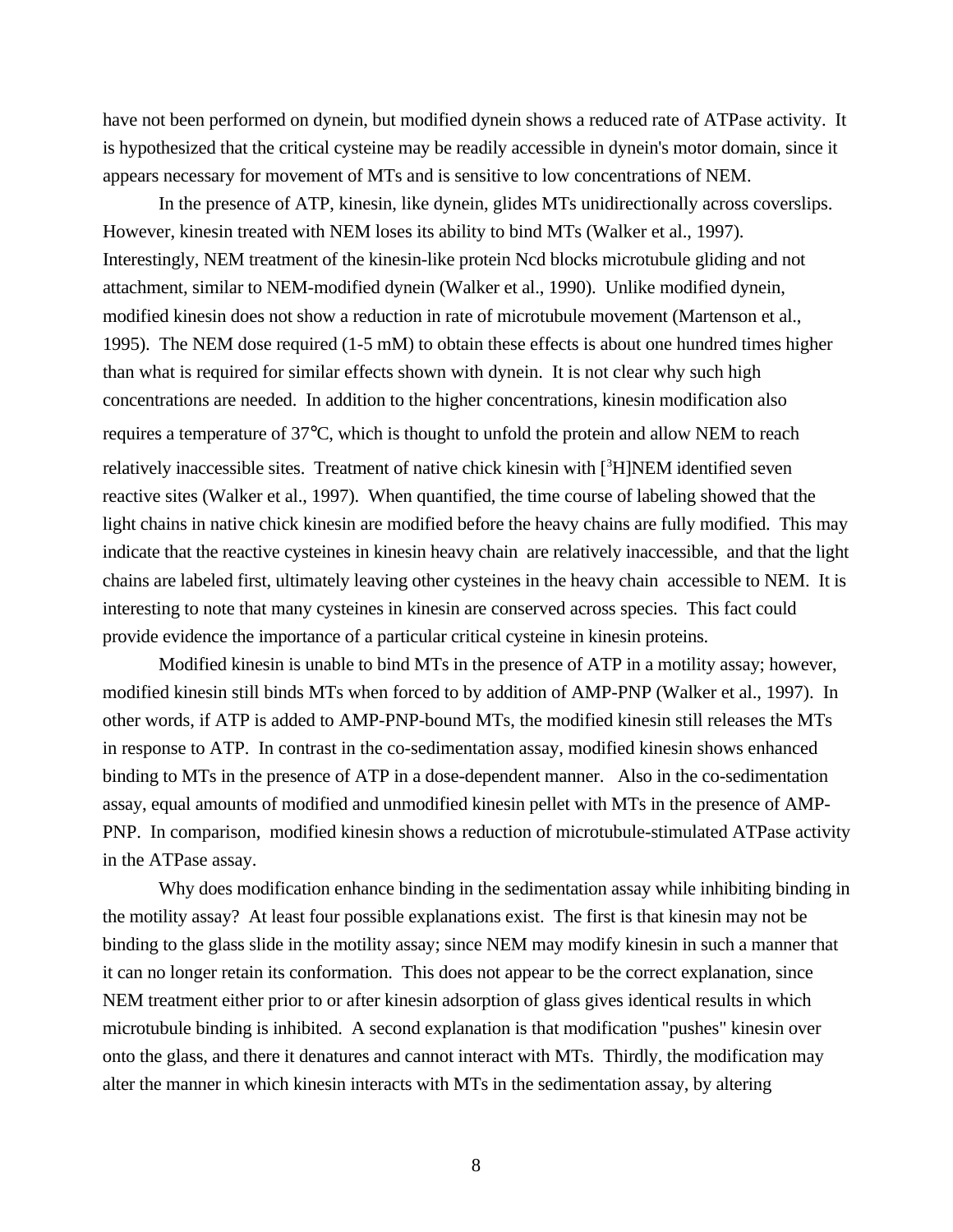previously-existing head-to-tail binding; consequently, interactions with MTs may be enhanced. The fourth and currently-favored explanation concerns the protein conformation in each particular assay. Kinesin can exist in a folded conformation and in an extended conformation (Hackney et al., 1992). All modification is carried out in solution, while the motor is folded. It is likely that in the sedimentation assay kinesin stays in its folded configuration. While kinesin is folded, critical cysteines may be buried in a KHC/KLC interaction. It is also probable that in the motility assay, kinesin is in its extended configuration. While in the extended conformation, the critical cysteines may be available to interact with MTs.

Until this point, most cysteine analysis studies have been done with myosin, dynein, and kinesin proteins, excluding the kinesin-like proteins. One recent study analyzed the reactivity and subsequent conformation of the cysteine residues in the Ncd motor domain (amino acids 335-700). This study, performed by Naber, et al, [1997 #1410] treated the Ncd monomeric motor domain with an NEM-labeled spin probe. Spin probes are often used to identify conformational changes, in this case changes due to interactions with MTs. The majority (80%) of the spin probe labeled only Cys-670. Interestingly, labeling this cysteine did not cause any effects on Ncd motor activity when analyzed in a co-sedimentation assay with MTs. This cysteine is located in an alpha helix that is structurally homologous to the alpha helix of the myosin reactive sulfhydryls. This could imply the location of a reactive-cysteine, since the crystal structures are quite similar. In fact, the cysteine residues line up when three-dimensional structures of myosin and Ncd motor regions are superimposed upon one another (Naber et al., 1997). Judging from Naber's work alone, this cysteine (Cys-670) may be reactive and most readily available in the monomeric structure, but it is still questionable if Cys-670 is critically involved in MT-motor protein interactions.

#### **Chemical modification of Tubulin**

The sulfhydryl groups in tubulin have been studied for a role as targets for antimitotic and antimicrotubule chemicals and also for a role in creating asymmetric MTs. Historically, the sulfhydryl groups in tubulin have been used as probes for mediating interactions of tubulin with drugs or other ligands, and are targets for many commonly-used antimitotic chemicals, including: colchicine, nocodazole, vinblastine, and maytansine (Luduena and Roach, 1991). When the sulfhydryls of tubulin were first characterized, tubulin was treated with a variety of sulfhydrylreactive agents. When treated with  $\int_1^1 C \cdot \text{Iodoacetamide}$ , incorporation of  $\int_1^1 C \cdot \text{was observed in both } \alpha$ and β tubulin to about the same extent in a time-dependent fashion (Luduena and Roach, 1981a). Tubulin reactivity with iodoacetamide has become the standard to which the other reagents are compared. Treating tubulin with a similar compound, N,N'-Ethylenebis-(iodoacetamide) (EBI), led to the identification of specific cross-linked cysteine residues. This cross-link product was used to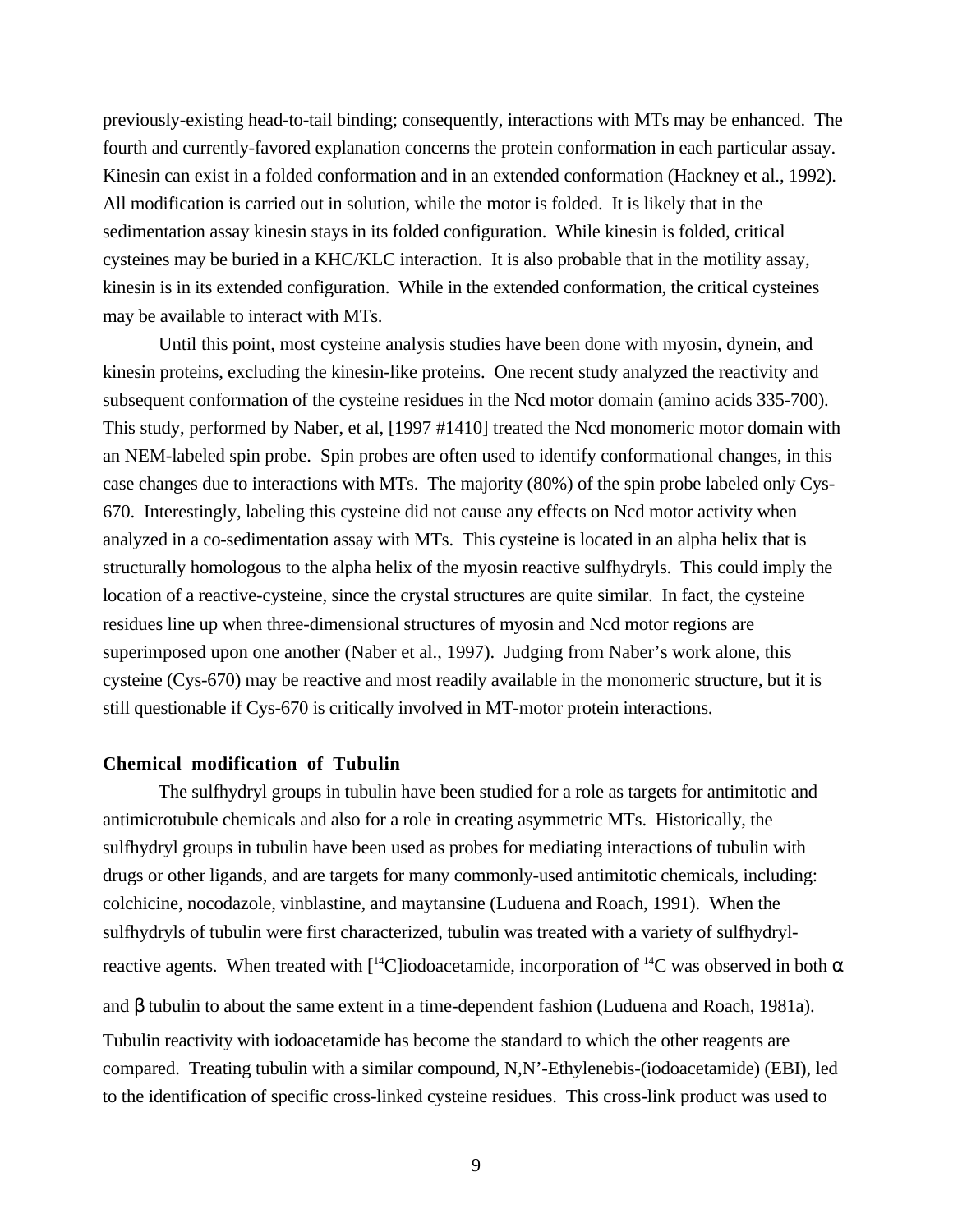gain a preliminary understanding of the varying reactivities of tubulin's cysteine residues. An intrachain cross-link forms in β-tubulin between Cys-239 and Cys-354 (Little and Luduena, 1985). The cross-link is easily observed with SDS-PAGE. After the cross-link is formed, the peptide cannot unfold properly and therefore migrates as if it had a smaller molecular weight on SDS-PAGE. When MTs are treated with EBI, less cross-link product is produced, suggesting that these sulfhydryls are not located on the exterior of the MT, and may be buried (Luduena et al., 1982). The cysteines at positions 127 and 129 in β tubulin are highly conserved among mammalian tubulin, and they are no longer exposed after MT assembly. The region containing these residues was postulated to be involved in GTP binding in β tubulin, since it is an exposed loop (de Pereda and Andreu, 1996; de Pereda et al., 1996).

This cross-link product can also be used to analyze the reactions of antimitotic drugs with tubulin sulfhydryls. Generally, these drugs can inhibit formation of the cross-link product (termed  $\beta^*$ ) or they may inhibit the reaction of tubulin with  $\beta^*$ C liodoacetamide. For example, addition of colchicine suppresses formation of the cross-link product. After tubulin has been treated with colchicine, alkylation by  $\lceil {^{14}C}\rceil$ iodoacetamide is inhibited by 33% and alkylation by  $\lceil {^{14}C}\rceil$ NEM is inhibited by 55%, indicating reactions with the same sulfhydryls (Luduena and Roach, 1991). Furthermore, treating MTs with nocodazole, another inhibitor of MT assembly, inhibits binding of colchicine (Hoebeke et al., 1976). Like colchicine, addition of nocodazole also inhibits alkylation of tubulin by  $[14C]$ iodoacetamide and blocks formation of the cross-link product,  $β^*$ . Interestingly, two other chemical inhibitors of MT assembly, vinblastine and mytansine, both enhance formation of the cross-link product,  $β^*$ . Vinblastine strongly inhibits alkylation by  $[{}^{14}C]$ iodoacetamide, while mytansine only weakly inhibits the reaction. Vinblastine also inhibits  $[{}^{14}C]NEM$  alkylation of tubulin by 64% (Luduena and Roach, 1991).

Tubulin sulfhydryls may also play a role in the protein's GTPase activities. Both  $\alpha$  and  $\beta$ tubulin bind GTP, and β tubulin hydrolyzes GTP as well. It was postulated that the two most reactive sulfhydryl groups are located close to the binding site(s) of GTP. This is based on the experiments in which tubulin was covalently labeled with a GTP analog, and then treated with NEM (Mann et al., 1978). The binding site of  $\beta$  tubulin is termed the E site, or exchangeable site, where GTP is readily bound and hydrolyzed to  $GDP + Pi$ . UV-induced photoaffinity studies showed that GTP cross-links to Cys-12 of β tubulin (Shivanna et al., 1993). The hydrolysis of GTP at the E site is important for the dynamic behavior of MTs, and Cys-12 may play a role in regulating this

10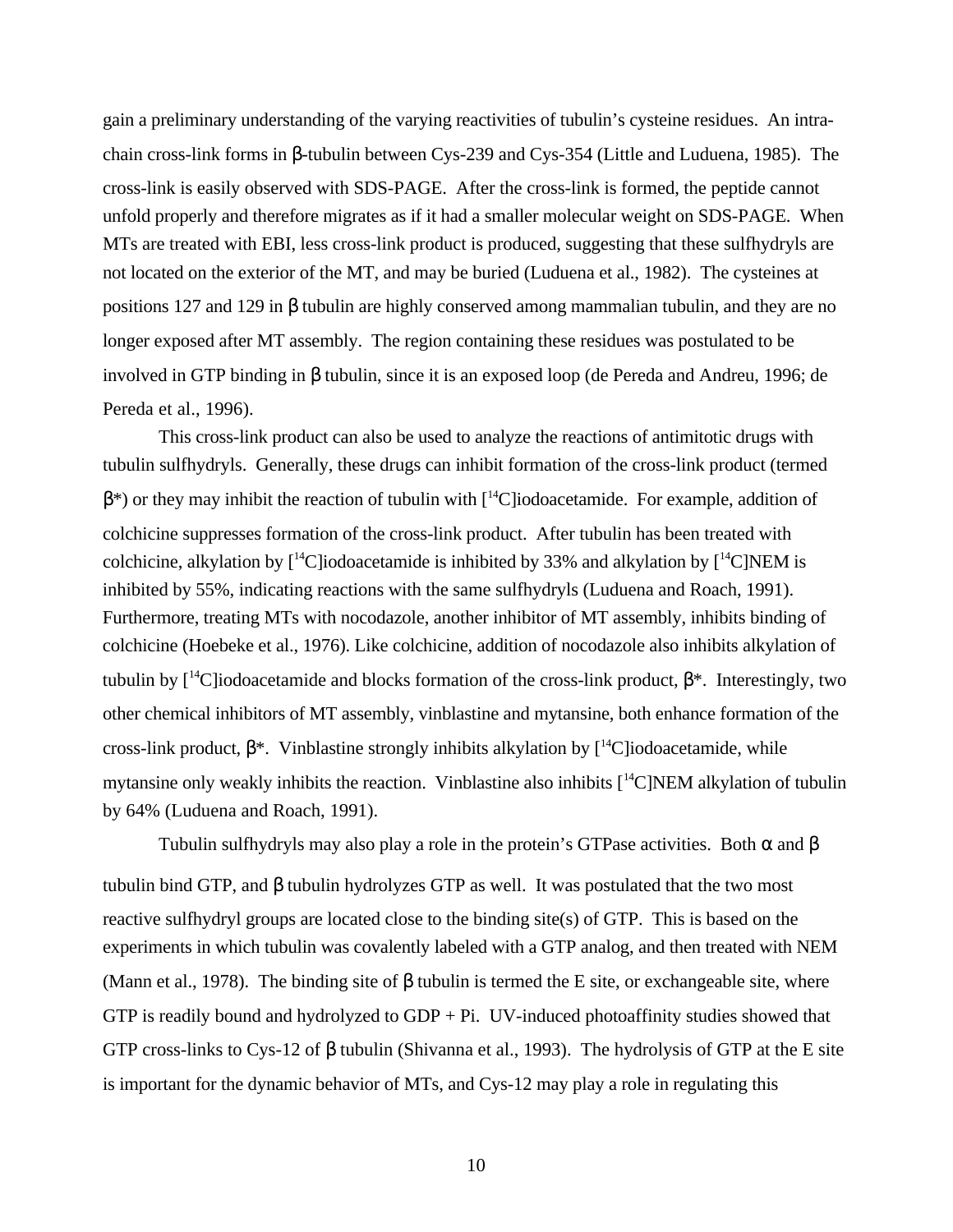behavior. The GTP binding site of  $\alpha$  tubulin is termed the N site or the non-exchangeable site, which is deeply integrated into the tubulin structure. Photoaffinity studies identified Cys-295 of  $\alpha$  tubulin in close proximity to the N site (Bai et al., 1989).

These experimental findings are summarized in the following statements. The cysteines that react most strongly with GTP, vinblastine, and may tansine are located at the N-terminal half of β tubulin, presumably Cys-12 and Cys-201 or Cys-211. These cysteines are not directly involved with the cross-link product  $\beta^*$ , but have been shown to form a second crosslink product with tubulin that is not as well documented, termed  $\beta$ <sup>s</sup> (Luduena and Roach, 1991). Colchicine and nocodazole affect the C-terminal region, Cys-239 and Cys-354, and it is these more reactive cysteines that are involved in formation of the cross-link product,  $β^*$ .

Like kinesin, many cysteines in tubulin are also conserved across species . The cross-link products mentioned above are formed in both porcine and bovine tubulin, which are most often used experimentally, and also in tubulin from chicks, fish, squid, brine shrimp, and sea urchin flagella (Detrich et al., 1987; Luduena et al., 1985a; Luduena et al., 1985b; Roach and Luduena, 1984). In fact, Cys-354 is universally conserved among all β tubulin types, indicating that it must play an important role (Little and Seehaus, 1988).

As previously mentioned, MTs exist in a dynamic equilibrium *in vivo* and *in vitro*. Many cellular processes are thought to contribute to this dynamic state, including the state of tubulin's sulfhydryl groups (Mellon and Rebhun, 1976b). It has been shown that sulfhydryl reactive agents disrupt MT assembly in living cells (Nath and Rebhun, 1976; Ramel and Magnusson, 1969). Many experiments point to a single key cysteine that may act to inhibit assembly when oxidized or alkylated (Ikeda and Steiner, 1978; Kuriyama, 1976; Mellon and Rebhun, 1976b). In 1978, Mann et al. [1978 # 1418] observed that assembly was inhibited by NEM-alkylation of one sulfhydryl group per 60 kD tubulin protein. In most reports, several cysteines are labeled simultaneously, and varying cysteines are labeled with different agents; therefore, it has been difficult to localize a single cysteine required for polymerization (Ikeda and Steiner, 1978; Kuriyama, 1976; Mellon and Rebhun, 1976b). Interestingly, alkylation of the single Cys-239 of β tubulin resulted in complete loss of

polymerization (Bai et al., 1989)). This is the only data suggesting that there is one cysteine critical for assembly.

The inhibition of MT assembly due to NEM treatment has been used as a tool in the MTmotor field to determine the direction that a motor protein moves. NEM-treated tubulin alone fails to assemble into MTs (Huitorel, 1988; Hyman et al., 1991). When NEM-treated tubulin is mixed with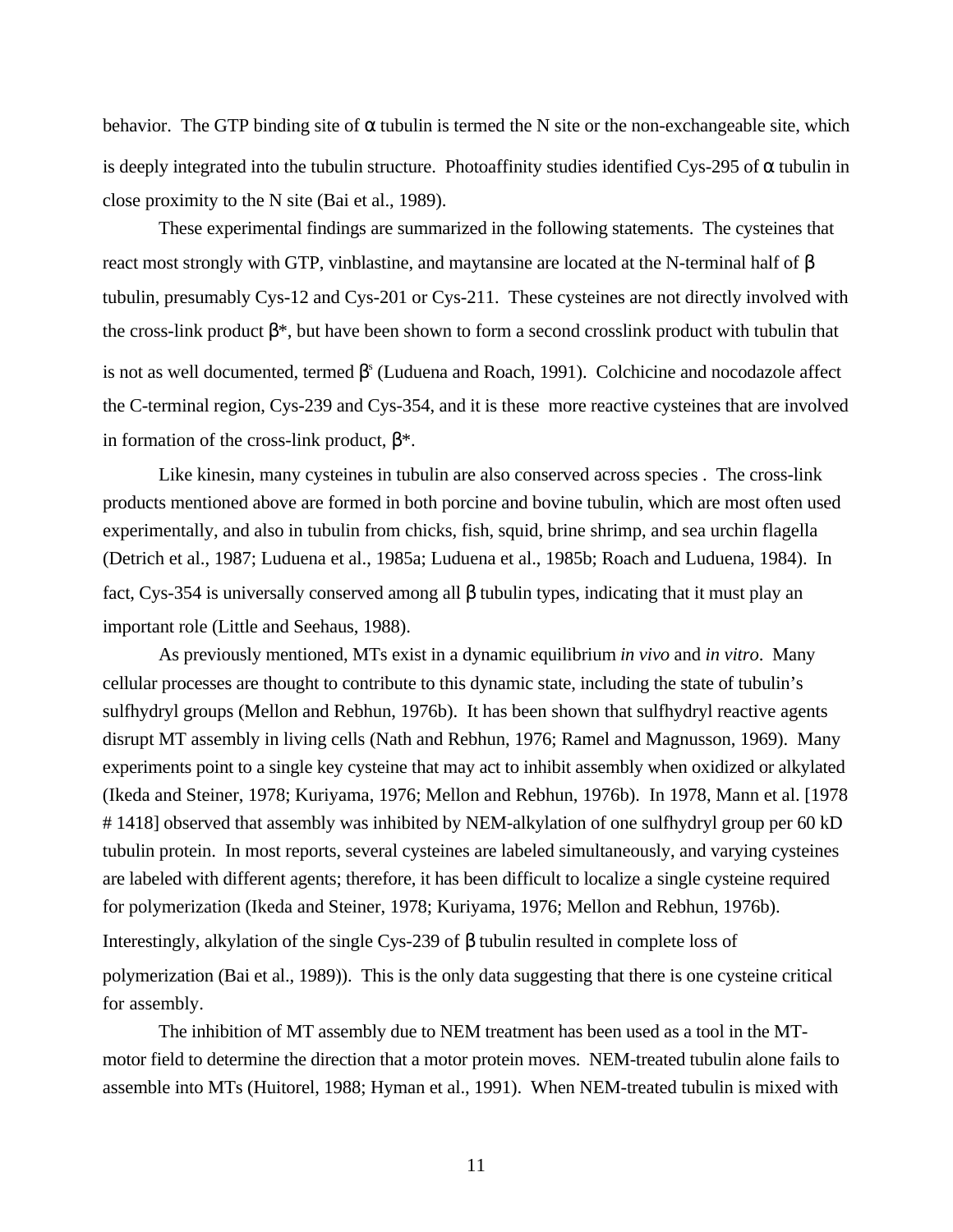untreated-tubulin at appropriate ratios, the normal assembly differences between the plus and minus ends are enhanced. In these MTs, assembly is completely inhibited at the minus end (Hyman et al., 1991). In an early study, NEM-treated tubulin mixed with untreated tubulin in equimolar amounts was shown to inhibit MT assembly by 50% at both ends, compared to assembly of untreated tubulin alone (Deinum et al., 1981). Another study showed that when 5  $\mu$ M NEM-tubulin and 14  $\mu$ M untreated tubulin were combined assembly at the minus ends was inhibited by >90%, and assembly at the plus end was inhibited by <10% (Mitchison, 1988).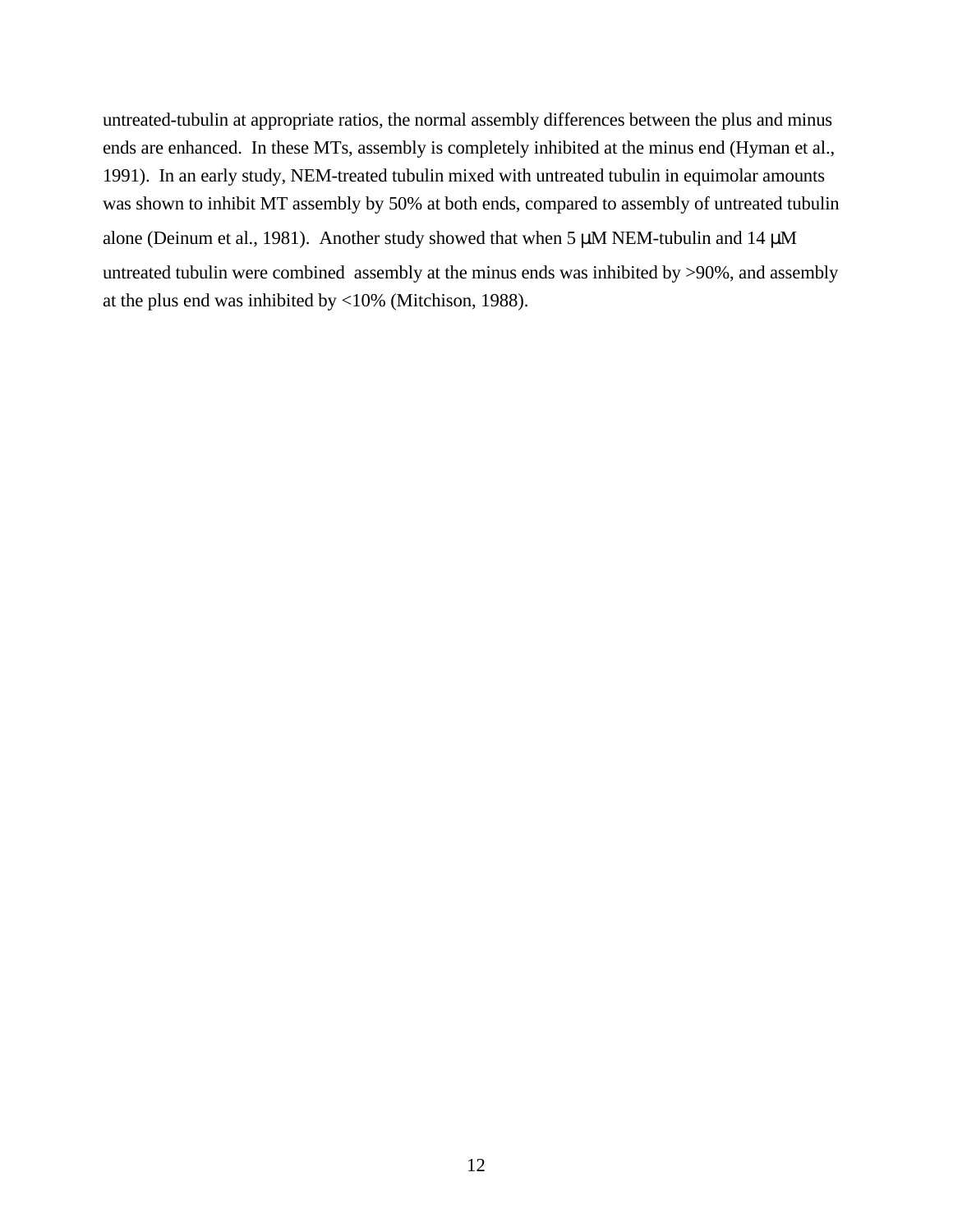## **Project Introduction**

In order to learn more about MT-motor protein interactions and the mechanisms responsible for tubulin assembly, chemical modification has been employed. As previously described, chemical modification is a widely-used method for analysis of protein-protein interactions. All proteins in this study were treated with N-ethylmaleimide (NEM) which reacts readily with exposed sulfhydryl groups by addition of the mercaptide ion across the protein double bond. NEM is considered to be more specific for sulfhydryls than is iodoacetamide, especially at pH~7 (Luduena and Roach, 1991). This project analyzes the effects of NEM treatment on 1) MT-motor protein interactions of kinesin and Ncd, and 2) tubulin assembly.

NEM-treatment of kinesin has been shown to inhibit binding to MTs in the motility assay (Walker et al., 1997). In contrast, the same assay resulted in enhanced binding to MTs of the related motor protein, Ncd (Walker et al., 1990). The goal of the first project was to examine the reasons behind the opposite effects of NEM on kinesin and Ncd. The modified proteins were assayed for functional differences compared to untreated proteins using co-sedimentation and ATPase assays. To gain further insight into kinesin and Ncd motor activity several proteins were treated in solution with a range of NEM concentrations (0 - 10 mM). The proteins used in this study are two *Drosophila* kinesin constructs (DK350 and Trx-DK375), one squid construct (p181), and the Ncd motor-stalk construct MC1 (Modified Claret 1, (Chandra et al., 1993). DK350 is a monomeric protein, containing only the N-terminal motor domain. Trx-DK375, MC1, and p181 are all dimers. Results of NEM-treatment varied for these proteins. NEM had no effect on the ability of the kinesin proteins to bind MTs in the co-sedimentation assay. Co-sedimentation experiments with MC1 demonstrated that lower concentrations (< 0.1 mM) of NEM enhanced the binding of MC1 to MTs in the presence of ATP, but that higher concentrations  $(> 0.5 \text{ mM})$  of NEM induced apparent aggregation of the MC1 protein. Treatment with concentrations up to and including 10 mM NEM reduced both the basal and MT-stimulated ATPase rates of DK350, but not those of Trx-DK375. NEM concentrations as high as 5 mM had no effect on the basal ATPase rate of MC1, but there was a dose-dependent inhibition of MC1's MT-stimulated ATPase activity.

The objective of the second project was to gain a better understanding of how NEM effects minus-end tubulin assembly. Tubulin dynamics were observed using video-DIC microscopy. Varying concentrations of NEM were used to treat tubulin to determine the concentrations necessary for inhibition of minus-end assembly. In a similar manner, untreated tubulin plus NEM-treated tubulin ratios of 1:1, 2:1, and 4:1 were assayed for effects on minus-end assembly. Replacement experiments, performed in flow cells where solutions are easily changed, were used to observe differences between the effects of NEM-treated tubulin on plus and minus end assembly. Finally, in both projects, protein digestion techniques were used to better determine the location of reactive cysteines.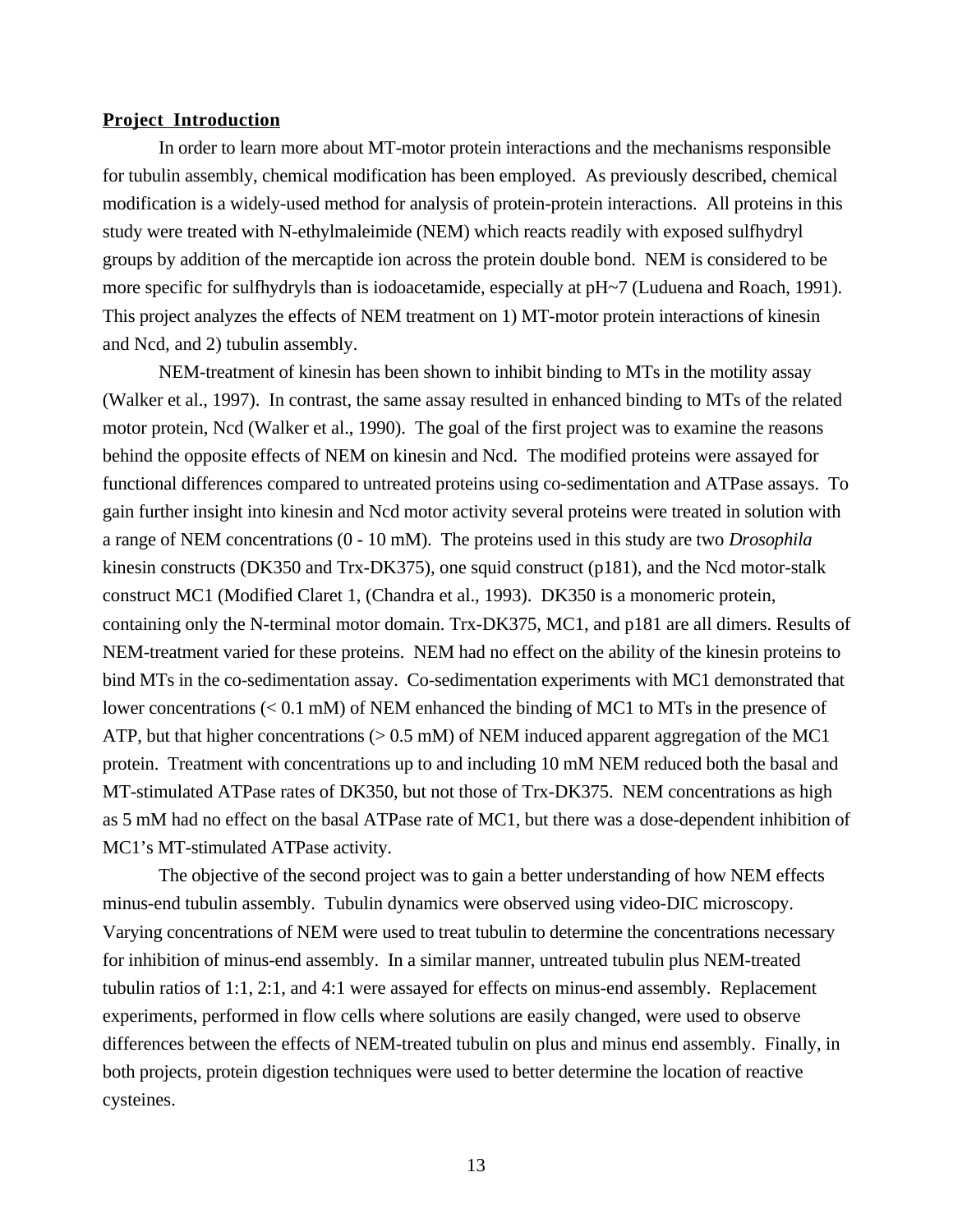## **Materials & Methods Protein Preparations**

All motor proteins were purified in a similar manner. The pET3/MC1 (Chandra et al., 1993), pET21/DK350, pET32/DK375, and pET29b/p181 (Kosik et al., 1990) constructs were transformed into BL21(DE3) or BL21(DE3)pLys *E.coli* cells. Protein expression was induced by addition of 0.25 mM IPTG. After four hours at 24-25°C, cells were pelleted and washed in AB Buffer (20 mM Pipes, pH 6.9, 1 mM  $MgSO<sub>4</sub>$ , 1 mM EGTA) with or without 5% sucrose (AB/sucrose). Cell pellets were frozen and stored at -70°C. Frozen cells were resuspended in 3 ml per gram of AB/sucrose or phosphate buffer (10 mM phosphate pH 7.2, 0.1 M NaCl, 2 mM  $MgCl<sub>2</sub>$ , 1 mM EGTA) plus 5% sucrose (PB/sucrose). BL21(DE3) cells were lysed by addition of 0.2 mg/ml lysozyme and one freeze/thaw cycle, then DNase I and MgCl, were added to 40 mg/ml and 10 mM respectively. Only DNase I and MgCl<sub>2</sub> were added to BL21(DE3)pLys cells. After 30 minutes on ice, lysates were centrifuged at 20,000xg for 15 minutes (4°C). Low speed supernatants were subsequently centrifuged at 100,000xg for 15 minutes (4°C), and the high-speed supernatant was fractionated by S-Sepharose ion exchange chromatography. Proteins containing a His-Tag sequence (DK375 and p181) were fractionated as described, and further purified with Talon (Clontech) metal affinity resin. Bound protein was eluted with AB, AB/sucrose, or PB/sucrose containing 0.2 M or 0.25 M NaCl. MgATP (0.1 mM) was present throughout the purification process, while PMSF (1 mM) and DTT (1 mM) were added to the lysis and column wash buffers but omitted from the elution buffer. Eluted proteins were dialyzed at 4°C against AB or AB/sucrose plus 0.1 mM MgATP, then quick frozen in liquid nitrogen and stored at -70°C.

Tubulin was purified from porcine brain by two cycles of polymerization and depolymerization in PM buffer (100 mM Pipes, 2 mM EGTA, 1 mM  $MgSO<sub>4</sub>$ , 1 mM GTP, pH 6.9), followed by passage over a phosphocellulose column (Williams and Lee, 1982). After collection from the column, the tubulin was subjected to an additional round of sodium-glutamate-promoted assembly, then quick frozen in liquid nitrogen and stored at -70°C (Walker et al., 1988). Tubulin in PM buffer was depleted of DTT by passage over a PD-10 column (Pharmacia). These samples were also quick frozen in liquid nitrogen and stored at -70°C. The purity of the tubulin prep was examined by Coomassie-blue staining of protein separated on SDS-PAGE gels.

All protein concentrations were determined with a Bradford colormetric assay (BioRad) using BSA as a standard. MC1, DK375, and p181 concentrations are expressed as monomer concentrations.

## **Protein Modification and Functional Assays**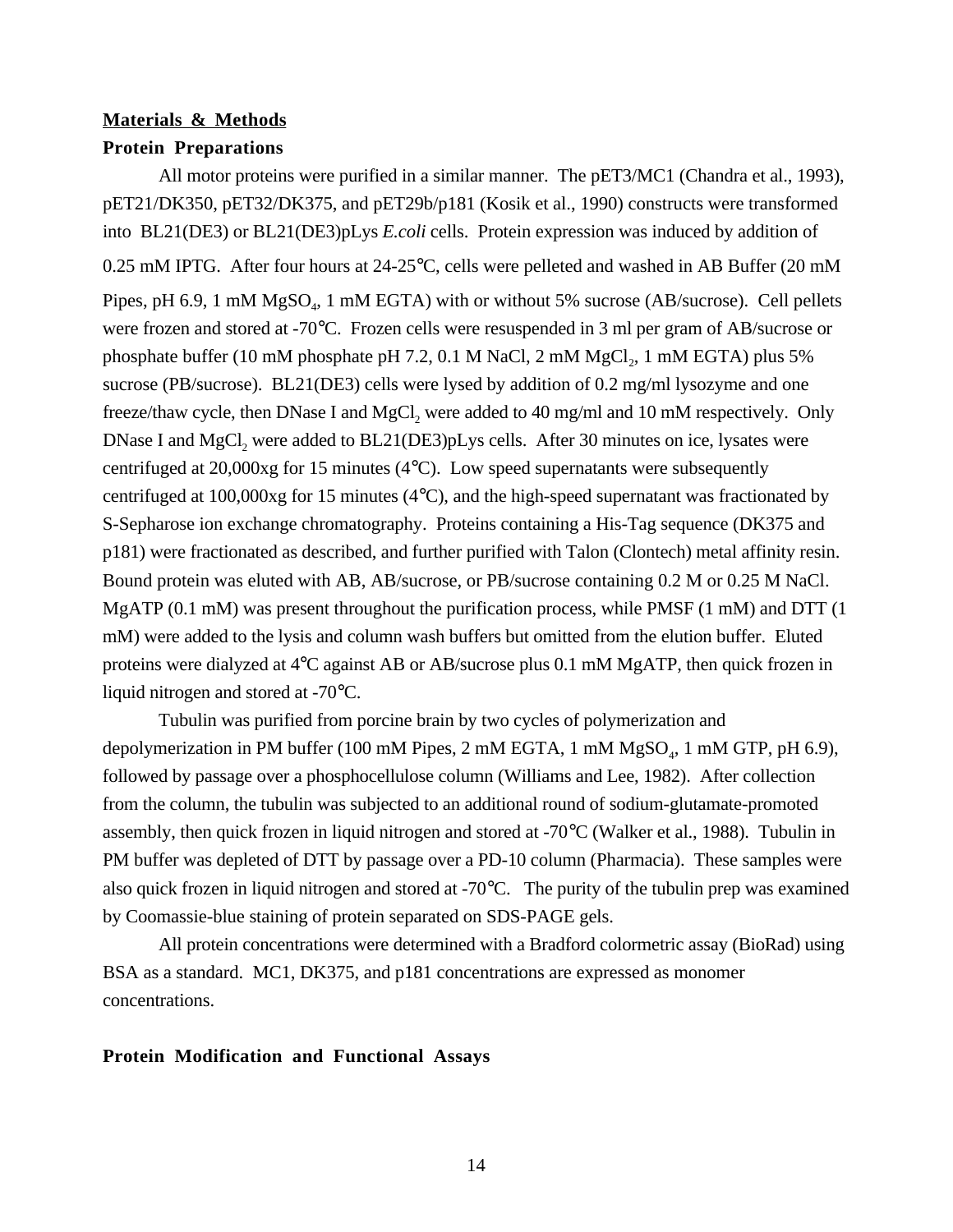Stock solutions of NEM (Sigma) or Biotin-NEM (Molecular Probes) were prepared fresh as 5X stock solutions in AB or AB/sucrose. Motor proteins (7.5 µM final) were modified with 0.05, 0.1, 0.5, 1, 5, or 10 mM NEM, yielding molar ratios of 6.5:1, 13:1, 66:1, 133:1, 666:1, and 1333:1 respectively. Control modification reactions were prepared by the addition of buffer alone. Motor proteins were modified at room temperature (21°C) for up to 30 minutes. Reactions were quenched by the addition of DTT (50 mM final) then placed on ice for 10-15 minutes prior to use.

To examine MT binding in a co-sedimentation assay, modified and control motor samples (2.5 µM final) were mixed with taxol-stabilized MTs (2.5 µM tubulin final) in AB or AB/sucrose and either MgATP or MgAMP-PNP (5 mM final). Identical reactions were prepared without MTs to evaluate non-specific protein pelleting. After 30 minutes at room temperature, samples were centrifuged at 100,000xg, and supernatant and pellet fractions were then analyzed by SDS-PAGE (7.5% gels).

MT-stimulated activities of DK350 and MC1 were determined using the pyruvate kinase ATPase assay. Proteins were modified as described above. The ATPase reaction was initiated by addition of motor protein (50 nM final) to a cuvet containing 50 mM Tris-acetate buffer, plus 2  $\mu$ M

MTs, 20  $\mu$ M taxol, 1 mM MgATP, 1 mM DTT, 3 mM phosphoenol pyruvate, 7.5 U pyruvate kinase, 12.5 U lactate dehydrogenase, and 0.2 mM NADH. The decrease in absorbance of NADH was monitored at 340 nm over time using a Beckman DU640 spectrophotometer. Basal and MTstimulated activities of DK350, DK375, and MC1 were also determined using a malachite green phosphate assay (Baykov et al., 1988). All reactions contained 0.1 µM motor protein and MT-

stimulated reactions contained GTP-depleted taxol-stabilized MTs (2 µM final). Reactions were initiated with the addition of 1 mM MgATP and allowed to proceed for a total of 25-30 minutes with samples taken at 5 minute intervals. MT-stimulated reactions were first quenched by addition of an equal volume of 0.5 M HCl and were then centrifuged to pellet precipitated protein. Reaction samples were mixed with malachite green-molybdate color reagent at a 4:1 ratio  $(v/v)$  of protein sample to malachite dye reagent (Baykov et al., 1988). After a 10 minute incubation at room temperature, the absorbance was measured spectrophotometrically at 630 nm.

## **Identification and Characterization of Reactive Cysteines in Motor Proteins**

DK375, p181, and MC1 (7.5  $\mu$ M) were treated with 0.05, 0.1, 0.5, 1, and 5 mM [<sup>3</sup>H]NEM (either  $2.6x10^{13}$  or  $3.4x10^{13}$  cpm/mol). For each concentration, samples were taken at 5, 10, 20, and 30 minutes and the modification reactions were quenched by addition of DTT (100 mM final). Samples were separated by SDS-PAGE and stained with Coomassie Brilliant Blue. Protein bands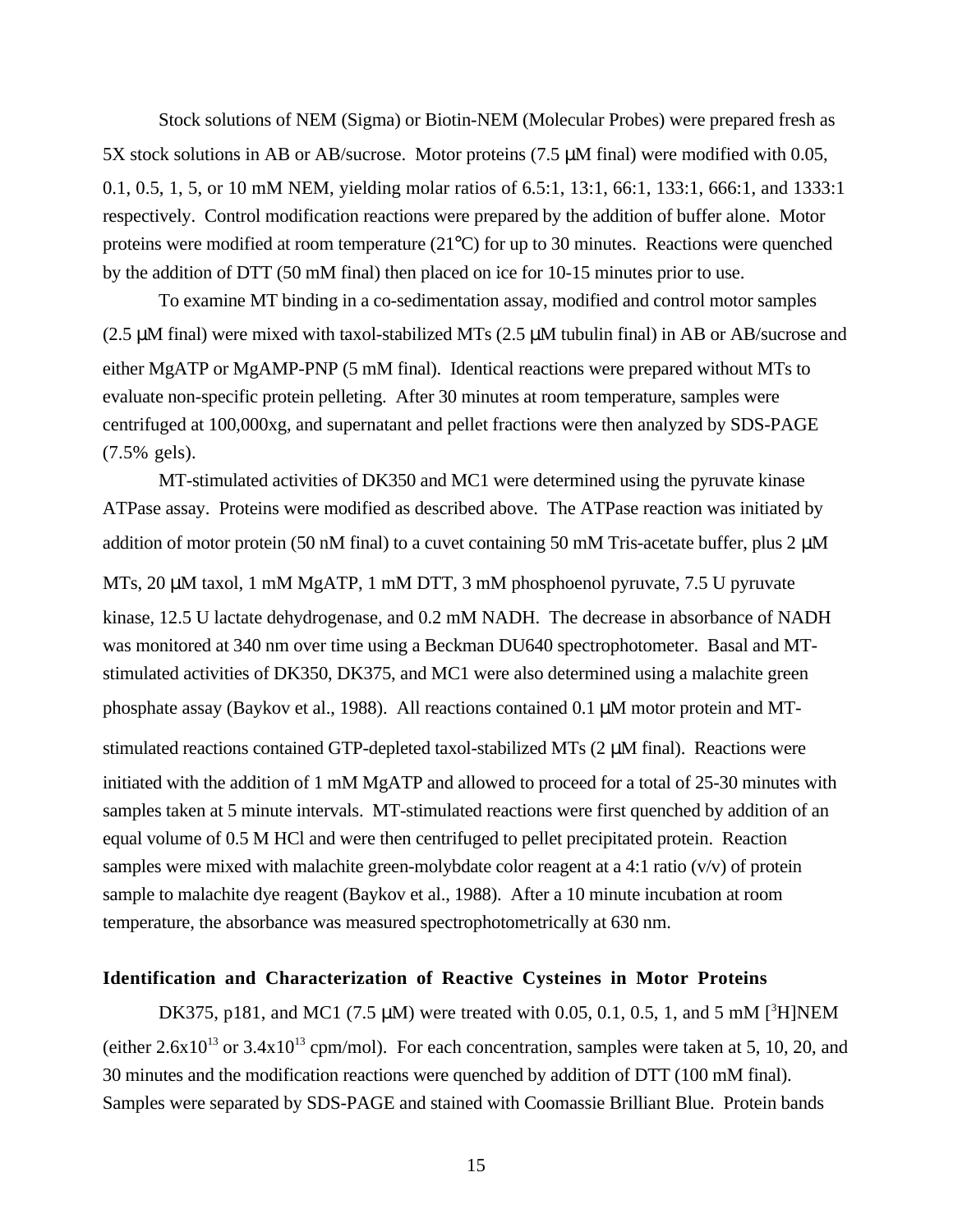were excised from the gel and solubilized with 1 ml 30%  $H<sub>2</sub>O<sub>2</sub>$  for 24 hours at 60 $^{\circ}$ C. Each dissolved gel slice was then mixed with 9 ml scintillation fluid and counts per minute (cpm) were measured.

For further characterization of reactive cysteines, MC1 protein was subjected to various methods of digestion to identify the reactive cysteine(s). MC1 was modified with biotin-NEM as described above and modified protein samples  $(40 \mu g)$  were precipitated by a chloroform-methanol procedure (Wessel and Flugge, 1984). The dried protein pellets were resuspended in 20 ml of 88% formic acid (Fisher) and incubated for 24 hours at 37°C. Samples were then diluted by addition of 480 µl distilled water and Microcon-3 or -10 devices (Amicon) were used to concentrate the protein. Two volumes of 1 M Tris was added to the concentrated protein sample, and 6X sample buffer (0.28 M TrisHCl pH 6.8, 30% glycerol, 1% SDS, 0.5 M DTT, 0.0012% bromophenol blue) was added to the protein samples. Formic acid digested MC1 samples were separated by SDS-PAGE (12.5% gels) or Tricine gel electrophoresis (10% gels), followed by Western blot analysis. Biotin-NEM labeled fragments were detected by an anti-biotin primary antibody (Sigma) (1:2,500) and an alkaline phosphatase-conjugated anti-mouse secondary antibody (1:10,000), while MC1 bands were detected with a polyclonal antibody (VP76) (1:2000) raised in rabbit against the motor domain (MC6) of Ncd followed by an alkaline phosphatase-conjugated anti-rabbit secondary antibody (1:10,000). Reactive bands were detected with the Vistra ECF blotting reagent (Amersham) on a Storm imager (Molecular Dynamics).

For identification of reactive cysteine residues in tubulin, digestion with endoproteinases Lys-C and Trypsin (Boehenger-Manniheim) was used. Endoproteinases were added at a 1:50 or 1:25 enzyme to protein weight-to-weight ratio. Protein digestion proceeded for 24 hours at 37°C and was stopped by freezing (Lys-C) or heating to 85°C (Trypsin). Protein fragments were analyzed using an HPLC separation system (Applied Biosystems) over a 50% acetonitrile concentration gradient.

## **Axoneme Preparation**

Flagellar axoneme fragments were prepared from sea urchin, *Lytechinus pictus,* according to the method of Bell et al.[1982 #376]. Axonemes were osmotically demembranated and mechanically separated from sperm heads by homogenization in a solution of 20% sucrose in distilled water, using a handheld Dounce homogenizer (Kontes Glass Co., Vineland, NJ). Axonemes were resuspended and washed in isolation buffer composed of 0.1 mM NaCl, 4 mM MgSO4, 1 mM EDTA, 7  $\mu$ M  $\beta$ mercaptoethanol, and 10 mM Hepes (pH 7.0). Dynein outer arms were removed by incubation in isolation buffer and adjusted to 0.6 M NaCl for 30 min at 4°C. Residual sperm heads were found to enhance both nucleation and elongation and were therefore removed by sedimentation of the axoneme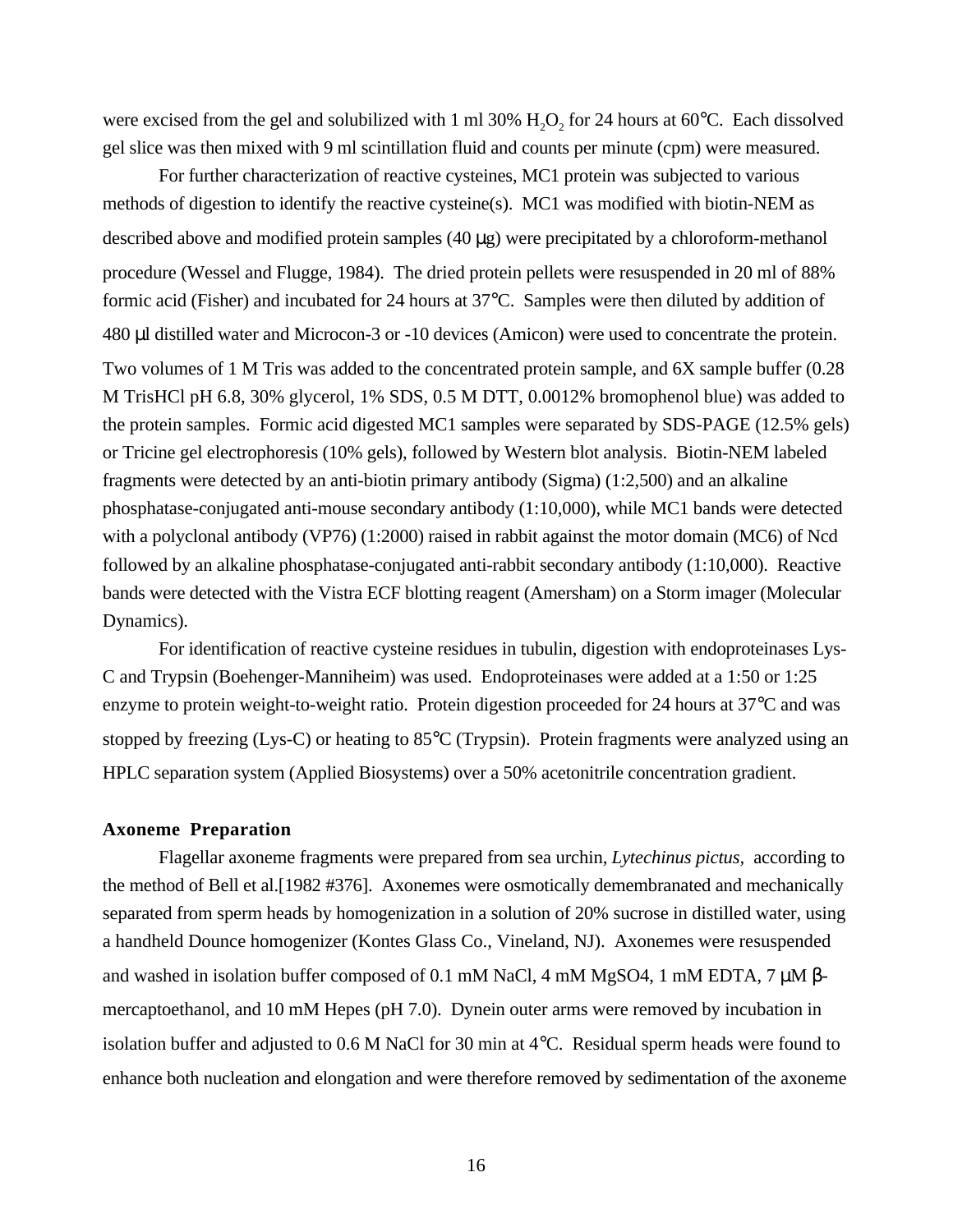preparation through an 80% sucrose cushion  $(16,000g, 10 \text{ min.})$ . Axonemes were stored at  $-20^{\circ}\text{C}$ in a 1:1 solution of isolation buffer/glycerol. Axonemes were washed and resuspended in PM before use.

### **Modification of Tubulin**

NEM modification of tubulin proceeded for up to 30 minutes on ice (0°C). NEM stock solutions (5x) were prepared fresh in PM buffer. Control samples were prepared by addition of PM alone. Tubulin (25  $\mu$ M final) was modified with 0.025, 0.05, 0.1, 1, or 5 mM NEM, yielding molar ratios of 1:1, 2:1, 4:1, 40:1, and 200:1 respectively. Reactions were quenched by addition of 50 mM DTT, and placed on ice before use in assembly reactions. NEM-treated tubulin is termed NTb, while untreated, phosphocellulose-purified tubulin is termed PCTb.

## **Characterization of Reactive Cysteines in Tubulin**

Tubulin or taxol-stabilized-microtubules  $(25 \mu M)$  were treated with 0.025, 0.05, 0.1, 0.5, 1, and 5 mM  $[^{3}H]$ NEM (either 2.6x10<sup>13</sup> or 3.4x10<sup>13</sup> cpm/mol). For each concentration, samples were taken at 5, 10, 15, and 30 minutes and the modification reactions were quenched by addition of DTT (100 mM final). Samples were separated by SDS-PAGE using low-grade SDS (95% pure) and stained with Coomassie Brilliant Blue. Impurities in the low-grade SDS allow  $\alpha$  and  $\beta$  tubulin to separate on the gel.  $\alpha$  and  $\beta$  tubulin bands were excised from the gel and solubilized with 1 ml 30%  $H_2O_2$  for 24 hours at 60 $^{\circ}$ C. Each dissolved gel slice was then mixed with 9 ml scintillation fluid and counts per minute (cpm) were measured.

#### **Assay of Microtubule Dynamics**

Microtubule dynamics were analyzed in slide chambers, using axonemes as sites for nucleation. The axoneme and GTP (1 mM) concentrations were held constant for all preparations. A 10 µl sample of the prepared axonemes was added to a clean slide covered with a biologically clean 22-mm<sup>2</sup> coverslip (thickness No. 0) placed on double-sided tape. The typical separation between the inner glass surface was 10-20 µm. The slides were observed in a room held at 23-24°C. Once added to the slide-coverslip chamber, axonemes were incubated for three minutes and then those that did not adhere to the glass were washed out of the chamber with PM buffer. Axonemes tightly adhere to the clean glass surfaces of the chamber, while MTs and free tubulin subunits do not adhere to the glass as proven by various methods (Wadsworth and Salmon, 1986; Walker et al., 1988).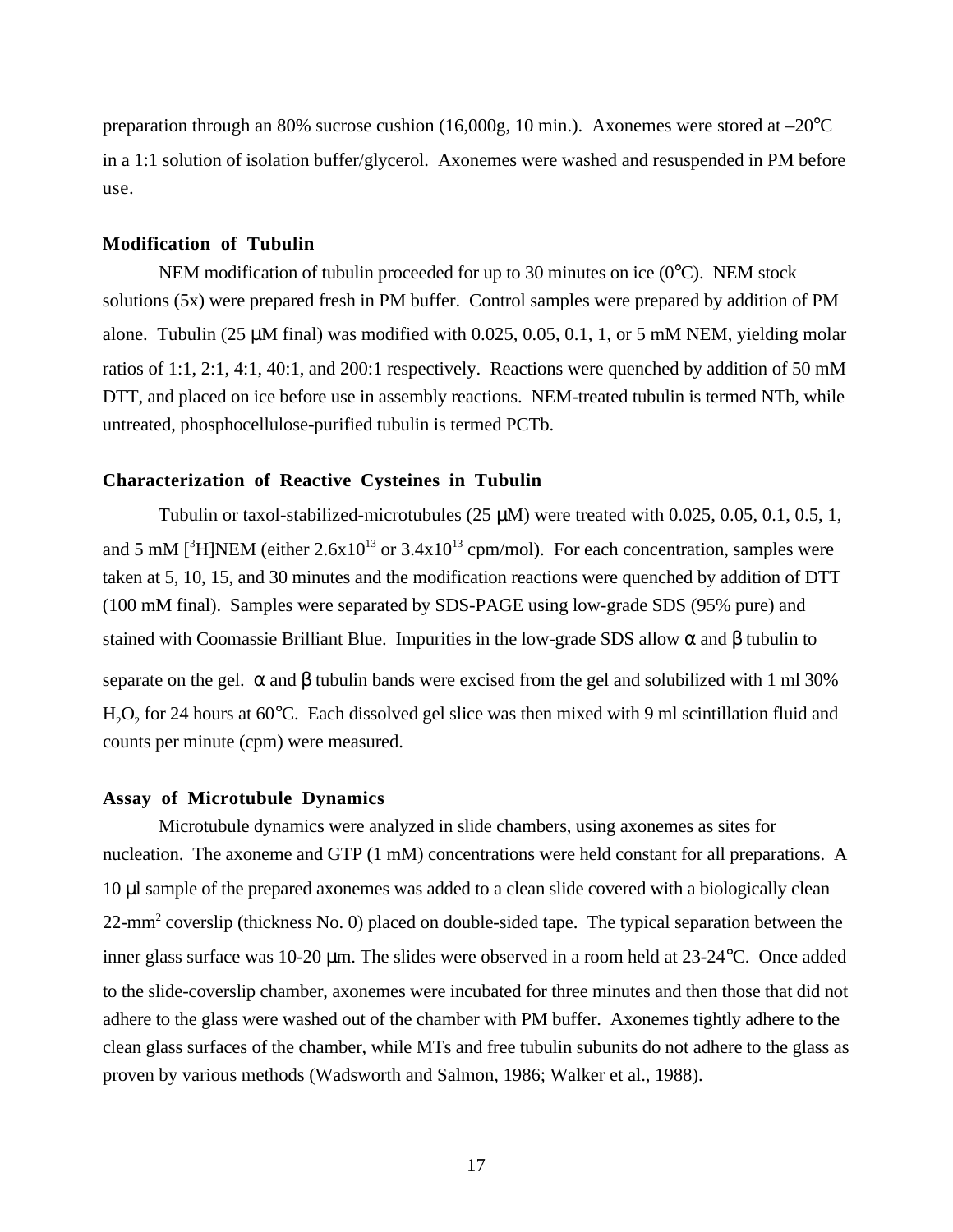Microtubules assembled onto sea urchin axoneme fragments were identified as plus or minus ended based on rate of elongation. Tubulin was assembled off axonemes or assembled off MTs in condition/solution-replacement experiments. Untreated tubulin was mixed with NTb in solution in ratios of 1:1, 2:1, or 4:1, before being added to the chamber. Tubulin samples were kept on ice and then mixed immediately prior to use.

## **Video Microscopy and Assembly Analysis**

Microscopic methods were based upon those reported by Pryer et al [1986 #422]. Preparations were viewed by DIC microscopy, using a Nikon SA photomicroscope equipped with a Plan 60x/1.4 NA oil immersion objective lens, DIC prisms, and a 1.4 NA condenser. A 100 W mercury lamp and fiber optic scrambler provided full illumination of the condenser aperture through heat-cut and 546-nm interference filters. Image magnification at the video camera faceplate was 350x. Image contrast was enhanced by analog and digital video processing (Allen et al., 1981; Inoue, 1981). Video image generation and analog contrast enhancement were provided by a Dage VE-1000 newvicon video camera. An Argus 10 processor provided further contrast enhancement, real-time background subtraction, and frame averaging. Images were recorded on a Panasonic SuperVHS videocassette recorder.

## **Data Analysis**

Microtubule elongation and rapid shortening rates were measured from videotape recordings. A computer-based analysis system was used to follow microtubule length changes in real time (Walker et al., 1988). A point cursor was electronically overlaid on the video screen and used to track the end of the microtubule. Changes in microtubule length were plotted as a function of time, and the average rates of elongation and rapid shortening were determined by least square regression analysis.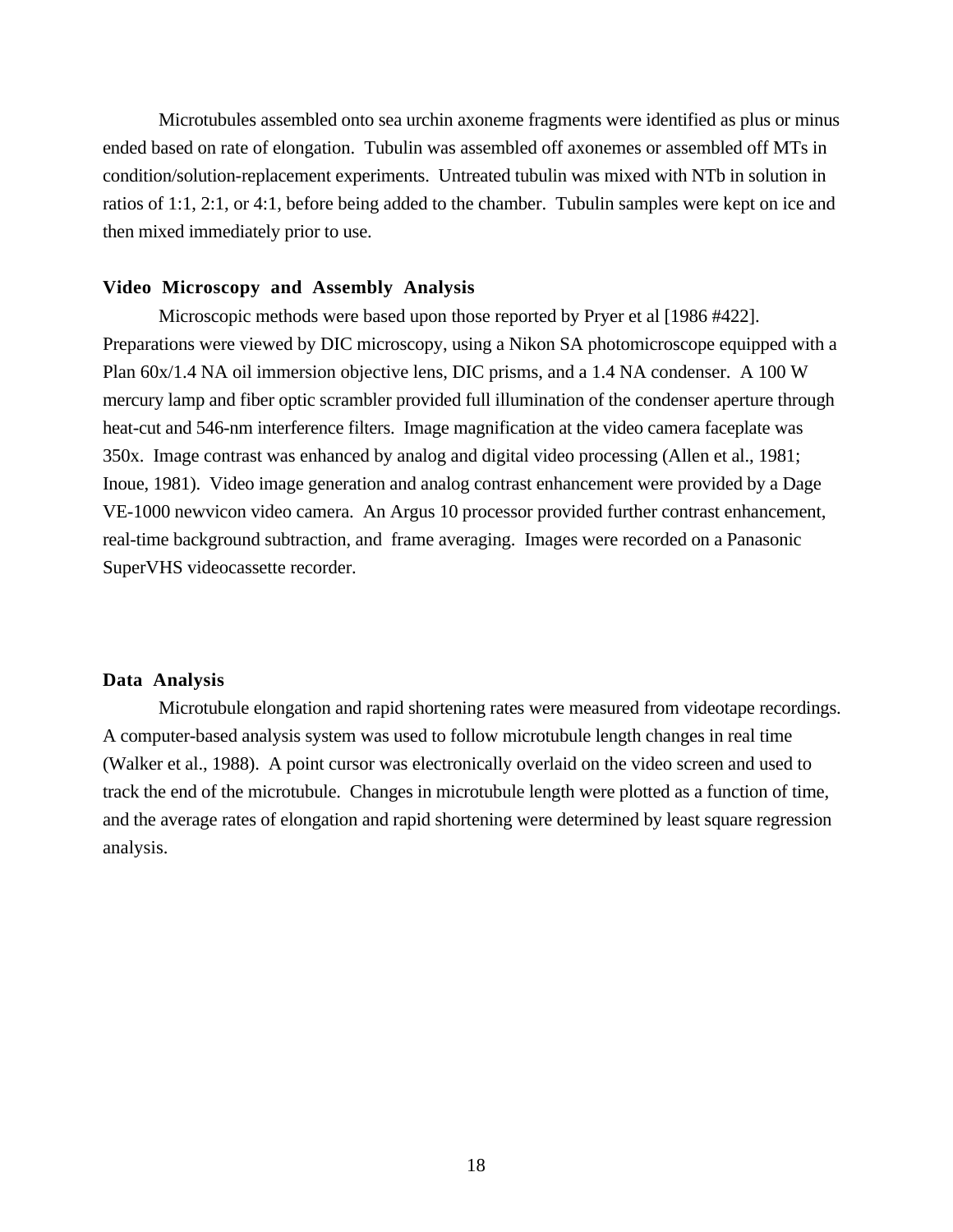## **Results I**

## **Results of NEM Treatment on MT-Motor Proteins**

Each protein was studied individually and analyzed for effects due to NEM-treatment. Full length *Drosophila* kinesin contains 8 cysteines (Yang et al., 1988). The kinesin constructs DK350, a monomer, and the fusion protein Trx-DK375 (from this point referred to as DK375), each contain 5 cysteines. Thioredoxin adds two additional cysteines to DK375, which is believed to exist as a dimer (Jiang et al., 1997). DK375 contains the full motor domain and part of the stalk domain, up through amino acid 375. The squid construct, p181, is a 67.8 kD protein of 602 amino acids, and contains 5 of the 8 cysteines present in full-length squid kinesin. MC1 contains residues 209-700 of the minusend directed, C-terminal-motor Ncd protein and includes nine of the eleven cysteines present in full length Ncd. MC1 and p181 both contain the full motor and stalk domains of the parent proteins.

## **Effect of NEM on Motor Protein Binding to MTs and ATPase Activities**

NEM was previously shown to inhibit binding of native chick kinesin to MTs (Walker et al., 1997). To characterize the effect of NEM on the MT-binding properties of each protein, DK350, DK375, p181, and MC1, (7.5  $\mu$ M) were treated with varying concentrations (0-10 mM) of NEM for 30 minutes. Modification reactions were stopped by addition of DTT (50 mM final) to quench unreacted NEM, and subjected to MT co-sedimentation in the presence of either 5 mM MgATP or 5 mM MgAMP-PNP. In the co-sedimentation assay, unmodified motor proteins bind to MTs in the presence of MgAMP-PNP, and are found in the pellet fraction. While in the presence of MgATP, unmodified motor proteins release MTs and are found in the supernatant fraction. Without any nucleotide present, unmodified motor proteins bind to MTs and are held in rigor, identical to the results caused by AMP-PNP; therefore, this condition was not analyzed. Supernatant and pellet fractions from SDS-PAGE were stained with Coomassie blue for both DK350 and DK375 in order to analyze the effects of NEM-modification on MT-binding. NEM-treated DK350 did not pellet in the absence of MTs. In the presence of MgAMP-PNP, a non-hydrolyzable analogue of MgATP, DK350 bound to the MTs and this binding was not significantly affected by 1 or 10 mM NEM. In the presence of MgATP, DK350 released from the MTs and was found in the supernatant fraction. DK375 was also analyzed since it has a greater stalk region, and is believed to exist as a dimer (Jiang et al., 1997). Modified DK375 acted like DK350 in that both bound to MTs with added MgAMP-PNP and released MTs with added MgATP. DK375 was also treated with NEM at 37°C, and there was no inhibition of MT-binding in the co-sedimentation assay at this modification temperature . Thus, neither *Drosophila* kinesin protein was affected by any concentration of NEM used.

The MT binding of squid kinesin, p181, was also assayed in the co-sedimentation assay, and results analyzed by Coomassie blue stained SDS-PAGE. In the absence of MTs,  $14\% \pm 3\%$  p181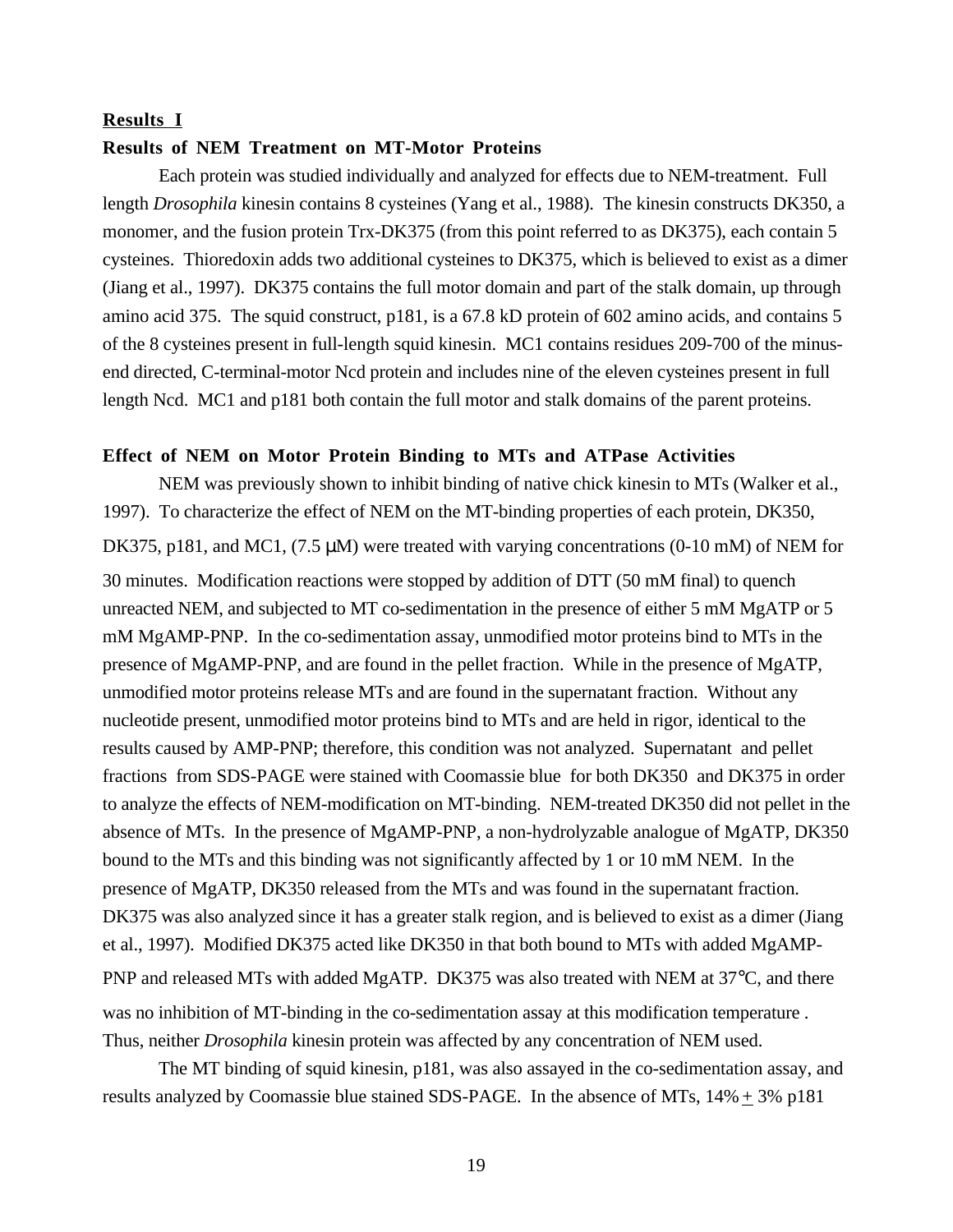was found in the pellet fraction. In the presence of MgATP,  $37\% \pm 3\%$  p181 pelleted, while the majority of the protein released from MTs and was found in the supernatant fraction. With MgAMP-PNP added, the majority of p181 bound MTs; 70%  $\pm$  9% p181 was found in the pellet fraction. These numbers did not change dramatically with NEM-modification. The percent of modified p181 in the pellet was as follows: in the absence of MTs  $30\% \pm 5\%$ ; plus MgATP  $42\% \pm 4\%$ ; plus MgAMP-PNP 73% + 8%. Modification of p181 at 37 $^{\circ}$ C gave similar results to those performed at 25°C. Thus, unlike native kinesin (Pfister et al., 1989; Walker et al., 1997), NEM modification did

not enhance the binding of DK350, DK375, or p181 in the co-sedimentation assay.

The kinesin-like protein, MC1, was analyzed with the co-sedimentation assay and Coomassie blue stained SDS-PAGE. Gels were quantified using the gel documentation system to determine the proportion of MC1 present in the pellet fractions. Control MC1 samples that were not treated with NEM but that received DTT acted as expected based on previously reported co-sedimentation experiments (Chandra et al., 1993). Relatively little unmodified MC1 was present in the pellet fraction in the absence of MTs (24%) or in the presence of MTs and MgATP (27%), while the majority of unmodified MC1 (68.5%) was found in the pellet fraction in the presence of MTs and MgAMP-PNP. Treatment of MC1 with 0.05 or 0.1 mM NEM only slightly increased the amount of MC1 that pelleted in the absence of MTs (to 29.5% and 36% respectively) and in the presence of MTs and MgAMP-PNP (to 78% and 85.5% respectively). However, in the presence of MTs and MgATP, the amount of 0.05 or 0.1 mM NEM-modified MC1 in the pellet fraction was significantly increased relative to the unmodified control sample (from 27% to 77 and 78% respectively). This indicates enhanced binding of the modified MC1 to MTs under conditions that would normally release the motor to the supernatant fraction. When the NEM concentration in the modification reaction was increased to 0.5 mM, the modified MC1 was found almost completely (70% or greater) in the pellet fraction regardless of whether MTs were absent or present. Similar results were also observed when MC1 was modified with 1, 5, or 10 mM NEM. Thus, when MT binding was assayed by co-sedimentation, treatment of MC1 with NEM produced two different effects depending on the NEM concentration used. Lower NEM concentrations enhanced binding of the modified motor to MTs in the presence of MgATP, while higher doses led to aggregation of the modified motor and consequently the inability to evaluate the effect of higher NEM doses upon the MT binding activity of MC1.

To examine further the NEM-induced motor aggregation, MC1 was treated with NEM (0.05, 0.1, 0.5, 1, 5, or 10 mM) and samples were collected over a 30 minute period and centrifuged in the absence of MTs. MC1 pelleting in the absence of MTs occurred in both an NEM dose-dependent manner and a time-dependent manner. When MC1 was treated with either 0.05 or 0.1 mM NEM, there was a slight increase in the proportion of MC1 that pelleted over the 30 minute time course

20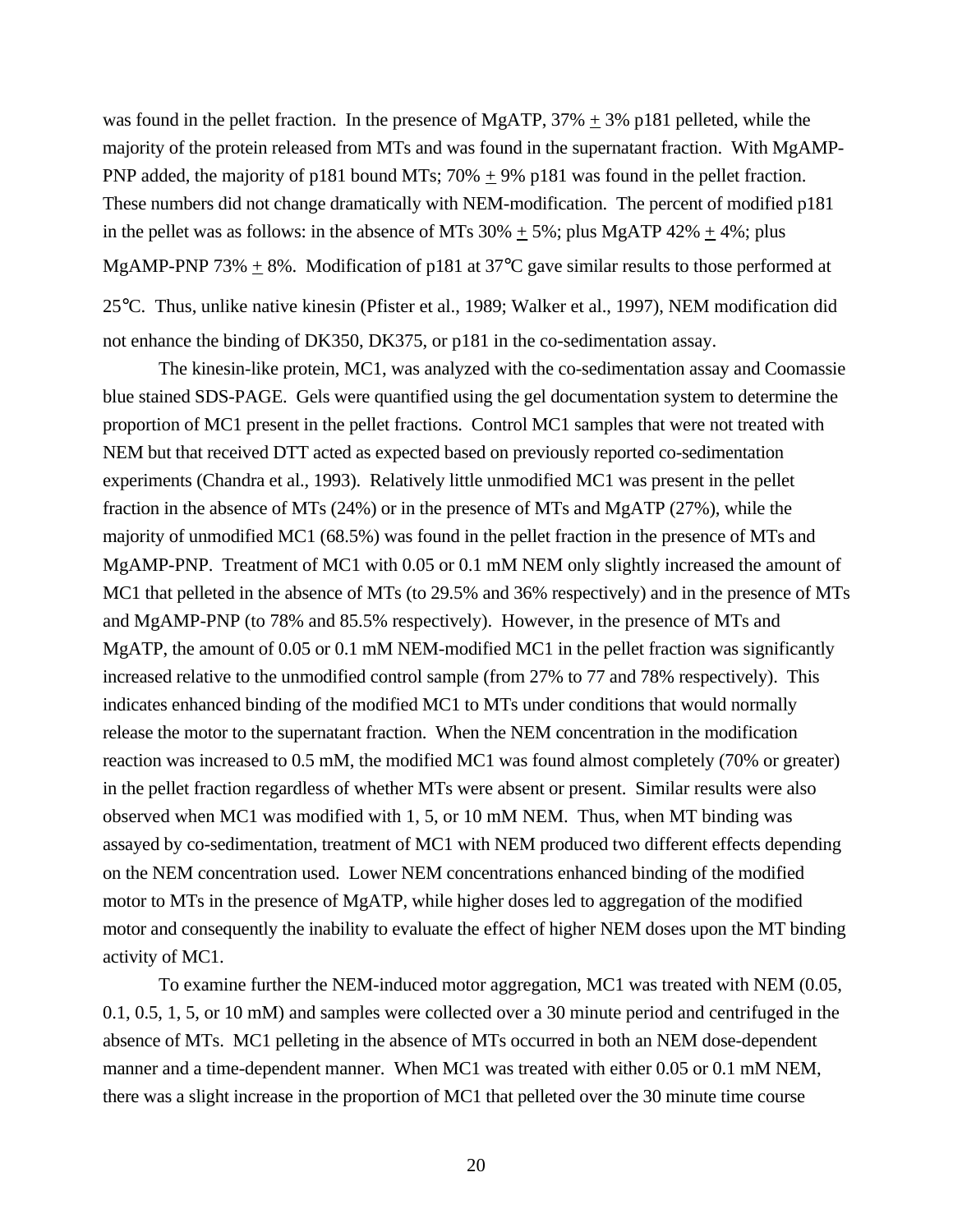(from <20% at 5 minutes to 35% at 30 minutes). At NEM concentrations of 0.5 mM, the majority of MC1 (55%) was present in the pellet fraction by 10 minutes and this proportion changed little over the remaining 20 minutes of the reaction. NEM concentrations of particular interest were analyzed for enhanced binding activity or protein aggregation over a time course. MC1 treated with 0.1 mM NEM shows enhanced binding to MTs after only 5 minutes. This is indicated by the amount of MC1 in the pellet in the presence of MgATP, which is greater than that found in the pellet in the presence of MgAMP-PNP compared to the control.

Next the effect of NEM on the ability of the motor protein to hydrolyze ATP was examined. Modifications were performed as described in Materials and Methods, and the effects of NEM treatment on the MT-stimulated ATPase rates were determined. The effect of NEM on the MTstimulated ATPase rates of DK350 and MC1 was determined using the Pyruvate Kinase ATPase assay. This assay was performed as explained in Materials and Methods. The results showed a decrease in MT-stimulated ATPase rates of modified motors, compared to control motors. However, the DTT that was added to quench the NEM reaction interfered with the coupled enzymes of the assay leading to an apparent decrease in the ATPase rate, independent of NEM treatment. Rates reported are relative to control rates of motors treated at room temperature with added DTT. Treatment with 1 mM NEM reduced the MT-stimulated rate of DK350 by 33% and 10 mM NEM reduced it by 67%. Treatment with 0.05 mM NEM reduced the MT-stimulated ATPase rate of MC1 by 25%, 0.1 mM NEM reduced it by 44%, and 0.5 mM NEM reduced it by 73%.

Due to the interference of DTT described above, MT-stimulated and basal rates were determined with a second assay, the Malachite Green ATPase assay. Control samples of proteins that were not treated with NEM but that received DTT behaved as expected both in terms of basal and MT-stimulated rates. The basal rate of DK350 was decreased by 50%, from  $0.12 \pm 0.03$  ADP/s  $(n=11)$  to  $0.06 \pm 0.02$  ADP/s (n=7). However, the basal rate of DK375, 0.09  $\pm$  0.03 (n=5) was not significantly affected by 10 mM NEM treatment,  $0.07 \pm 0.03$  (n=5). The MT-stimulated rate of DK375 was determined to be  $36.0 \pm 11.2$  ADP/s (n=9), an increase of 400-fold compared to the basal rate. After treatment with 10 mM NEM, this rate was determined to be  $34.0 \pm 11.0$  (n=4) ADP/s. There was no significant difference between the modified and control MT-stimulated ATPase rates of DK375. The basal rate of unmodified MC1 at  $22^{\circ}$ C was  $0.05 \pm 0.02$  ADP/s (n=15), and that rate was increased about 28-fold to  $1.40 \pm 0.21$  ADP/s (n=13) upon addition of MTs. Treatment of MC1 with NEM concentrations as high as 5 mM had no effect on the motor's basal rate, but did produce a dose-dependent decrease in the MT-stimulated ATPase rate of MC1. The MT-stimulated rate of MC1 after treatment with 0.1, 0.5, 1 and 5 mM NEM was decreased by 21%, 46%, 57%, and 70% respectively. Thus enhancing binding did not result in an increase in the ATPase rate of the motor protein, and some MT-stimulated ATPase activity persisted even under conditions where the majority of the protein pelleted.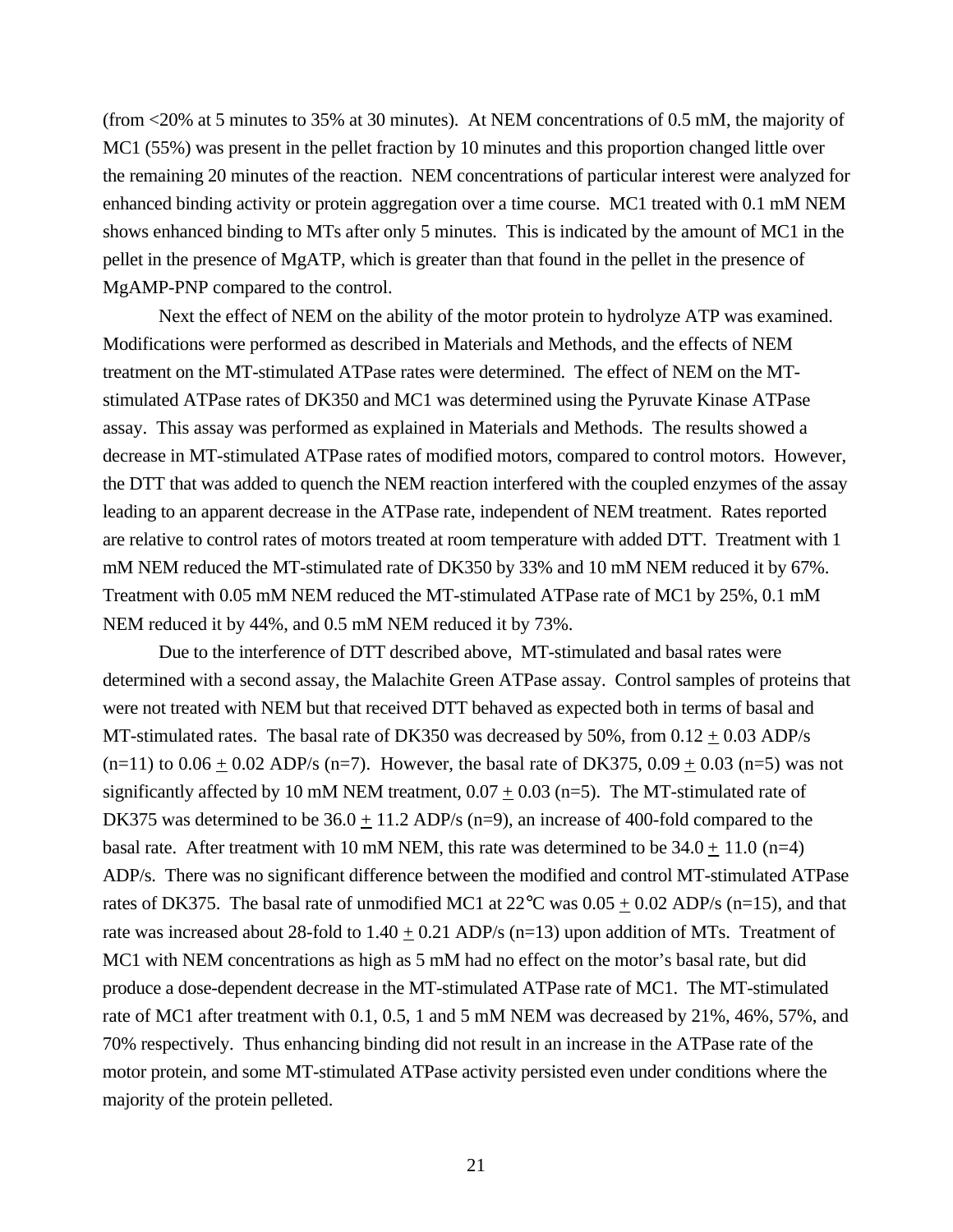#### **Characterization of Reactive Cysteines in Kinesin**

Although DK375 and p181 did not show effects of NEM treatment in the co-sedimentation or ATPase assays, each protein was treated with [<sup>3</sup>H]NEM in order to characterize any reactive cysteines. Not surprisingly the numbers for reactive cysteines are low for both DK375 and p181. Both proteins were treated with 1 mM and 5 mM [<sup>3</sup>H]NEM over a time course of 30 minutes. At the end of the reaction period, an average of  $0.82 \pm 0.14$  cysteines were labeled in DK375 with 1 mM NEM. This number only slightly increased with 5 mM NEM, to an average of  $1.24 \pm 0.11$ cysteines. Since these are population assays, the majority of proteins may have one cysteine labeled while others do not have any labeled, and perhaps a few have two labeled. It is possible that the labeled cysteine is from thioredoxin (Trx) in the Trx-DK375 fusion protein. Similarly with p181, after 30 minutes an average of  $0.27 \pm 0.04$  cysteines with 1 mM, and an average of  $0.32 \pm 0.05$ cysteines with 5 mM were labeled. These numbers suggest that the majority of p181 protein was not labeled at all. Perhaps cysteines involved in effects observed with native kinesin (Walker et al., 1997) are found in the tail or in light chains, or were not easily modified in these assays, which were done at 24°C. Since there was no obvious functional effect of modification on these proteins, no further characterization of reactive cysteines was performed.

## **Characterization of Reactive Cysteines in MC1**

To correlate the observed effects on the MT binding, solubility, and ATPase activity of MC1 with modification of specific cysteines, the number of NEM-modified residues per protein was determined over a time course of 30 minutes. MC1 (7.5  $\mu$ M) was treated with 0.05, 0.1, 0.5, 1.0, or 5.0 mM  $[3H]NEM$ , and samples were taken at 5, 10, 20, and 30 minutes at each concentration. After treatment with 0.05 or 0.1 mM NEM for 10 minutes, an average of 1 cysteine residue was modified per MC1 protein, and this ratio increased to an average of 1.4 and 1.6 cysteines per MC1 after 30 minutes for 0.05 mM and 0.1 mM respectively. In comparison, treatment of MC1 with 0.5 mM or 1 mM labeled an average of approximately 2 cysteines per MC1 protein by 10 minutes and labeling appeared to reach a plateau of an average of 2 cysteines per MC1 by 20 minutes. At the highest NEM concentration used in these experiments (5 mM), an average of 2.1 cysteines were labeled after 5 minutes and this ratio increased only slightly (to 2.3 cysteines/MC1) after 30 minutes. Thus, at the maximum ratio of >600:1 used in these modification reactions, the maximum number of cysteines that could be labeled was an average of approximately 2 (of the 9). These provided data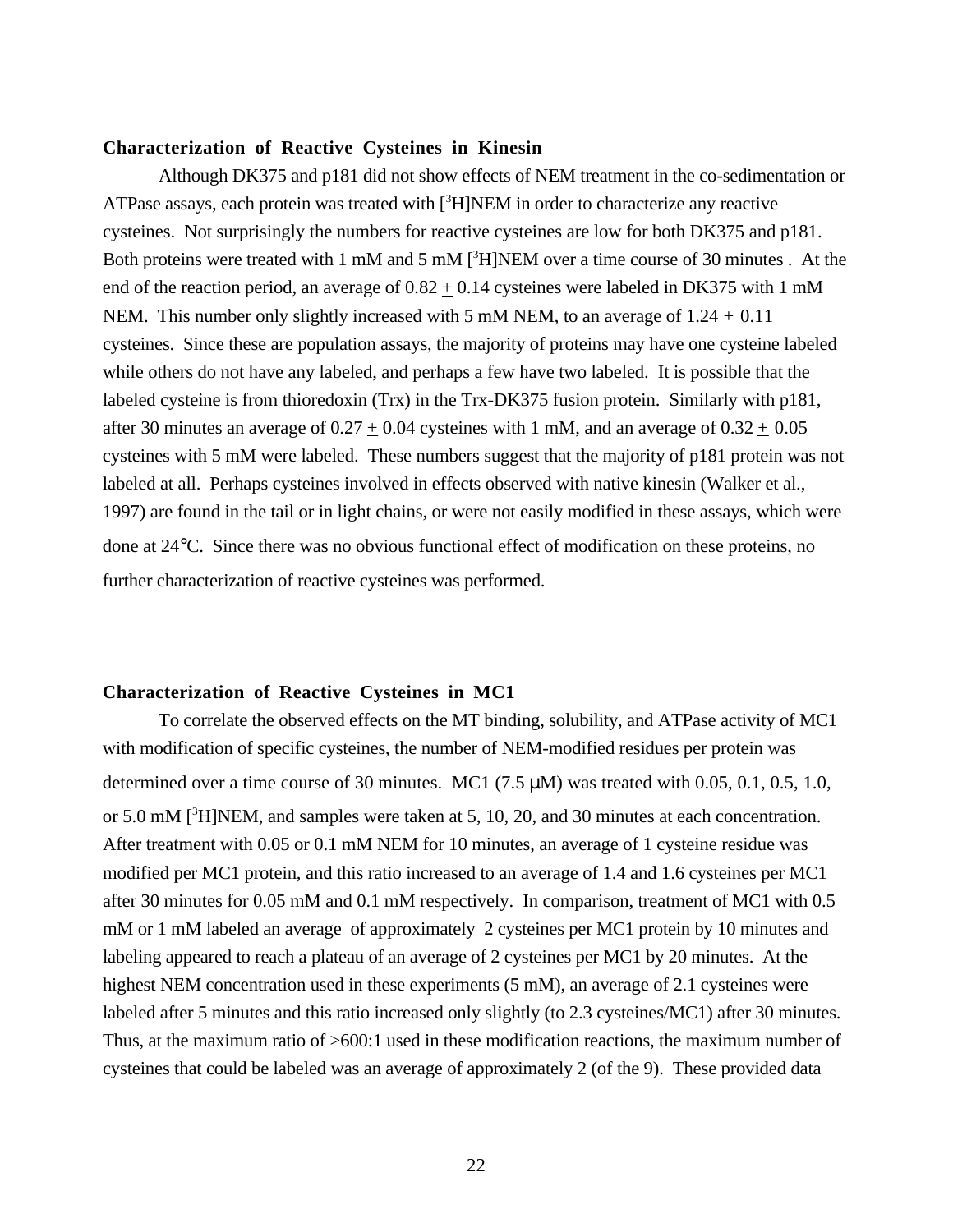suggest that one critical cysteine may be involved in the enhanced MT binding and modification of a second cysteine may be involved in the aggregation of MC1.

## **Modified MC1 in a Motility Assay**

Unlike other motor proteins, MC1 is not capable of normal directional movement; however, it does exhibit one-dimensional diffusional movement (Chandra et al., 1993). This diffusional movement was observed in the presence of ATP and AMP-PNP, using low concentrations of MC1 (1  $\mu$ M). Modification with 0.1, 1, 5, or 10 mM NEM had no apparent effect on this diffusional movement.

## **Identification of Reactive Cysteines in MC1**

MC1 was next labeled with biotin-NEM to facilitate identification of the specific modified cysteines. Modification of MC1 with biotin-NEM was found to produce results identical to those observed for NEM both in terms of enhanced MT binding at lower biotin-NEM concentrations and induced aggregation at higher biotin-NEM concentrations. Biotin-NEM-modified MC1 was initially subjected to digestion with formic acid, which preferentially cleaves peptide bonds between aspartic acid and proline. MC1 contains one such formic acid-sensitive site between amino acids Asp-524 and Pro-525, in Ncd (these are MC1 AA 315/316), and formic acid digestion should yield one 36 kD fragment and one 19 kD fragment. MC1 was treated with 0.1 or 1.0 mM biotin-NEM for 10 minutes. Based on the data obtained with [<sup>3</sup>H]NEM, these modification conditions would be expected to label one and two cysteines respectively. After formic acid digestion, samples were separated by SDS-PAGE, and stained by Coomassie blue dye or transferred to nitrocellulose, and probed with antibodies against biotin and MC1 . Coomassie blue staining showed 2 major products of the expected size in control and biotin-NEM-modified formic acid digests. Modification was evident in a qualitative sense based on the shift of the uncleaved biotin-NEM-treated protein to a higher apparent molecular weight. The anti-biotin antibody only recognized the larger fragment (and undigested MC1). No biotin labeling was detected on the smaller fragment or on any digestion intermediates. To evaluate the transfer of both fragments, samples were also treated with antibody VP76 (raised against the Ncd motor domain), that recognized both major fragments and undigested MC1 protein (data not shown). The results of this experiment suggest that the critical cysteine(s) are present between Ncd residues 209 to 524 (excluding the two most C-terminal cysteine residues).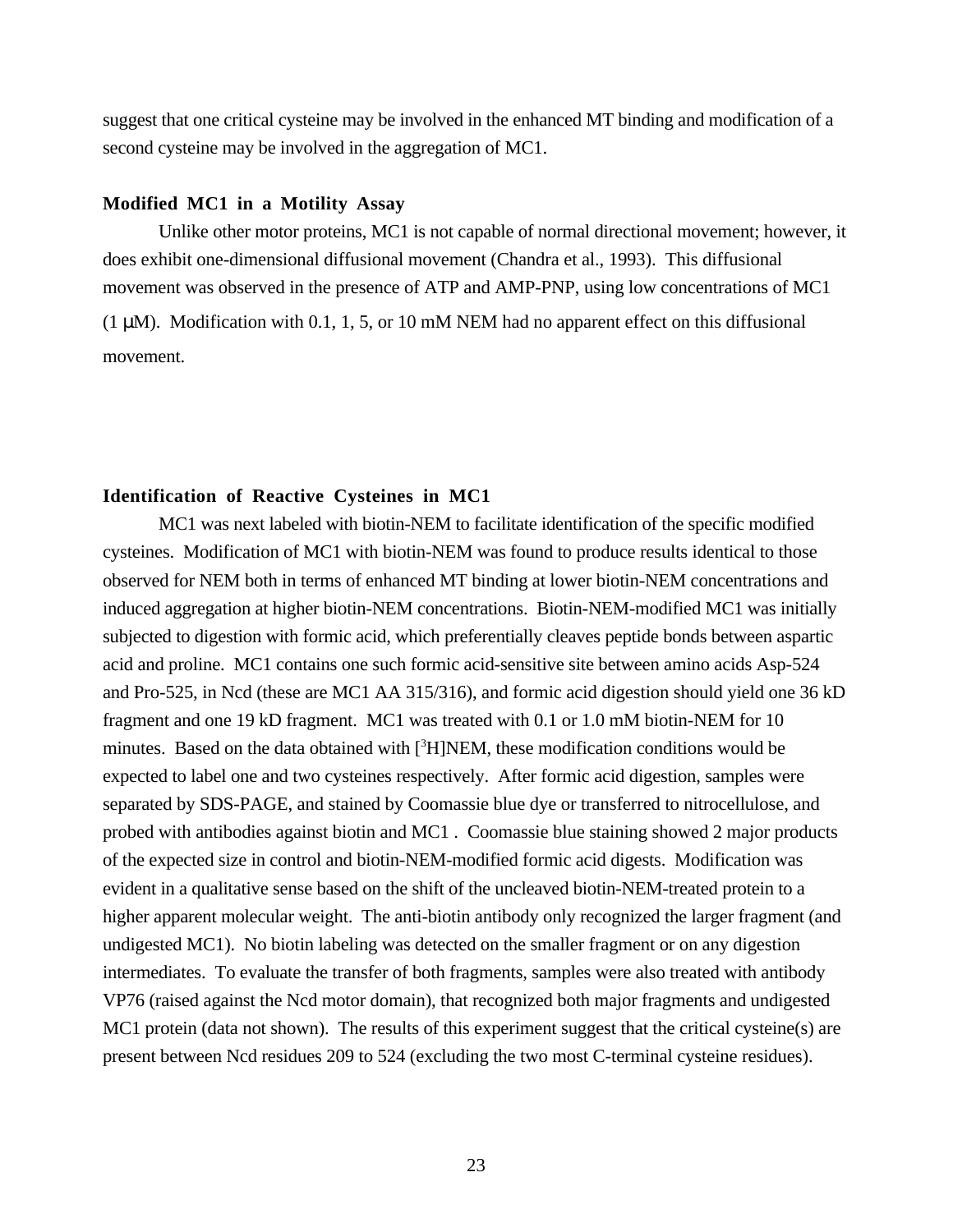MC1 samples modified with biotin-NEM were then digested with endoproteinase Lys-C and trypsin to generate peptides for sequence analysis by mass spectrometry, in order to better characterize reactive cysteines. Unfortunately, the potential NEM-reactive cysteines were not further characterized at this point. The identification of NEM-reactive cysteines is still in progress.

#### **Discussion I**

## **Effects of NEM on Kinesin Proteins**

NEM treatment was previously found to inhibit the binding of native kinesin to MTs in the cosedimentation assay (Walker et al., 1997). However, unlike native kinesin, there was no observed effect with the kinesin constructs used in this study in the same assay. The monomeric kinesin, DK350, showed a decrease in basal and MT-stimulated ATPase rates, but the dimeric protein, DK375, did not show these effects. Perhaps NEM treatment does not affect the rates of DK375 since it is a dimer; i.e., the stalk region may play a role in stabilizing ATP hydrolysis, regardless of NEM modification. Alternatively, in the three-dimensional protein conformation, the stalk may protect reactive cysteines and prevent modification of critical cysteines by NEM. This idea is supported by the fact that NEM treatment did not affect the basal or MT-stimulated ATPase rate of the dimer DK375. Observed effects on native kinesin were obtained from assays performed at 37°C. It is believed that the increased temperature helps to open the protein, letting it "breathe" and thereby making reactive cysteines more accessible (Walker et al., 1997). However, no effects were observed for DK350 or DK375 with modification performed at 37°C. The reactive cysteines required to observe an effect, like that observed with native kinesin, simply may not be present in DK350, DK375, or p181. It is also possible that effects observed with native kinesin were due to modification of the kinesin heavy chain domain and/or kinesin light chains, neither of which are present in DK350, DK375, or p181. When the protein is folded in solution, as in the cosedimentation and ATPase assays, cysteines in the tail or light chains may be important. In conditions such as those used in the co-sedimentation and ATPase assays, kinesin is thought to fold so that the tail is brought close to the head. Thus modification of the tail domain and/or light chains may have an effect on motor domain function. Additionally, the tail domain may be important due to the fact that it has homology to the region in myosin containing the two reactive sulfhydryl groups, observed in the squid and *Drosophila* kinesin tail regions (Kosik et al., 1990). This region includes Cys-859 to Ala-870 in squid, and there is a complementary region in *Drosophila* (Kosik et al., 1990). The fact that these regions are conserved is an important detail, implying a degree of importance for particular residues. There are eight conserved cysteines found in *Drosophila* and squid kinesins. The location of one cysteine residue on the C-terminal tail domain between residues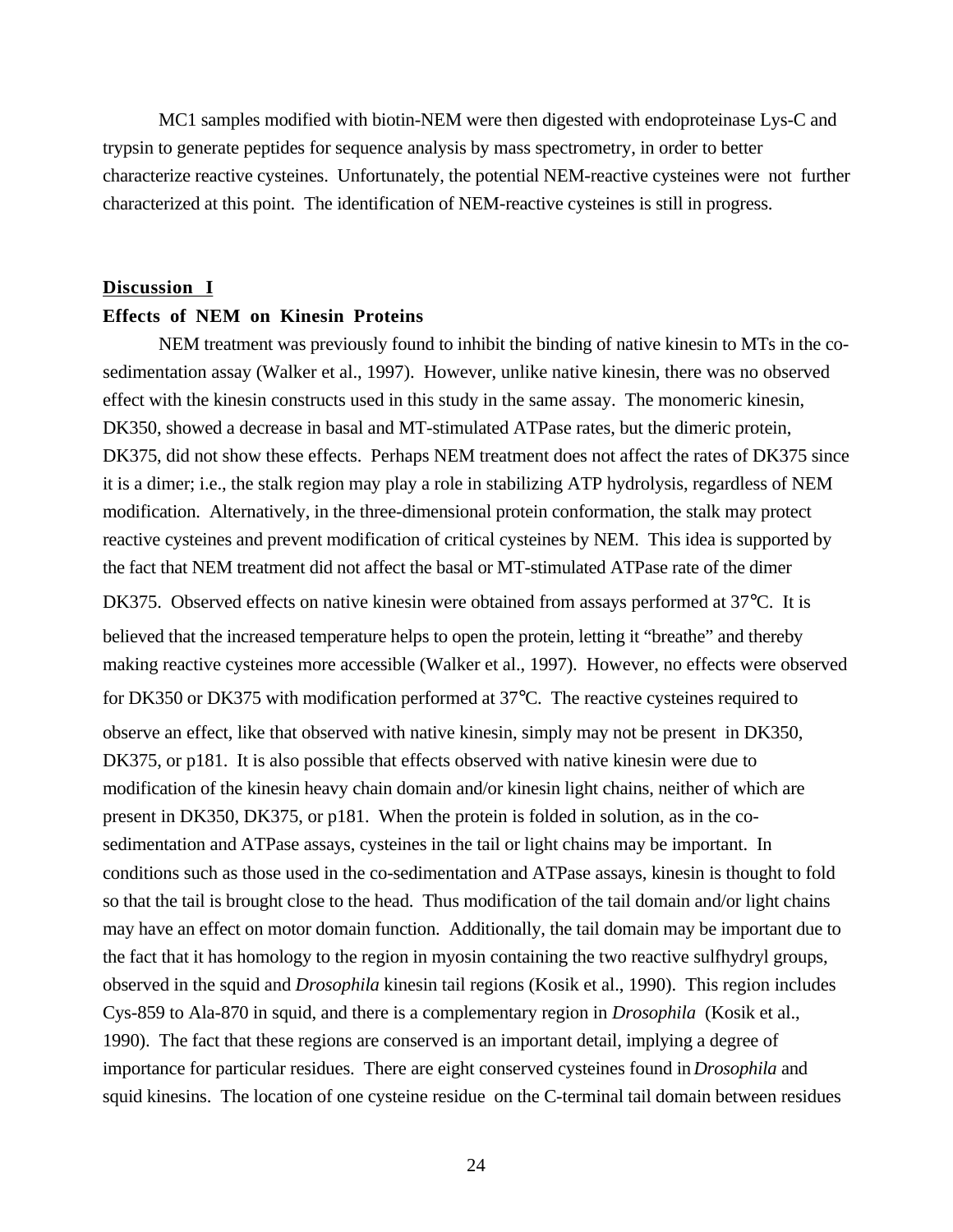850-860 is conserved among nearly all sequenced kinesin proteins, including squid, sea urchin, mouse, and human. A cysteine in a similar location in *Drosophila* kinesin is located just outside of this region, at position 908.Future analysis of kinesin tail domain constructs could determine if any of the cysteines in the tail are reactive and important.

## **Effects of NEM on MC1**

NEM-treatment of full-length recombinant Ncd (1-700 AA) has previously been shown to result in an enhanced binding to MTs in the motility assay (Walker et al., 1990). MC1 contains the full head and stalk domains (209-700 AA), and exists as a dimer. NEM treatment has two different effects on MC1, depending on the NEM concentration used for modification. As observed with its parent protein Ncd, treatment with < 0.1 mM NEM resulted in an enhanced binding of MC1 to MTs as observed in the co-sedimentation assay. It was not possible to detect any apparent enhanced binding in the motility assay, as was done with Ncd, since MC1 does not exhibit directional movement. Based on [<sup>3</sup>H]NEM results, this enhanced binding of Ncd occurs with only one cysteine labeled.

At >0.1 mM NEM, MC1 presumably aggregates and this results in protein pelleting in a cosedimentation assay. This aggregation correlates with the labeling of more than one cysteine per MC1 protein based on [<sup>3</sup>H]NEM results. MC1 starts to pellet with 0.5 mM NEM treatment. After 10 minutes with this treatment, the protein was distributed equally between supernatant and pellet fractions. Even only 20 minutes after treatment, 77% of the protein was found in the pellet fraction in a co-sedimentation assay. Based on an average of 1.5 cysteines labeled, one possibility is that the majority of MC1 pellets when half of all the MC1 proteins have an average of 2 of the 9 cysteines labeled, while the other half presumably have only an average of one cysteine labeled.

With 1 and 5 mM NEM treatment, which is up to a 500-fold excess NEM over protein, only 2 cysteines were labeled. This could imply that the protein conformation is not severely altered, which might expose other cysteines. This idea correlates with the fact that MC1's basal ATPase rate is not altered by NEM treatment at these concentrations. Labeling of these cysteines does not directly affect the location of ATP binding nor ATP hydrolysis alone. As the second cysteine is labeled, aggregation occurs and interactions with MTs are altered as shown by changes in co-sedimentation and MT-stimulated ATPase rate assays; however, this does not affect the basal ATP hydrolysis rate. When  $>50\%$  of MC1 has 2 cysteines labeled there is a loss of MT-stimulated ATPase rate by 50%. Perhaps the labeling of the second cysteine blocks an important MT interaction by MC1.

This data can be correlated with the location of cysteines in the three-dimensional conformation of Ncd determined by x-ray/electron crystallography (Kull et al., 1996). Formic acid digestion and immunoblotting ruled out the two most C-terminal cysteines, 670 and 653. Interestingly, it was Cys-670 that was labeled with the spin probe by Naber et al [1997 #1410];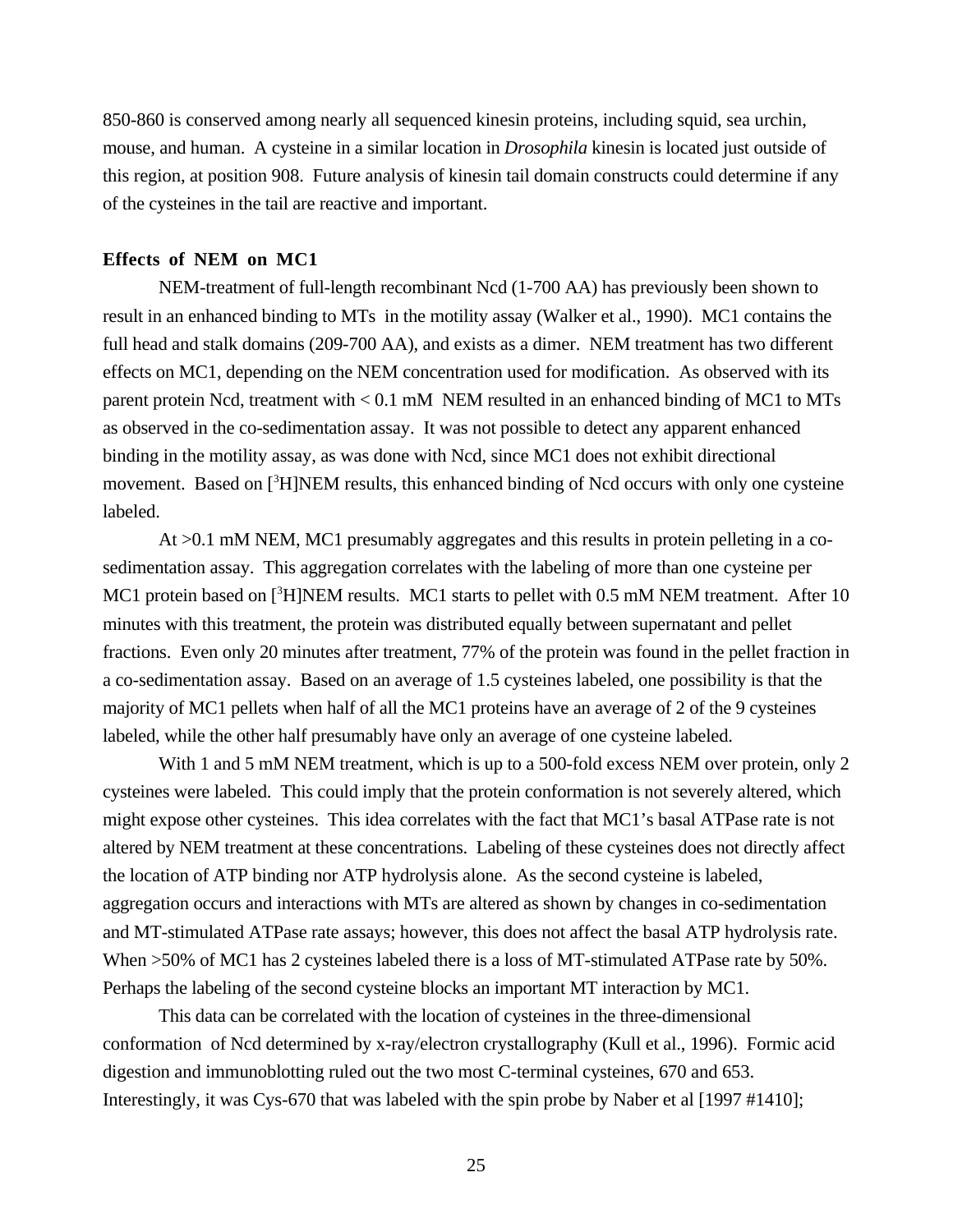however, this study was done using a monomeric protein and the stalk region may protect or cover the region of the motor domain in the dimeric protein MC1. Using computer modeling programs it is possible to analyze the location of particular amino acids in relation to other areas of interest. Cys-469 is close to the presumed MT binding loop 12 (AA 620-623). In fact Cys-469 is in direct contact with Arg-623. The phosphate-binding loop contains AA 434-442, and no cysteines are in close contact with this loop. This last point is consistent with the finding that NEM modification does not affect the basal ATPase rate.

The neck region is currently being studied as an important determinant for directionality through a conformational change by amplifying motion towards one end of the MT. In a recent study, the Ncd dimer, including two heads, the neck and part of the stalk, was analyzed using molecular replacement methods/mutagenesis and crystallography experiments (Sablin et al., 1998). This study analyzed the region including amino acids 303-672 from each of two heavy chains (8 cysteines). The short neck region of Ncd is highly conserved among the kinesin superfamily, especially amino acids 335-347. Results of this study included analysis of the neck region that interacts directly with the catalytic motor domain to within 690 angstroms (neck: AA 335-346, core: AA 420-640). Similarly, part of the stalk domain was also shown to interact with the catalytic core (stalk: AA 325-333, core: AA 471-567). The importance of this study in relation to the cysteines found in MC1 is the fact that this neck/stalk region, found to interact with the core, is bordered by two cysteines. Cys-324 ends the stalk region and has not yet been shown to directly interact with the catalytic core. Cys-353 is located just outside the neck on the other end, but is not likely to interact with the catalytic core. The region of the neck that interacts with the motor ends with Arg-346. The direct importance of these cysteines is not understood at this time, but these residues may play some role in regulating the conformation of the MT-binding loop 12 and its relations to the neck.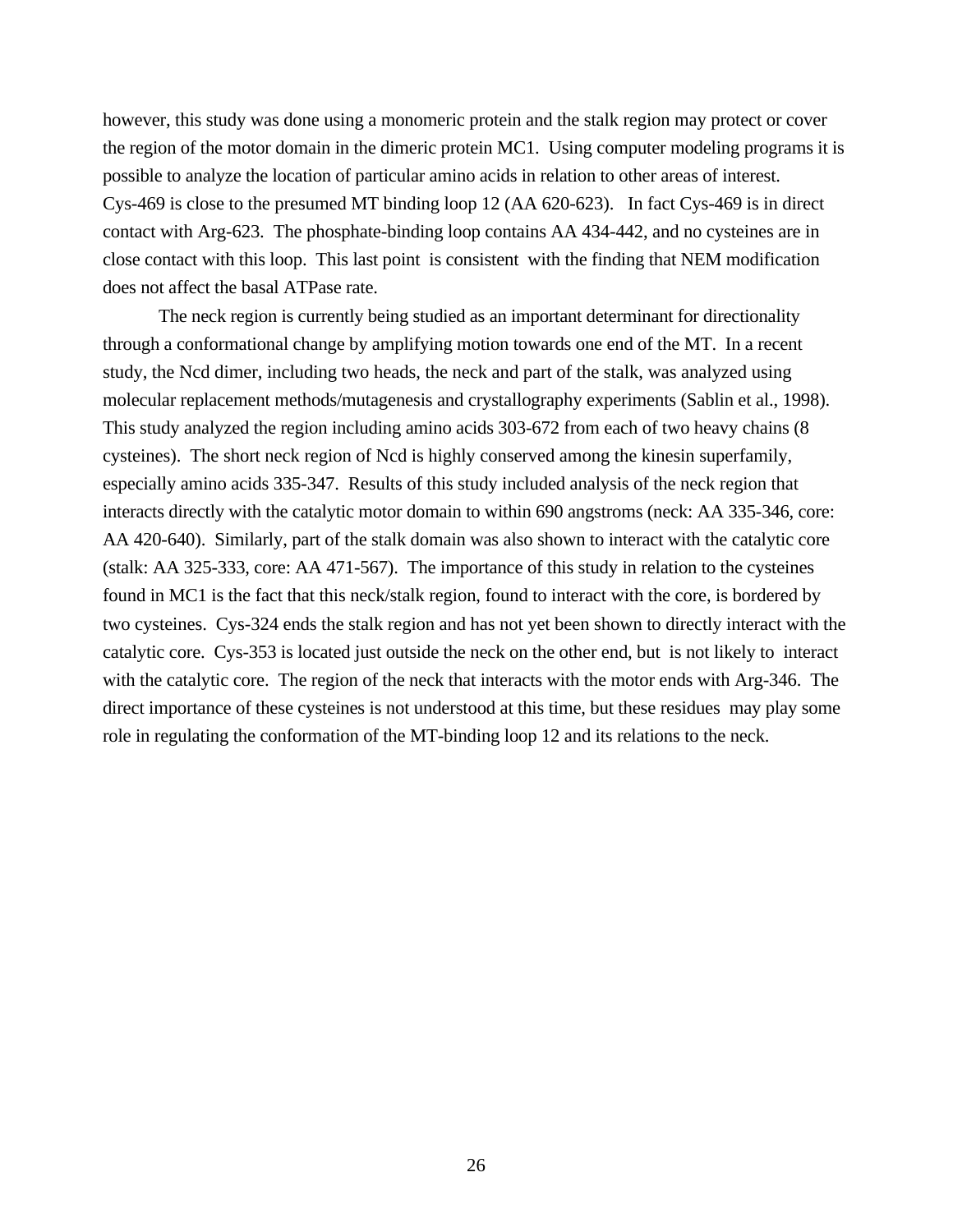## **Results II**

### **Results of NEM Inhibition on Tubulin Assembly**

As previously discussed, the role of sulfhydryl groups in tubulin assembly has been an active area of research since the mid-1970s. More recently, NEM modification of tubulin has been used as a tool in the MT-motor field to determine the directionality of motor movement. Although NEMtreated tubulin alone is unable to assemble, when NEM-treated tubulin is mixed with untreated tubulin, plus end MTs assemble at almost normal rates while minus end assembly is significantly inhibited (Huitorel, 1988; Hyman et al., 1991).

The goal of this study was to gain a better understanding of the mechanism by which NEMtreated tubulin enhances the assembly differences between the plus and minus ends. The porcine  $\alpha$ tubulin subunit has 12 cysteine residues (451 AA). The porcine β tubulin subunit has 8 cysteine residues (445 AA). Of these 20 total cysteines perhaps only a few may be responsible for the observed effects resulting from NEM-treatment.

## **Characterization of Reactive Cysteines in Tubulin**

To correlate the effects of NEM modification with the extent of cysteine modification, the number of NEM-modified residues per α and β tubulin was first determined over a time course using [<sup>3</sup>H]NEM. Tubulin and taxol-stabilized MTs (25  $\mu$ M) were treated with 0.025, 0.05, 0.1, 1.0, or 5.0 mM [<sup>3</sup>H]NEM, and samples were taken at 5, 10, 15, and 30 minutes at each concentration. After treatment with 1 mM NEM for 10 minutes, an average of 1 cysteine residue was modified on each  $\alpha$  and  $\beta$  tubulin, and this ratio increased to an average of 1.5 cysteines per monomer after 30 minutes. Treatment with 5.0 mM NEM for 30 minutes labeled an average of 1.5 cysteines on  $\alpha$ tubulin after 15 minutes and an average of 2 cysteines on α tubulin after 30 minutes, while treatment with 5.0 mM NEM labeled an average of 1.7 cysteines on β tubulin after 15 minutes and this number remained at an average of 1.7 cysteines even after 30 minutes.

For comparison, taxol-stabilized MTs (TMTs) were treated in an identical manner to see if any NEM-reactive cysteines were buried after MT assembly. Treatment with NEM concentrations of <5 mM, labeled an average of  $\leq$ 0.3 cysteines on both α and β tubulin after 60 minutes. Treatment with 5.0 mM NEM labeled an average of 1 cysteine on  $\alpha$  tubulin by 30 minutes and an average of 2 by 60 minutes, and labeled ana verage of <1 cysteine on β tubulin by 30 minutes and an average of 1 cysteine by 60 minutes. TMTs were treated for a total of 60 minutes to allow NEM to react fully with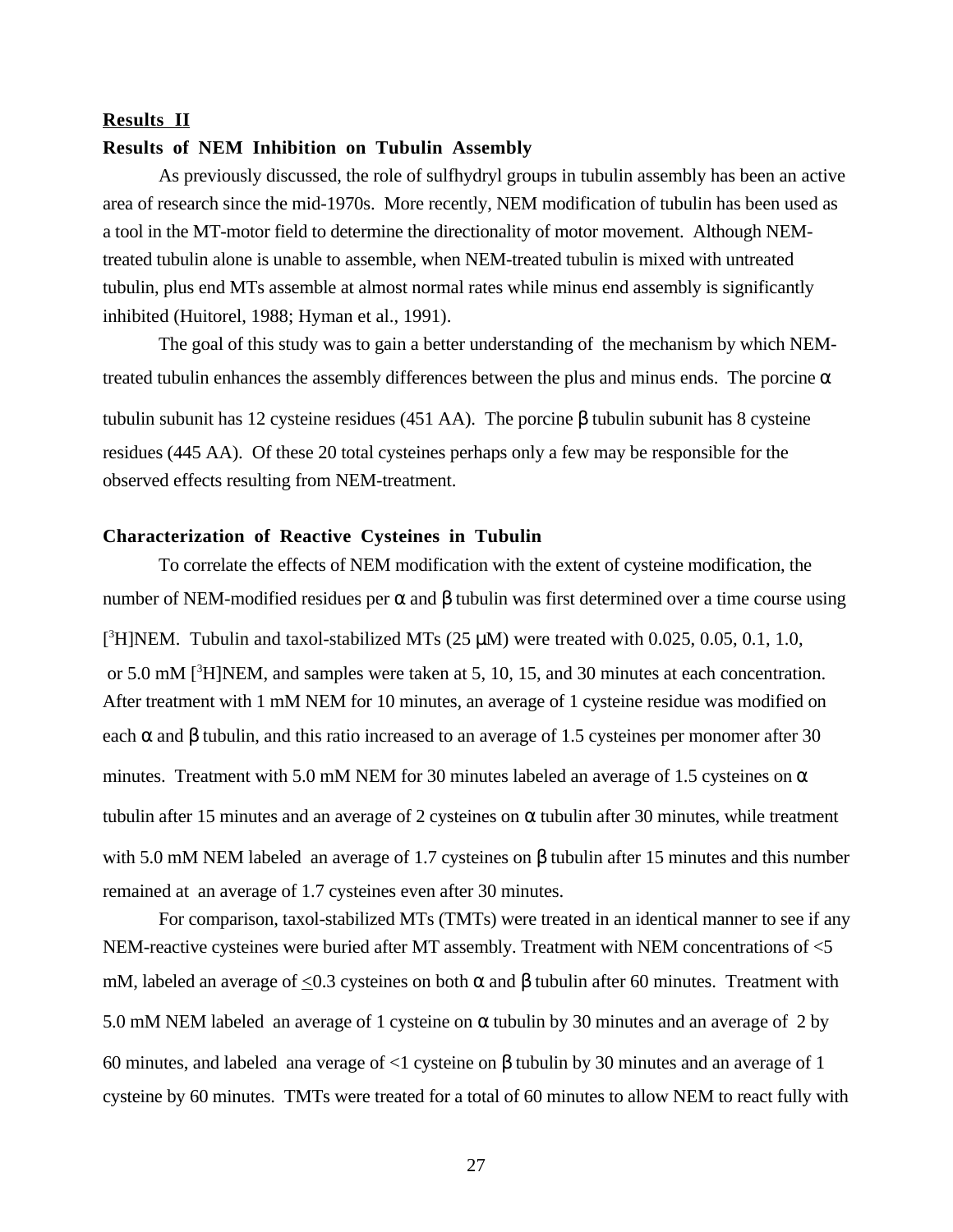any available sulfhydryls, and still only 2 cysteines on  $\alpha$  and one on  $\beta$  were labeled. The reactive cysteines in tubulin, specifically one on β tubulin, may be masked once assembled into MTs.

## **Effects of NEM on Tubulin Assembly**

After determining the number of cysteines labeled, various NEM concentrations were tested for their effects on tubulin assembly onto axonemes adhered to glass coverslips in prepared flow cells. Elongation and dilution-induced shortening rates were determined for MTs assembled from a 2:1 ratio of untreated tubulin (25  $\mu$ M) and NEM-treated tubulin (12.5  $\mu$ M). For simplicity, untreated tubulin or phosphocellulose purified tubulin will be referred to as PCTb, and NEM-treated tubulin will be referred to as NTb. The rate of elongation at both plus and minus ends decreased with increasing NEM concentration, but more significantly at the minus end. There was no apparent effect of NEM modification on dilution-induced rapid shortening rates. Only one minus end was observed with 0.5 mM NEM treated tubulin ( $n=50$ ), and no minus ends were ever observed with 1.0 mM NEM treatment, which labeled two cysteines on each  $\alpha$  tubulin and  $\beta$  tubulin. The series of video-

enhanced DIC images show the inhibition of minus end MT assembly, specifically showing 25  $\mu$ M PCTb, and 2:1 PCTb:NTb treated with 0.5 mM NEM. During the elongation phase, the plus end of the axoneme is determined to be the end where tubulin assembly occurs 2-3 times faster. In these images, the plus end is on the right and the minus end on the left.

MT elongation and dilution-induced shortening rates were determined as a function of PCTb:NTb ratio, after determining the concentration of NEM needed to consistently observe effects of inhibition on minus end assembly. Different PCTb:NTb ratios were assembled onto previously existing MT ends (Materials and Methods). Ratios of PCTb:NTb of 2:1 (25  $\mu$ M PCTb + 12.5  $\mu$ M NTb) and 1:1 (25  $\mu$ M PCTb + 25  $\mu$ M NTb) were analyzed for the ability to inhibit minus end growth. At the total tubulin concentrations of  $37.5$  and  $50 \mu$ M, plus end elongation rates were lower than those of 25 µM PCTb alone. Even at these high total tubulin concentrations, minus end assembly was almost completely halted. Elongation at the plus end was inhibited by <20%, while elongation at the minus end was inhibited by >90%. Catastrophes were observed only when the chamber volume was replaced with a 1:1 ratio of PCTb to NTb (one cysteine labeled). Surprisingly, catastrophes were observed at 1:1 ratios of all total tubulin concentrations  $<$  50  $\mu$ M. No catastrophes were observed for PCTb concentrations  $> 12.5 \mu M$ , and here these catastrophes were observed with 25 µM PCTb (Table 1), suggesting that NTb is acting in a negative manner as if lowering the PCTb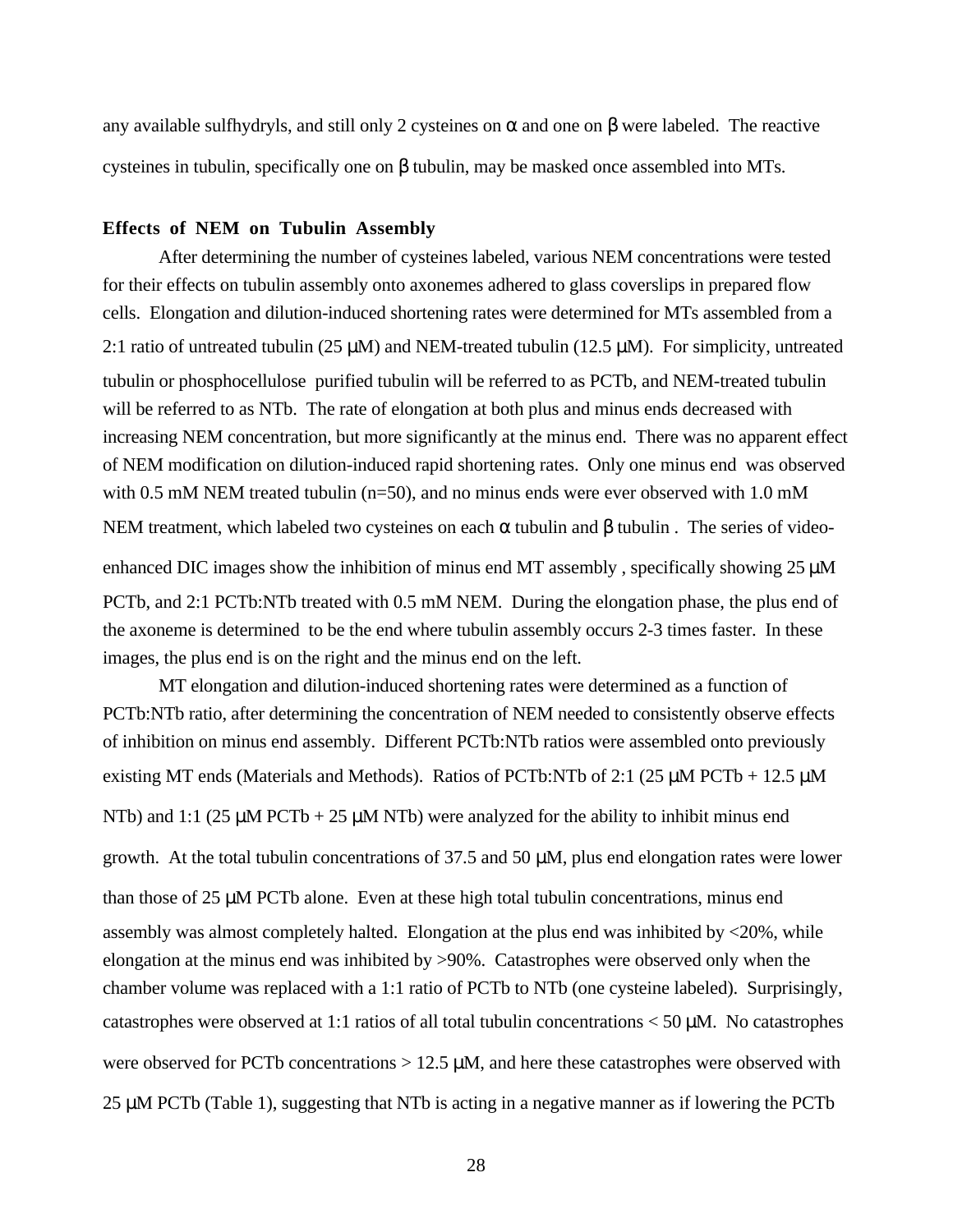concentration by half. However, all catastrophes were observed under conditions with one cysteine labeled; therefore, the labeling of the second cysteine may act to stabilize the MT conformation in some manner.

After evaluating these ratios, a 4:1 ratio of PCTb:NTb (20  $\mu$ M PCTb + 5  $\mu$ M NTb) was evaluated for the ability to inhibit minus end growth. Elongation at the plus end was inhibited by <20%, while elongation at the minus end was inhibited by 90%. Shortening rates did not change during the episode of rapid shortening, suggesting no difference in the interactions between NTb and PCTb subunits, when NTb had the opportunity to be incorporated into the MT. A ratio of 4:1 PCTb:NTb was equally effective as ratios of 2:1 or 1:1, indicating that just one labeled tubulin molecule out of 5 was sufficient to inhibit minus-end assembly. No catastrophes were ever observed over a period of thirty minutes.

As just mentioned, 1 NTb subunit per 5 tubulin subunits was sufficient to substantially inhibit minus end assembly. Elongation rates of PCTb were compared to those of 4:1 PCTb:NTb as a function of tubulin concentration. For PCTb, mean elongation rates were plotted as a function of tubulin concentration (8, 10, 12.5, 16.7, 20, 25, 37.5, and 50 µM). For 4:1, the mean rate of elongation was plotted as the PCTb concentration only (80% of total) . The lowest PCTb concentration able to support elongation at both ends was 10 µM; however, if PCTb is supplemented with NTb to 20% of the final total tubulin concentration to produce a 4:1 ratio, the lowest PCTb concentration able to support elongation at both ends was 16.7 µM.

It was previously found that the rate of elongation is directly proportional to the free tubulin concentration (Walker et al., 1988). The rate of elongation of the plus end was found to be about twice that of the minus end over the tubulin concentrations examined. Tubulin assembly is dependent on both association  $(k_2^e)$  and dissociation  $(k_1^e)$  rate constants. These rate constants can be used to interpret the interactions among tubulin subunits during the elongation phase. The rate constants in Table 2 were calculated from linear regression analysis of the elongation rates previously described. Values for association ( $k_2$ <sup>e</sup>) and dissociation constants ( $k_1$ <sup>e</sup>) during elongation were derived from slope and y-intercept values, respectively, as described by Walker et al., 1988 [1988 #418]. The values of untreated tubulin were compared to those from a 4:1 ratio of PCTb (20µM) and 1 mM NTb (5 µM). NEM-treated tubulin decreased the association rate constant, and also decreased the dissociation rate constant.

Dilution-induced shortening was observed after the chamber volume was replaced with 7-8 chamber volumes of PM buffer. As described for the previous experiment, PCTb dilution-induced shortening rates were compared to those derived from 4:1 PCTb:NTb. Additionally, when the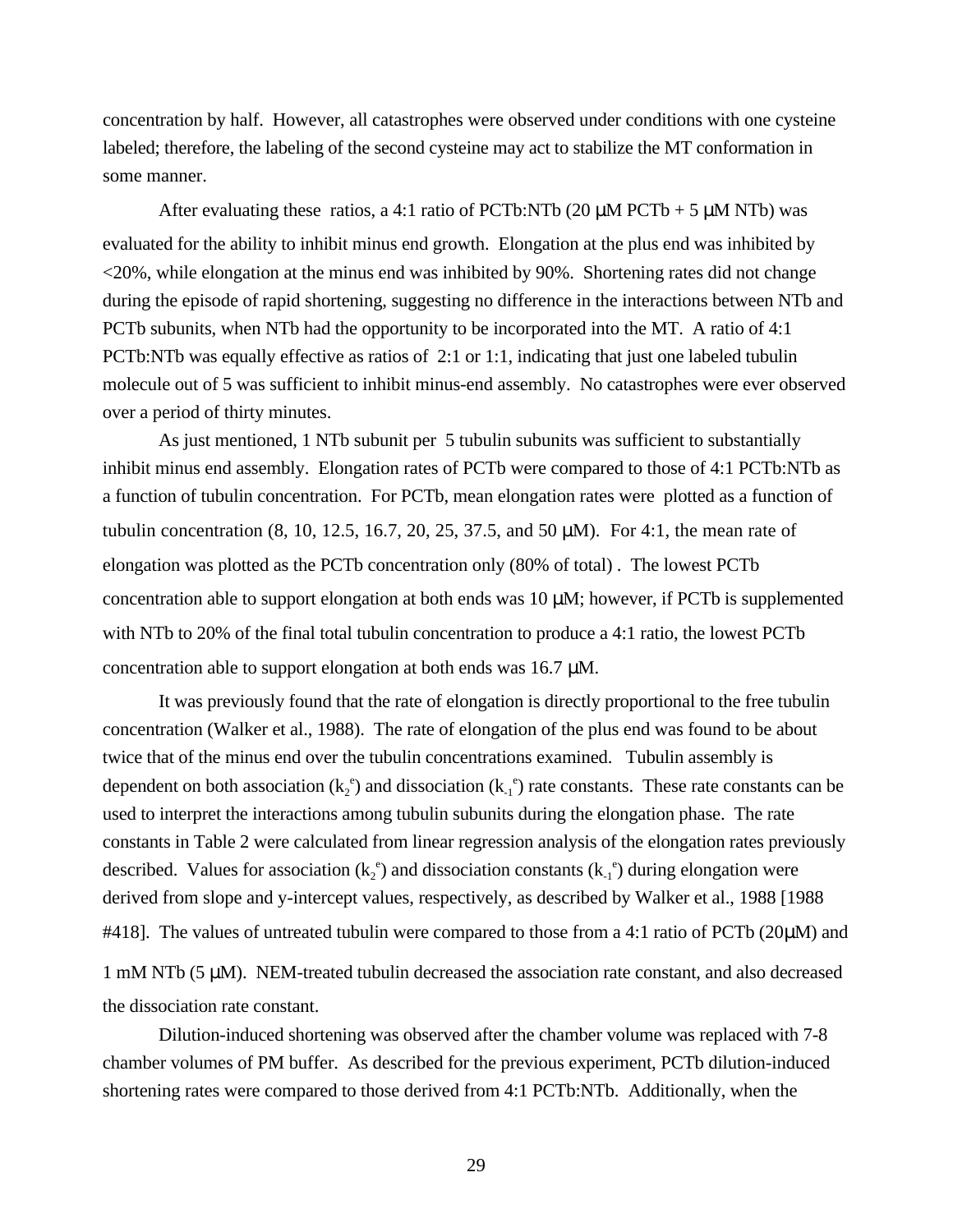chamber volume was replaced with NTb alone at  $25 \mu M$  (an equimolar ratio to the growing PCTb concentration) resulted in dilution-induced shortening , indicating that NTb cannot maintain existing MTs. The PCTb concentration did not affect the rates of dilution-induced shortening. Compared to MTs assembled from PCTb, those assembled from PCTb:NTb shortened at slower rates.

## **Analysis of MT Life History Plots**

Up to this point, analysis centered on tubulin elongation and dilution-induced shortening rates. In all cases, MTs described are representative of what was consistently observed under specific conditions. In these experiments,  $25 \mu M$  PCTb was added for 2-3 minutes and then replaced by 2-3 chamber volumes of 31.25 µM 4:1 PCTb:NTb (1 cysteine labeled). After about 5 minutes, the solution was replaced with 7-8 chamber volumes of PM buffer to induce MT shortening. MT plus ends continued to elongate at near control rates after being switched from PCTb to 4:1 PCTb:NTb, and shortening rates at the plus end appeared to be similar compared to MTs fully composed of PCTb. In contrast, MT minus ends appeared to either stop elongating or elongated extremely slowly  $(0.35 \pm 0.12 \,\mu\text{m/min})$  after being switched from PCTb to 4:1 PCTb:NTb. Despite this failure to elongate, minus end MTs did not transition to shortening.

Is it possible that stable minus ends can no longer support tubulin assembly? To determine if these stable minus ends can be elongated, triple perfusion experiments were conducted. Plus and minus MTs assembled in the presence of NTb were compared to MTs fully composed of PCTb. These experiments were identical to those described above, with one additional perfusion of  $25 \mu M$ PCTb before the addition of PM buffer to induce shortening. MT plus and stable minus ends returned to control rates after being switched from 4:1 PCTb:NTb to 25 µM PCTb. Upon dilutioninduced shortening, plus end MTs consistently exhibited a pause in shortening upon reaching the last region of the MT that was assembled in the presence of 4:1 PCTb:NTb. The shortening profile of minus end MTs was identical to that of control MTs.

## **Identification of critical cysteines**

To identify reactive cysteines, tubulin was treated with a variety of chemical digestion agents and endoproteinases. Formic acid cleaves between aspartic acid and proline residues.  $\alpha$  tubulin has one formic acid cleavage site that should yield two fragments: one 34 kD (8 cysteines) and one 16 kD (4 cysteines). β tubulin has two formic acid cleavage sites that should yield three fragments: one 30 kD (6 cysteines), one 16 kD (1 cysteine), and one 3 kD (1 cysteine). Tubulin was treated with biotin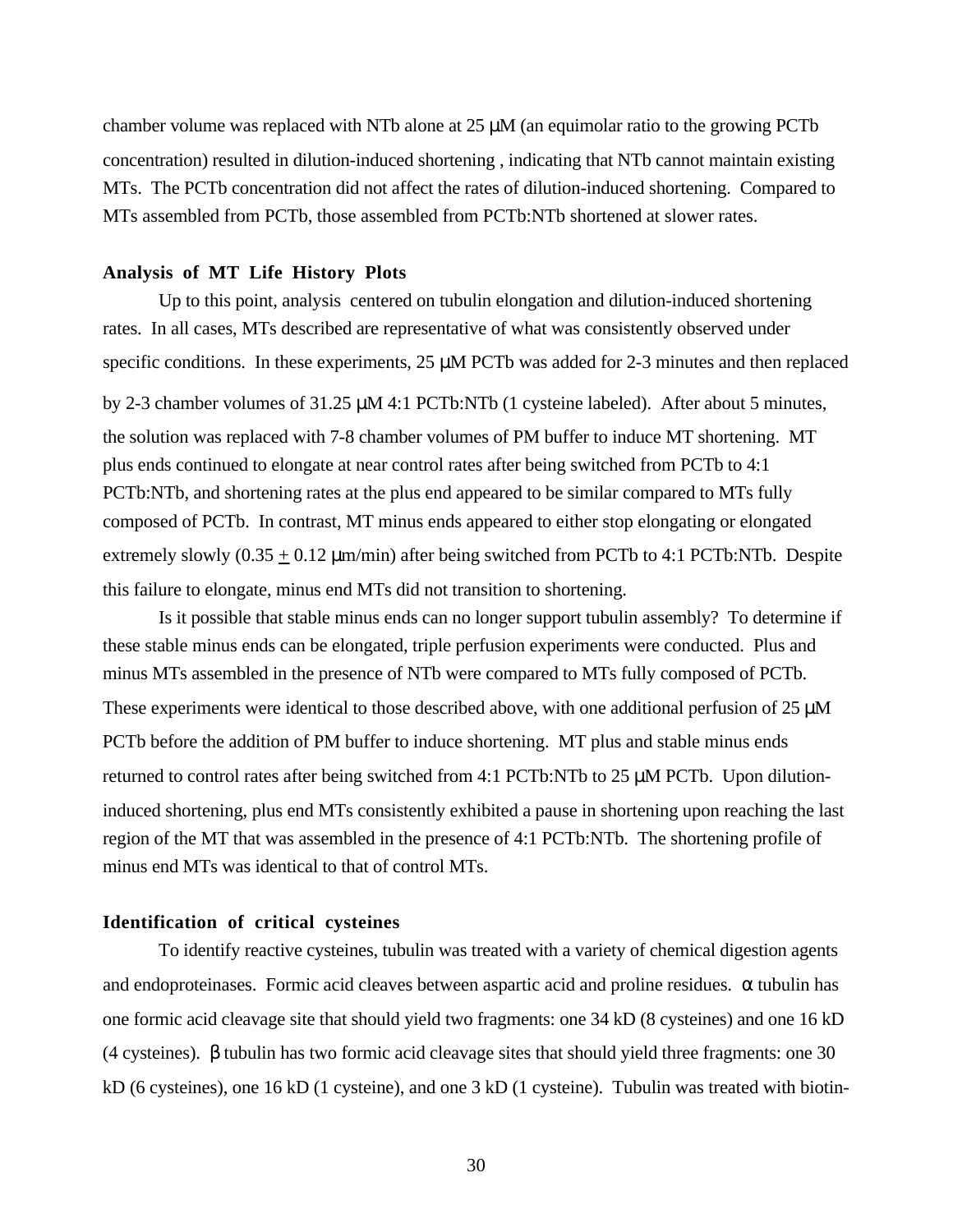NEM, which was found to behave identically to NEM in assembly assays. Biotin-NEM treated tubulin was cleaved with formic acid and samples were analyzed in immunoblots using the anti-biotin antibody. Data was difficult to interpret due to smearing. It could be inferred from the data that the anti-biotin antibody recognized the 34 kD fragment from  $\alpha$  tubulin and the 30 kD fragment from  $\beta$ tubulin. However, due to the smearing it was difficult to rule out the two 16 kD bands in each proteins. However, some of the band smearing could have been due to incomplete digestion.

Tubulin was also treated with trypsin and chymotrypsin in partial digestion assays. When used in conditions that allow only partial digestion, trypsin cleaves  $\alpha$  tubulin at Arg-339, yielding a 41 kD fragment, and a 14 kD fragment. Under these conditions a 35 kD fragments is sometimes observed due to incomplete digestion. Chymotrypsin cleaves β tubulin at Tyr-281, yielding a 34 kD fragment and a 19 kD fragment. Once again, immunoblotting analysis was difficult to interpret due to smearing. The 41 kD band from biotin-NEM-treated  $\alpha$  tubulin was recognized by the anti-biotin antibody. This information narrows down the reactive cysteines in  $\alpha$  tubulin to include: 4, 20, 25, 129, 200, 213, 295, and 305. The reactive cysteines in β tubulin could include: 127, 129, 201, 211, and 239. These data suggest that Cys-354 is not labeled by NEM. However, the data do not exclude this cysteine since it has been shown to be reactive with other sulfhydryl-modifying agents, like iodoacetamide. Tubulin peptide samples were sent for sequence analysis by mass spectrometry, in order better identify NEM-reactive cysteines. Unfortunately, further characterization was not successful at this point. The identification of NEM-reactive cysteines is still in progress.

#### **Discussion II**

#### **Effects of NEM on Tubulin Assembly**

Consistent with previous work (Huitorel, 1988; Hyman et al., 1991), this study showed that NTb is unable to assemble onto axonemes by itself. Additionally, it was observed that NTb is unable to maintain existing MTs by itself. For tubulin dimers,  $\alpha$  and  $\beta$  subunits were equally labeled with [<sup>3</sup>H]NEM. Maximum labeling is 2 cysteines per subunit, even with 5 mM NEM. This concentration should in theory label all reactive cysteines, being a 200:1 molar excess over tubulin and a 10-fold excess over total cysteines. Unlike what was observed for tubulin dimers, treating taxol-stabilized MT (TMTs) with [<sup>3</sup>H]NEM still labeled 2 cysteines on α, but only 1 cysteine on β. One of the reactive cysteines on β may be masked, presumably due to MT assembly. As previously described, Cys-127 and Cys-129 on β tubulin are hidden by tubulin-tubulin interactions that occur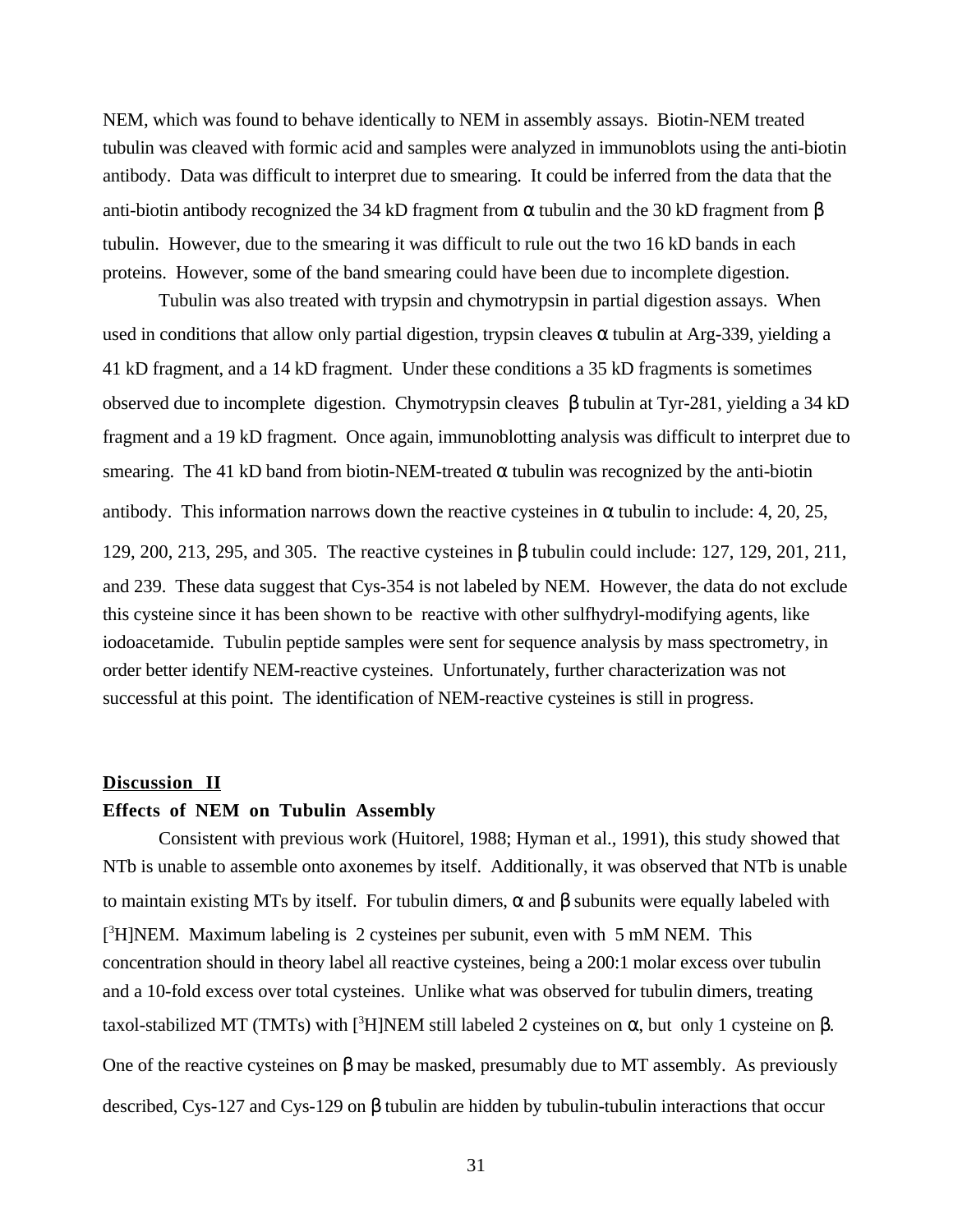during MT assembly; therefore, Cys-127 or Cys-129 may be labeled by NEM in the unassembled dimer.

Treating tubulin with NEM concentrations of >0.5 mM is sufficient to almost completely inhibit minus end assembly when combined with PCTb, with the final proportion of NTb only 20% of the total. For MTs assembled from PCTb, replacement with the same PCTb concentration supplemented with NTb (final proportion of NTb 20%) inhibited the elongation of MTs by >90% at the minus end and only  $<$  20% at the plus end. The rate of shortening is not normally affected by tubulin concentration. At the plus end, the shortening rate was slightly faster overall, while at the minus end, the shortening rate was slightly slower overall. This could imply that NTb was incorporated into the minus end and did not dissociate as quickly as PCTb; therefore, NTb slowed the shortening process slightly.

How fast a MT grows is known to be a function of concentration and the rate constants. The rate constants are derived from the rate of elongation for various concentrations of PCTb. NTb appears to decrease the association rate constant for both ends. The association rate constant for PCTb alone is nearly twice the value of  $PCTb + NTb$ . This indicates that NTb slows down the rate at which tubulin subunits assemble onto the MT. Under normal assembly conditions, the dissociation rate constant is a negative value, since it is the value for the off rate (the rate at which tubulin subunits are coming off the MT during the elongation phase). NTb decreases the dissociation rate constant, because it becomes a positive value. This implies that tubulin subunits are coming off slowly or rather not at all, as shown by the stable MT minus end where NTb is believed to be incorporated.

Minus end MTs in the presence of 4:1 PCTb:NTb elongated slowly or not at all  $(0.30 \pm 0.12)$  $\mu$ m/min, n=19 vs. 2.42  $\pm$  0.47  $\mu$ m/min, n=20) without transition to rapid shortening (catastrophe), suggesting that NTb is acting at the minus end by uncoupling the relationship between catastrophe frequency and elongation rate. Under normal conditions, if PCTb were to assemble at these low rates (0.30 µm/min) there would be a high frequency of catastrophes for those MTs, but this is not observed under conditions where NTb is 20% of the final tubulin concentration. The observed stabilization of minus end MTs is consistent with the absence of MT minus ends in the presence of NTb (Huitorel, 1988; Hyman et al., 1991). Plus end MTs exhibited a pause in dilution-induced shortening during the triple replacement experiments, suggesting that NTb may be incorporated into the MT. It is not clear why this pause only occurs at the interface of the portion of the MT assembled in the presence of NTb, and is not apparent throughout this entire region. Perhaps some NTb is trapped among PCTb subunits that can assemble at a faster rate. Another hypothesis is that since GTP-tubulin disassembles at a slower rate compared to GDP-tubulin, perhaps NTb is always in a GTP form and the β NTb subunits cannot hydrolyze GTP after assembly onto the MT plus end.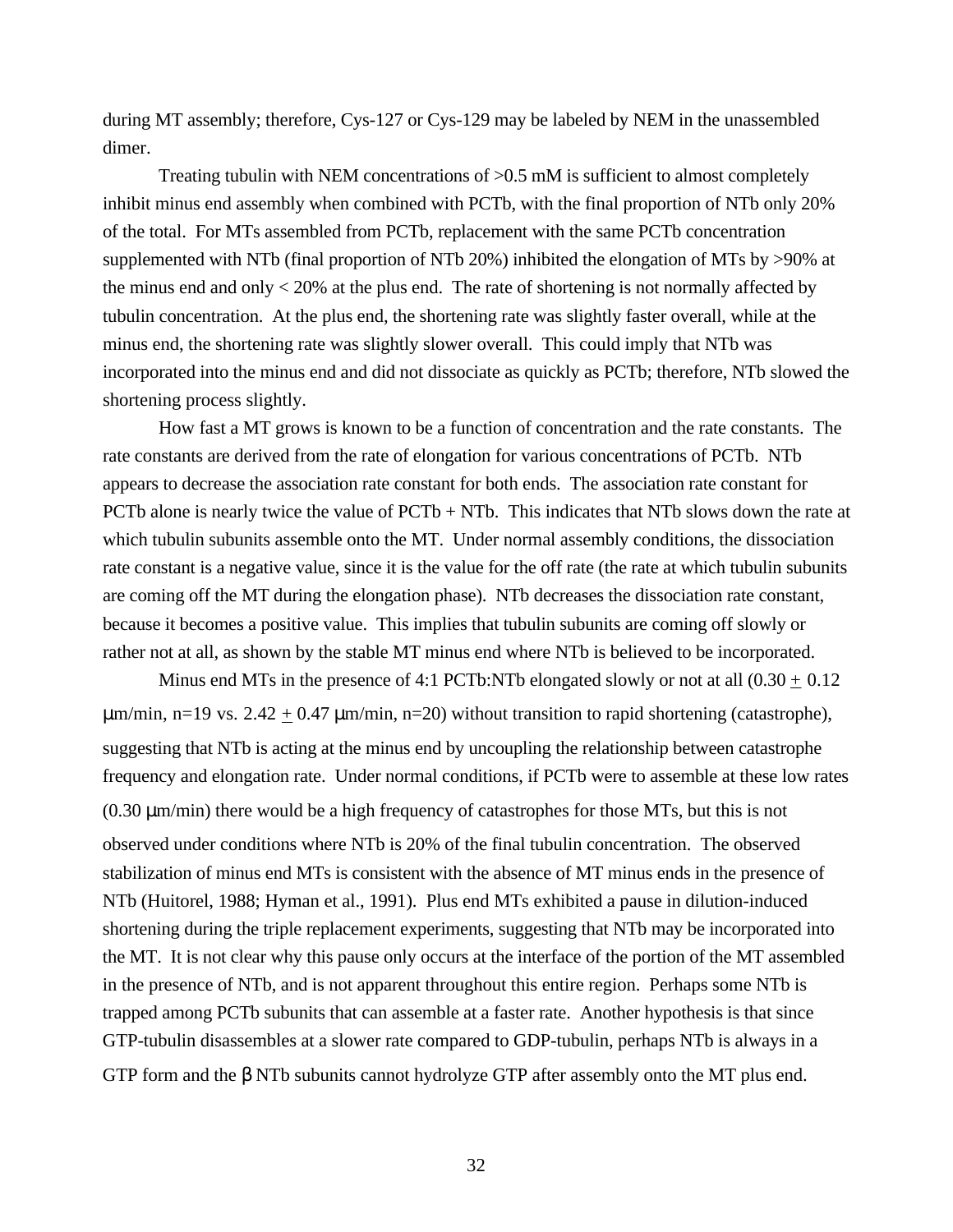Treatment with [<sup>3</sup>H]NEM indicated that labeling of 1 cysteine on both  $\alpha$  and  $\beta$  tubulin was responsible for the observed inhibition of minus end MT assembly. One cysteine on β tubulin was lost when TMTs were treated with [<sup>3</sup>H]NEM. This cysteine on β tubulin could be Cys-127 or Cys-129 since both are masked during MT assembly. It is interesting to note that the GTP exchangeable binding site in β tubulin is exposed in the dimer and could be labeled by NEM, but this site is buried in MT assembly (Nogales et al., 1998). Other possible cysteines include Cys-239, Cys-211, and Cys-201. These three cysteines interact with the guanine nucleotide in β tubulin and are all exposed on helices 6 and 7 as shown in the crystal structure (Nogales et al., 1998). The cysteines on  $\alpha$ tubulin have not yet been well characterized concerning reactivities with sulfhydryl reacting agents. Cys-213 and Cys-295 in  $\alpha$  tubulin are located close to the GTP binding pocket; therefore, they could act in stabilizing the minus end through possible interactions with GTP. In fact, Cys-295 has been crosslinked to the guanine nucleotide in  $\alpha$  tubulin (Bai et al., 1989).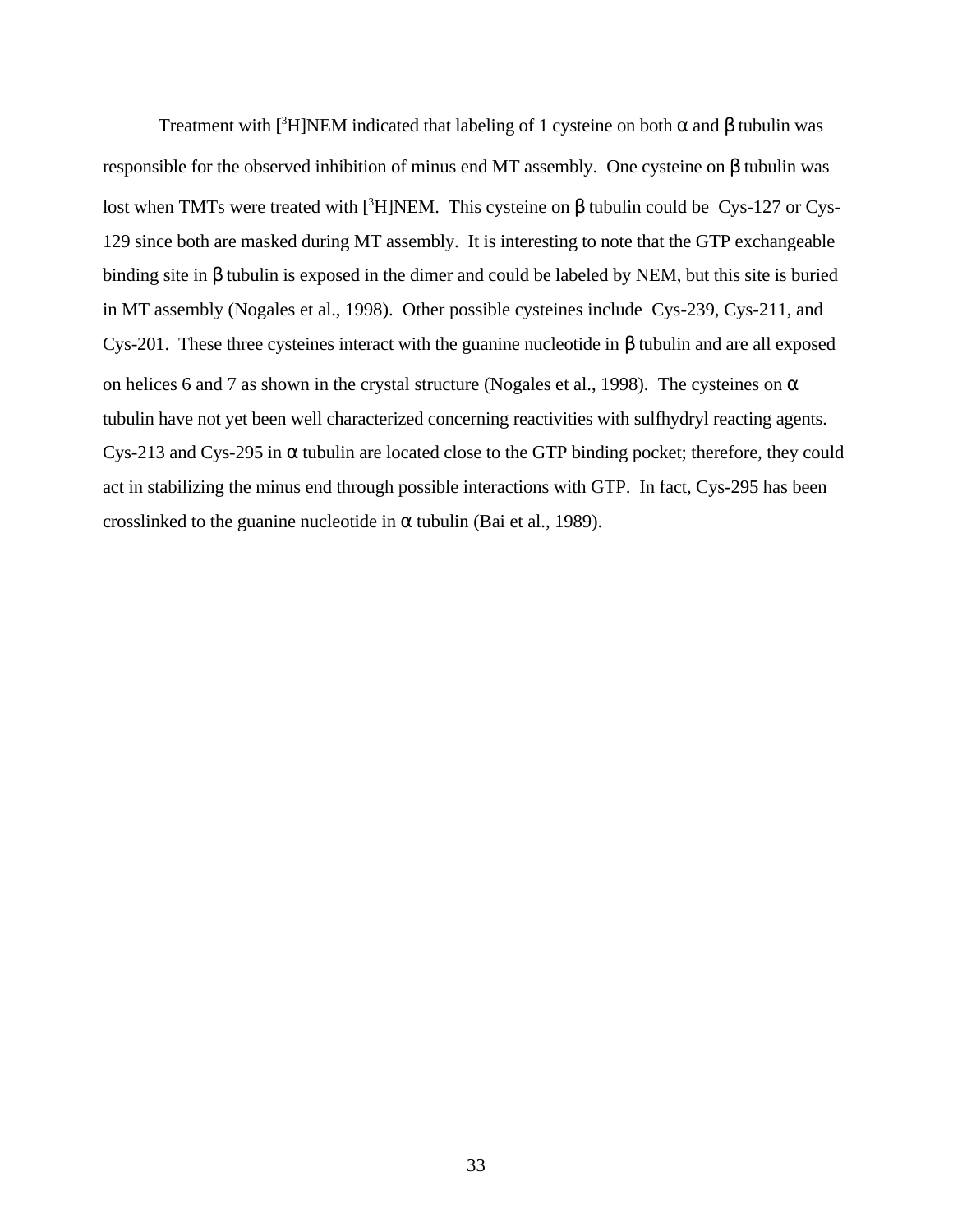## Table 1. Catastrophe and Rescue Frequencies

No catastrophes were ever observed for PCTb concentrations  $\geq$ 12.5 µM.

Catastrophes were observed when the chamber volume was replaced with a 1:1 ratio of PCTb:NTb (one cysteine labeled).

| <b>Tubulin Concentration</b><br>or Condition                                                                                 | Frequency of<br>Plus | Catastrophe/Rescue<br><b>Minus</b> | Time<br>(seconds)<br>Plus    | <b>Minus</b>                 |
|------------------------------------------------------------------------------------------------------------------------------|----------------------|------------------------------------|------------------------------|------------------------------|
| $50 \mu M$                                                                                                                   | $\theta$             | $\theta$                           | 2190                         | 2400                         |
| $37.5 \mu M$                                                                                                                 | $\Omega$             | 0                                  | 2280                         | 2640                         |
| $25 \mu M$                                                                                                                   | $\overline{0}$       | 0                                  | 2640                         | 3840                         |
| 25 µM DTT-depleted Tb                                                                                                        | 0                    | 0                                  | 3300                         | 3840                         |
| $20 \mu M$                                                                                                                   | $\overline{0}$       | 0                                  | 3630                         | 3840                         |
| $16.7 \mu M$                                                                                                                 | $\Omega$             | 0                                  | 3980                         | 4020                         |
| $12.5 \mu M$                                                                                                                 | 0                    | 0                                  | 4320                         | 4380                         |
| $10 \mu M$                                                                                                                   | $\Omega$             | C: 0.0024<br>R: 0.0010             | 2800                         | 2940                         |
| $8 \mu M$                                                                                                                    | $C: 0.0026$ None     |                                    | 1920                         | None                         |
| 4:1 replacement (1 Cys)<br>4:1 replacement $(2 \text{ Cys})$<br>2:1 replacement (1 Cys)<br>2:1 replacement $(2 \text{ Cys})$ | 0<br>0<br>0<br>0     | $\boldsymbol{0}$<br>0<br>0         | 3780<br>3840<br>4860<br>4800 | 5160<br>5280<br>5400<br>5460 |
| 1:1 replacement (1 Cys)                                                                                                      | $\theta$             | C: 0.0025<br>R: 0.0019             | 4200                         | 3600                         |
| 1:1 replacement $(2 \text{ Cys})$                                                                                            | 0                    | 0                                  | 4200                         | 4740                         |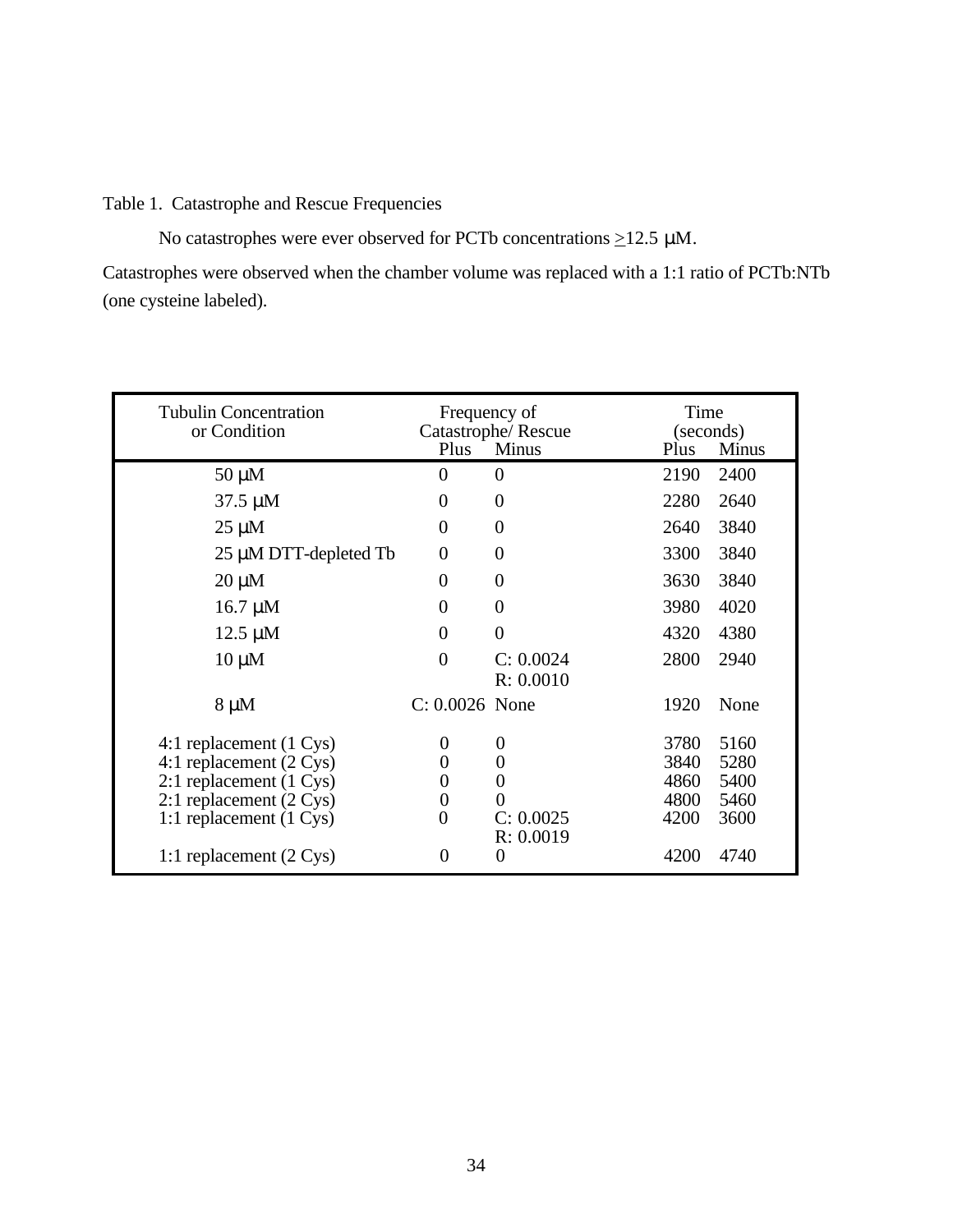# Table 2. Association and Dissociation Rate Constants

Slope, x-intercept, and y-intercept values were derived from the regression lines plotted in Figure 25.

| <b>Constants</b>                                  | $(+)$   | <b>PCTb</b><br>$(\cdot)$ | 4:1 PCTb<br>$(+)$ | $(-)$ |
|---------------------------------------------------|---------|--------------------------|-------------------|-------|
| Slope (um/uM min)                                 | 0.26    | 0.11                     | 0.17              | 0.03  |
| $k_2^e$ ( $\mu$ M <sup>-1</sup> s <sup>-1</sup> ) | 7.2     | 3.1                      | 4.7               | 0.68  |
| x-intercept $(\mu M)$                             | 3.0     | 1.9                      |                   |       |
| $y-intercept (µm/min)$                            | $-0.79$ | $-0.22$                  | 0.49              | 0.48  |
| $k_{-1}^{\ e} (s^{-1})$                           | $-21.5$ | $-6.0$                   |                   |       |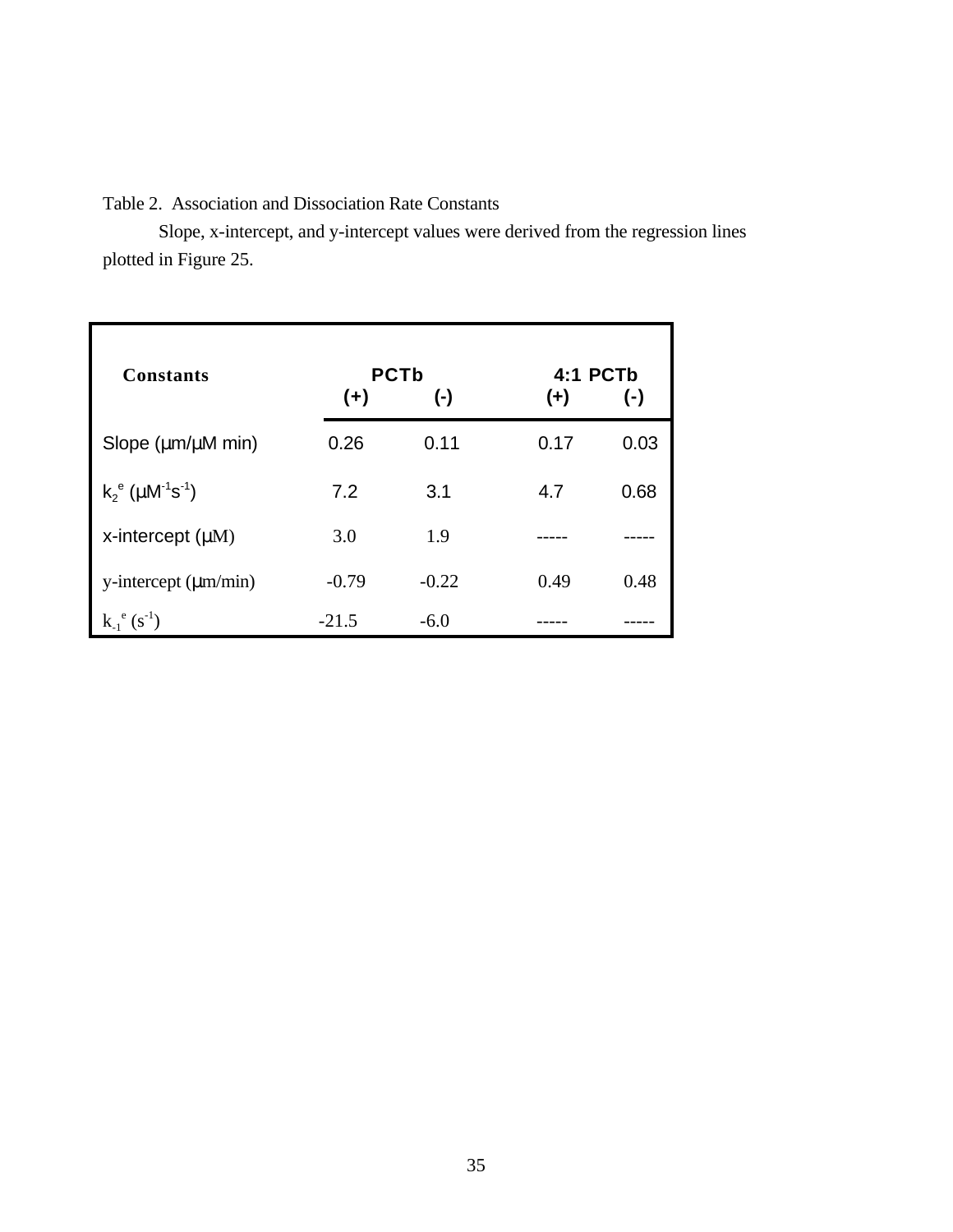## **Conclusion**

Chemical modification is an important tool for probing structure-function relationships of reactive amino acids. In this project, the sulfhydryl-reactive agent N-ethylmaleimide (NEM) was used to modify both MT-motor proteins and tubulin. This was done to gain a better understanding of what is responsible for MT-motor protein interactions, and also to gain a better understanding into the mechanism of NEM-inhibition on minus end assembly.

Chemical modification has been an important resource throughout the process of identification and characterization of motor proteins. NEM-treatment of kinesin has shown that the sulfhydryl groups in kinesin are not readily exposed, and suggests that those in the tail are more reactive than those in the motor or stalk. Interestingly, the plus end-directed motor kinesin must be treated with a relatively high dose of NEM (1-10 mM) to observe any effect. In comparison, the minus enddirected MT motors dynein and Ncd exert similar effects with low NEM treatment (<1 mM). A reactive cysteine in Ncd may be located just outside the neck region, which is the region now believed to be associated with determination of directionality. Unfortunately, the function of this cysteine is not clear at this time.

NEM-treated tubulin has long been used as a tool for characterizing MT-motor proteins. Until now, it was not clear what was acting to inhibit minus end assembly. It has now been observed that NEM-treatment results in stabilizing the minus end only and not the plus end. However this is only a temporary stabilization and is not a permanent cap of NEM-tubulin. Dynamic instability is not completely understood, and analyzing what is happening at the minus end is a start to this process. NEM-tubulin could become an important resource into understanding what is happening at the minus end where  $\alpha$  tubulin is exposed. Another type of tubulin found in nearly all eukaryotic cells is  $\gamma$ tubulin, which binds to MT minus ends, and is involved in nucleating MTs. At this time, γ tubulin is not well characterized and NEM-tubulin could be used as a tool in the future for analyzing γ tubulin. Cysteine residues in tubulin are of great significance due to their interactions with anti-mitotic drugs. Further, multiple forms, or isotypes, of tubulin exist. While the reasons for having multiple forms are not well understood, the isotypes are believed to have evolved as necessary for living in varying conditions. Particular isotypes of tubulin are more common in certain organs or under certain conditions. For example,  $\alpha\beta_{III}$  is most common in tumors. Tubulin isotypes can also differ in their cysteine content,  $\alpha\beta_{III}$  share several cysteines with the other isotypes but not all. Any knowledge gained concerning the reactivity of cysteines in tubulin and MT-motor proteins may be beneficial for drug-targeting and drug-specificity in treating cancer, and perhaps other-related health problems like, neurological defects, infertility, and birth defects.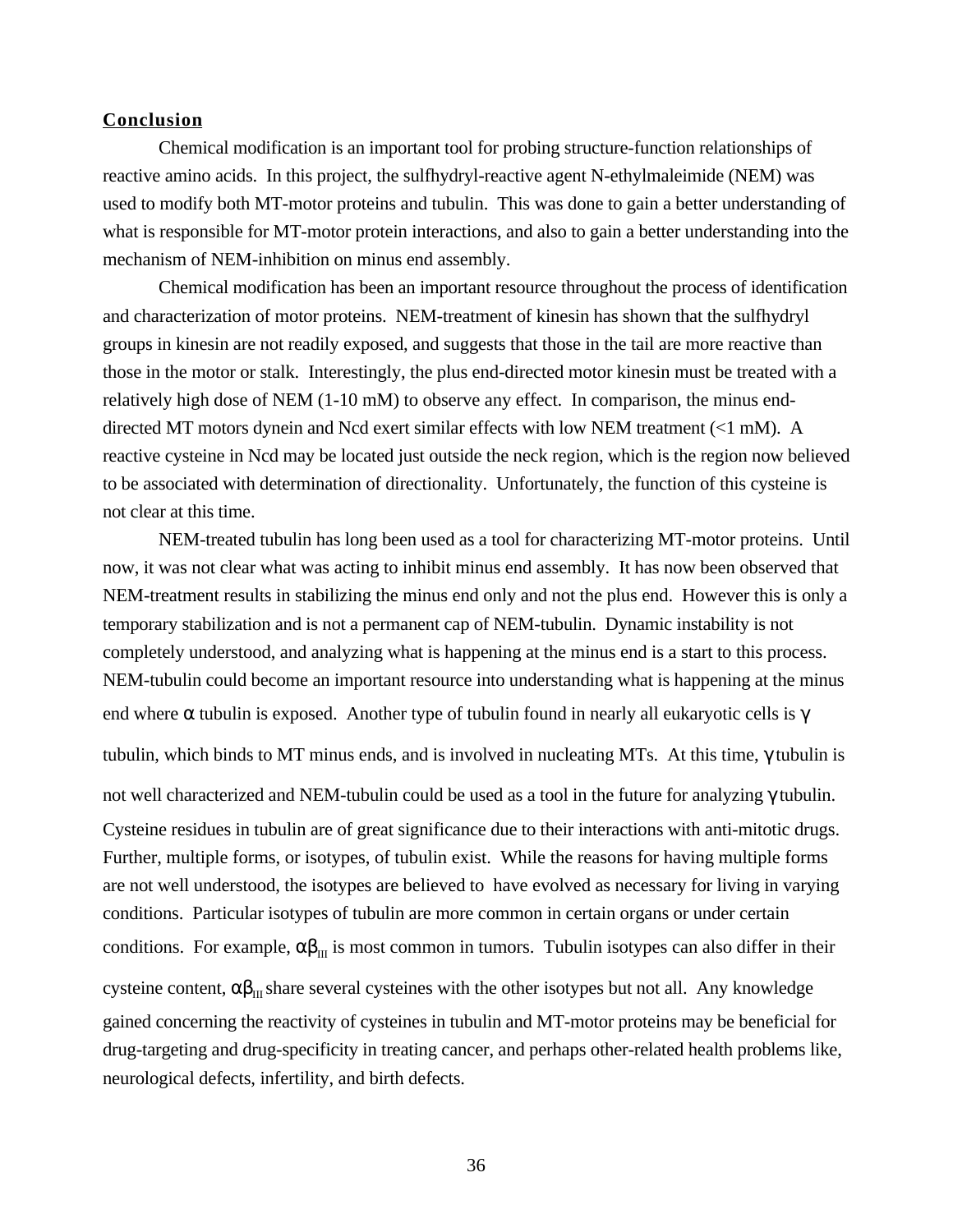## **Literature Cited**

Allen, R. D., Allen, N. S., and Travis, J. L. (1981). Video-enhanced contrast, differential interference contrast (AVEC-DIC) microscopy: a new method capable of analyzing microtubule related motility in the reticulopodial network of Allogromia laticollans. Cell Motil *1*, 291-302.

Arnal, I., Metoz, F., DeBonis, S., and Wade, R. (1996). Three-dimensional structure of functional motor proteins on microtubules. Current Biol. *6*, 1265-1270.

Asai, D. J. (1996). Functional and Molecular Diversity Of Dynein Heavy Chains. Seminars In Cell and Developmental Biology *7 (3)*, 311-320.

Bai, R. L., Lin, C. M., Nguyen, N. Y., Liu, T. Y., and Hamel, E. (1989). Idnetification of the cysteine residue of beta-tubulin affected by he antimitotic agen 2,4-dichlorobenzyl thiocyanate, facilitated by separation of the protein subunits of tubulin by hrdrophobic column chromatography. Biochemistry *28*, 5606-5612.

Baykov, A. A., Evtushenko, O. A., and Avaeva, S. M. (1988). A Malachite Green Procedure for Orthophosphate Determination and its Use in Alkaline Phosphatase-Based Enzyme immunoassay. Analytical Biochemistry *171*, 266-270.

Block, S. M., Goldstein, L. S., and Schnapp, B. J. (1990). Bead movement by single kinesin molecules studied with optical tweezers [see comments]. Nature *348*, 348-52.

Cassimeris, L., Inoue, S., and Salmon, E. D. (1988). Microtubule dynamics in the chromosomal spindle fiber: analysis by fluorescence and high-resolution polarization microscopy. Cell Motil Cytoskeleton *10*, 185-96.

Cassimeris, L., Pryer, N. K., and Salmon, E. D. (1988). Real-time observations of microtubule dynamic instability in living cells. J Cell Biol.

Chandra, R., Endow, S. A., and Salmon, E. D. (1993). An N-terminal truncation of the ncd motor protein supports diffusional movement of microtubules in motility assays. J Cell Sci *104*, 899-906.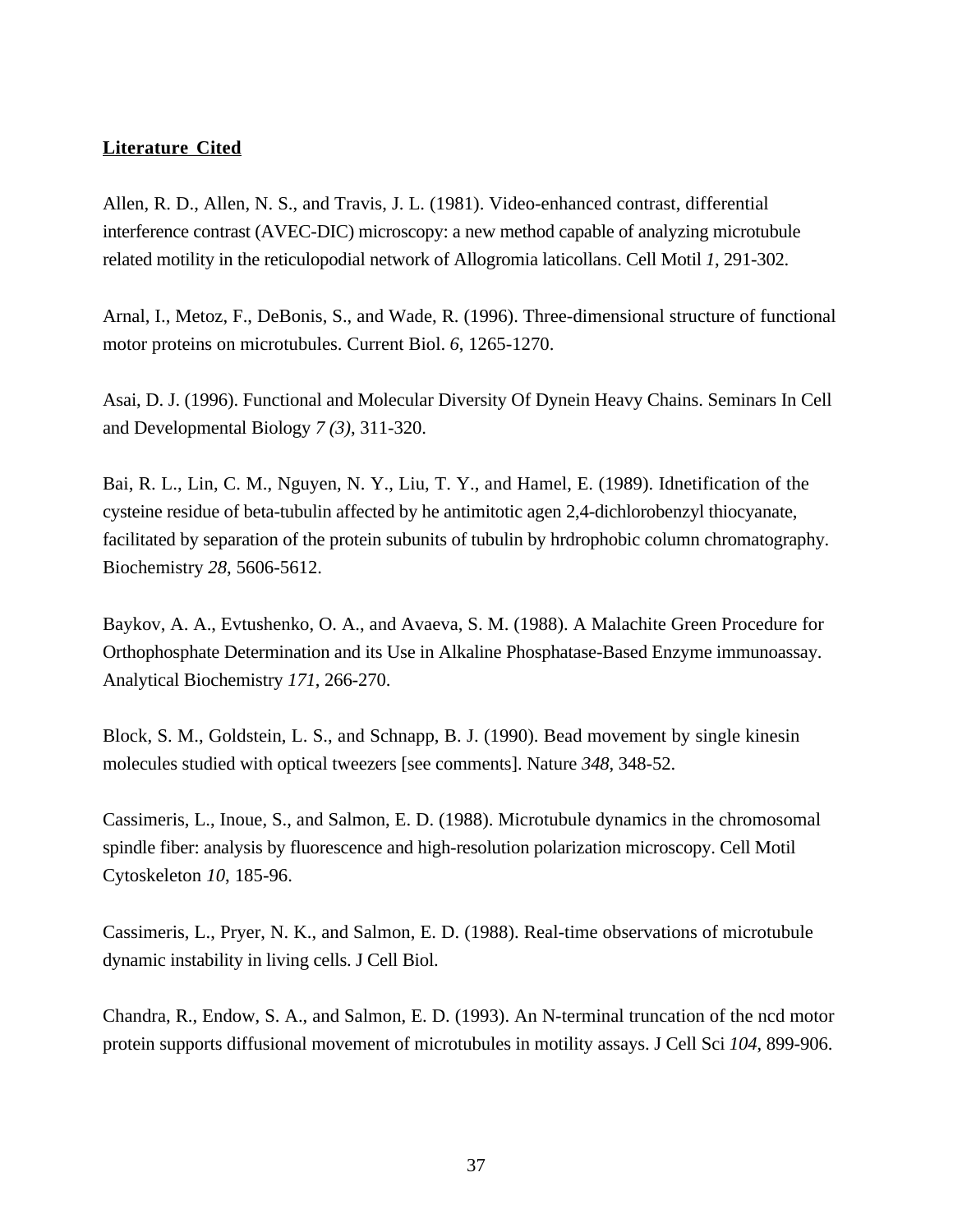Chandra, R., Salmon, E. D., Erickson, H. P., Lockhart, A., and Endow, S. A. (1993). Structural and functional domains of the Drosophila ncd microtubule motor protein. J Biol Chem *268*, 9005-13.

Cole, D. G., Chinn, S. W., Wedaman, K. P., Hall, K., Vuong, T., and Scholey, J. R. (1993). Novel heterotrimeric kinesin-related protein purified from sea urchin eggs. Nature *366*, 268-270.

Cross, R. A. (1997). Reversing the kinesin ratchet-a divertng tail. Nature *389*, 15-16.

de Pereda, J. M., and Andreu, J. M. (1996). Mapping surface sequences of the tubulin dimer and taxol-induced microtubules with limited proteolysis. Biochemistry *35*, 14184-14202.

de Pereda, J. M., Leynadier, D., Evangelico, J. A., Chacon, P., and Andreu, J. M. (1996). Tubulin secondary structure analysis, limited proteolysis sites, and homology to FtsZ. Biochemistry *35*, 14203-14215.

Deinum, J., Wallin, M., and Lagercrantz, C. (1981). Spatial separation of the two essential thiol groups and the binding site of the exchangable GTP in brain tubulin. A spin label study. Biochim. Biophys. Acta. *671*, 1-8.

Detrich, H. W., III, Prasad, V., and Luduena, R. F. (1987). Cold-stable microtubules from Antartc fishes contain unique alpha tubulins. J. Biol. Chem. *262*, 8360-8366.

Endow, S. A., and Fletterick, R. J. (1998). Reversing a 'backwards' motor. Bioessays *20*, 108- 112.

Endow, S. A., and Waligora, K. W. (1998). Determinants of kinesin motor polarity. Science *281*, 1200-1202.

Enos, A. P., and Morris, N. R. (1990). Mutation of a gene that encodes a kinesin-like protein blocks nuclear division in A. nidulans. Cell *60*, 1019-27.

Erickson-Lamy, K., Schroeder, A., and Epstein, D. L. (1992). Ethacrynic acid induces reversible shape and cytoskeletal changes in cultured cells. Invest Ophthalmol Vis Sci *33*, 2631-40.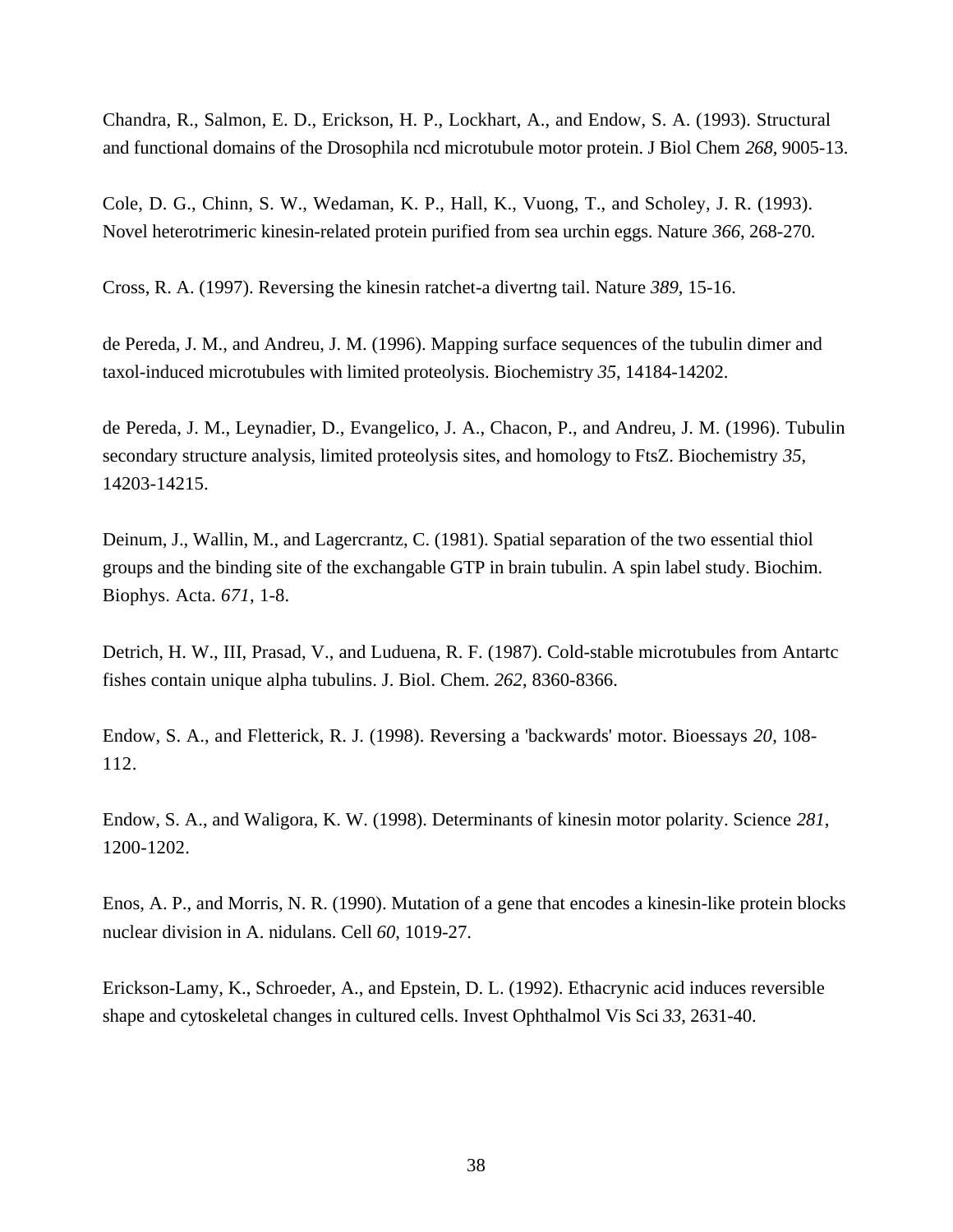Fan, J., Griffiths, A. D., Lockhart, A., Cross, R. A., and Amos, L. A. (1996). Microtubule Minus ends can be labeled with a phage display antibody specific to Alpha-Tubulin. Journal of Molecular Biology, 325-330.

Gelles, J., Schnapp, B. J., and Sheetz, M. P. (1988). Tracking kinesin-driven movements with nanometre-scale precision. Nature *331*, 450-3.

Gibbons, I. R. (1963). Proc Natl Acad Sci USA *50*, 1002-1010.

Goodson, H. V., Kang, S. J., and Endow, S. A. (1994). Molecular phylogeny of the kinesin family of microtubule motor proteins. J. Cell Sci. *107*, 1875-1884.

Grolig, F., Schroder, J., Sawitzky, H., and Lange, U. (1996). Partial Characterization Of A Putative 110 kDa Myosin From The Green Alga *Chara Corallina* By In Vitro Binding Of Fluorescent F-Actin. Cell Biology International *20*, 365-373.

Hackney, D. D., Levitt, J. D., and Suhan, J. (1992). Kinesin undergoes a 9 S to 6 S conformational transition. J Biol Chem *267*, 8696-701.

Hall, D. H., and Hedgecock, E. M. (1991). Kinesin-related gene unc-104 is required for axonal transport of synaptic vesicles in C. elegans. Cell *65*, 837-47.

Hancock, W. O., and Howard, J. (1998). Processivity of the motor protein kineisn requires two heads. J. Cell. Biol. *140*, 1395-13405.

Hatsumi, M., and Endow, S. A. (1992). Mutants of the microtubule motor protein, nonclaret disjunctional, affect spindle structure and chromosome movement in meiosis and mitosis. J Cell Sci *101*, 547-559.

Henningsen, U., and Schliwa, M. (1997). Reversal in the direction of movement of a molecular motor. Nature *389*, 93-96.

Hirose, K., Lockhart, A., Cross, R. A., and Amos, L. A. (1995). Nucleotide-dependent angular change in kinesin motor domain bound to tubulin. Nature *376*, 277-279.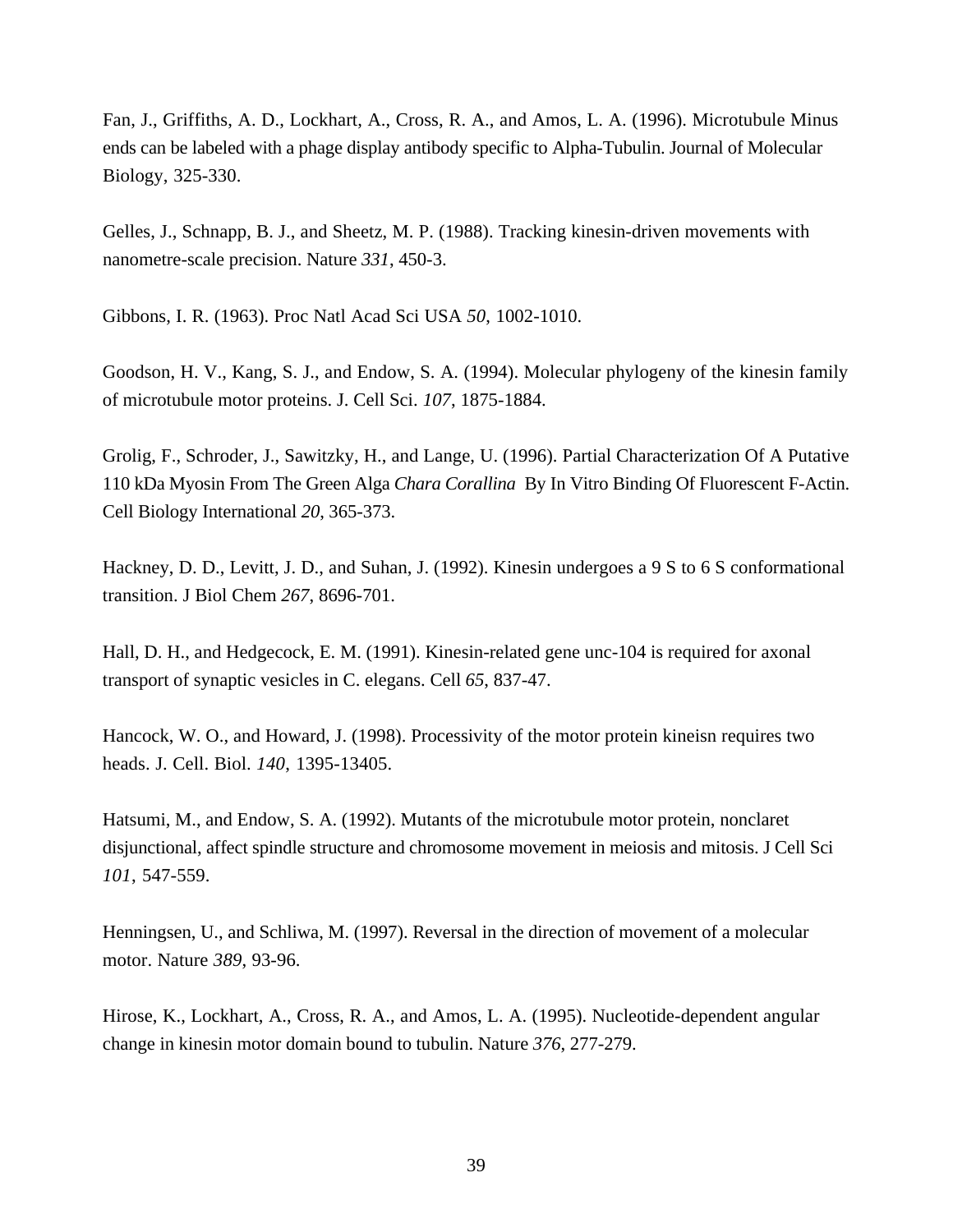Hirose, K., Lockhart, A., Cross, R. A., and Amos, L. A. (1996). Three-dimensional cryoelectron microscopy of dimeric kinesin and ncd motor domains on microtubules. Proc. Natl. Acad. Sci. USA *93*, 9539-9544.

Hoebeke, J., van Nijen, G., and de Brabander, M. (1976). Interaction of nocodazole (R17934), a new anti-tumoral drug, with rat brain tubulin. Biochem. Biophys. Res. Commun. *69*, 319-324.

Howard, J. (1995). The mechanics of force generation by kinesin. Biophys J *68*, 245S-253S; 253S-255S.

Howard, J., Hudspeth, A. J., and Vale, R. D. (1989). Movement of microtubules by single kinesin molecules. Nature *342*, 154-8.

Huang, T. G., and Hackney, D. D. (1994). *Drosophila* kinesin minimal motor domain expressed in *Escherichia coli*: purification and kinetic characterization. Journal of Biological Chemistry *269*, 16493-16501.

Huang, T. G., Suhan, J., and Hackney, D. D. (1994). Drosophila kinesin motor domain extending to amino acid position 392 is dimeric when expressed in Escherichia coli. J Biol Chem *269*, 32708.

Huitorel, P. (1988). From cilia and flagella to intracellular motility and back again: a review of a few aspects of microtubule-based motility. Biol Cell *63*, 249-58.

Hyman, A., Drechsel, D., Kellogg, D., Salser, S., Sawin, K., Steffen, P., Wordeman, L., and Mitchison, T. (1991). Preparation of modified tubulins. Methods Enzymol.

Ikeda, Y., and Steiner, M. (1978). Sulfhydryls of platelet tubulin: their role in polymerization and colchicine binding. Biochemistry *17*, 3454-3459.

Inoue, S. (1981). Video image processing greatly enhances contrast, quality,and speed in polarization-based microscopy. J Cell Biol *89*, 346-356.

Jiang, W., Stock, M. F., Xun, L., and Hackney, D. D. (1997). Influence of the Kinesin Neck Domain on Dimerization and ATPase Kinetics. J. Biol. Chem *272*, 7626-7632.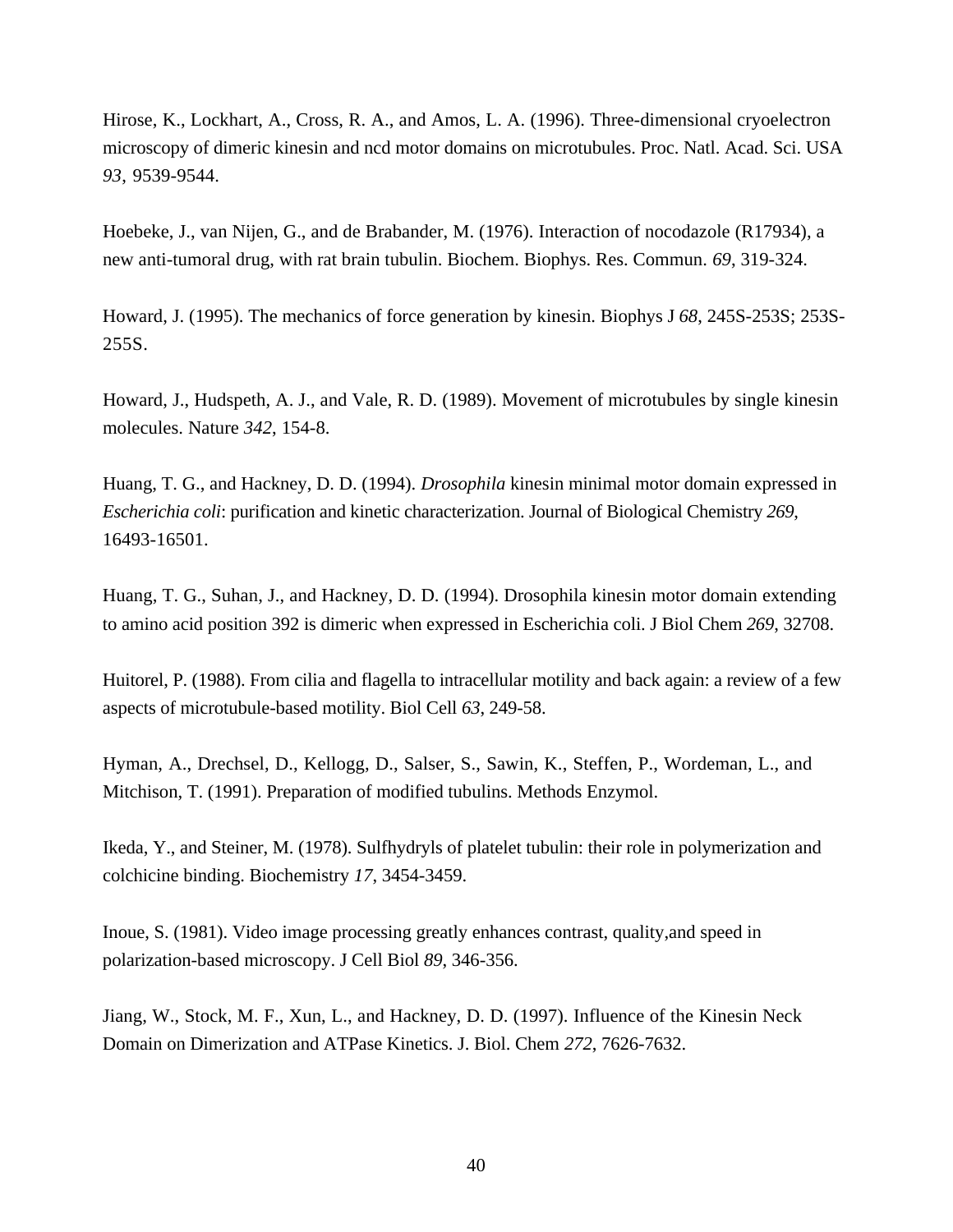Kikkawa, M., Ishikawa, T., Wakabayashi, T., and Hirokawa, N. (1995). Three-dimensional structure of the kinesin head-microtubule complex. Nature *376*, 274-7.

Kosik, K. S., Orecchio, L. D., Schnapp, B., Inouye, H., and Neve, R. L. (1990). The primary structure and analysis of the squid kinesin heavy chain. J Biol Chem *265*, 3278-83.

Kull, F. J., Sablin, E. P., Lau, R., Fletterick, R. J., and Vale, R. D. (1996). Crystal Structure Of the Kinesin Motor Domain Reveals a Structural Similarity to Myosin. Nature *380 (6574)*, 550-555.

Kuriyama, R. (1976). In vitro polymerization of flagellar and cilary outer fiber tubulin into microtubules. J. Biochem. *80*, 153-165.

Little, M., and Luduena, R. F. (1985). Structural difference between brain β1- and β2−tubulins: implicaions for microtubule assembly and colchicine binding. EMBO J. *4*, 51-56.

Little, M., and Seehaus, T. (1988). Comparative analysis of tubulin sequences. Comp. Biochem. Physiol. *90B*, 655-670.

Lockhart, A., and A., C. R. (1994). Origins of reversed directionality in the ncd molecular motor. EMBO J. *13*, 751-757.

Luduena, R., and Roach, M. (1991). Tubulin Sulfhydryl Groups as Probes and Targets for Antimitotic and Antimicrotubule Agents. Pharmac. Ther. *49*, 133-152.

Luduena, R. F., and Roach, M. C. (1981a). Interaction of tubulin with drugs and alkylating agents 1. Alkylation of tubulin by iodo[14C]acetamide and N,N'-ethylenebis(iodoacetamide). Biochemistry *20*, 4437-4444.

Luduena, R. F., Roach, M. C., Jordan, M. A., and Murphy, D. B. (1985a). Different reactivities of brain and erythrocyte tubulins toward a sulfhydryl group-directed reagent that inhibits microtubule assembly. J. Biol. Chem. *260*, 1257-1264.

Luduena, R. F., Roach, M. C., MacRae, T. H., and Langford, G. M. (1985b). N,N'-ethylenebis(iodo-acetamide) as a probe for strutural an dfunctional characteristics of brine shrimp, squid, and bovine tubulins. Can. J. Biochem. Cell. Biol. *63*, 439-447.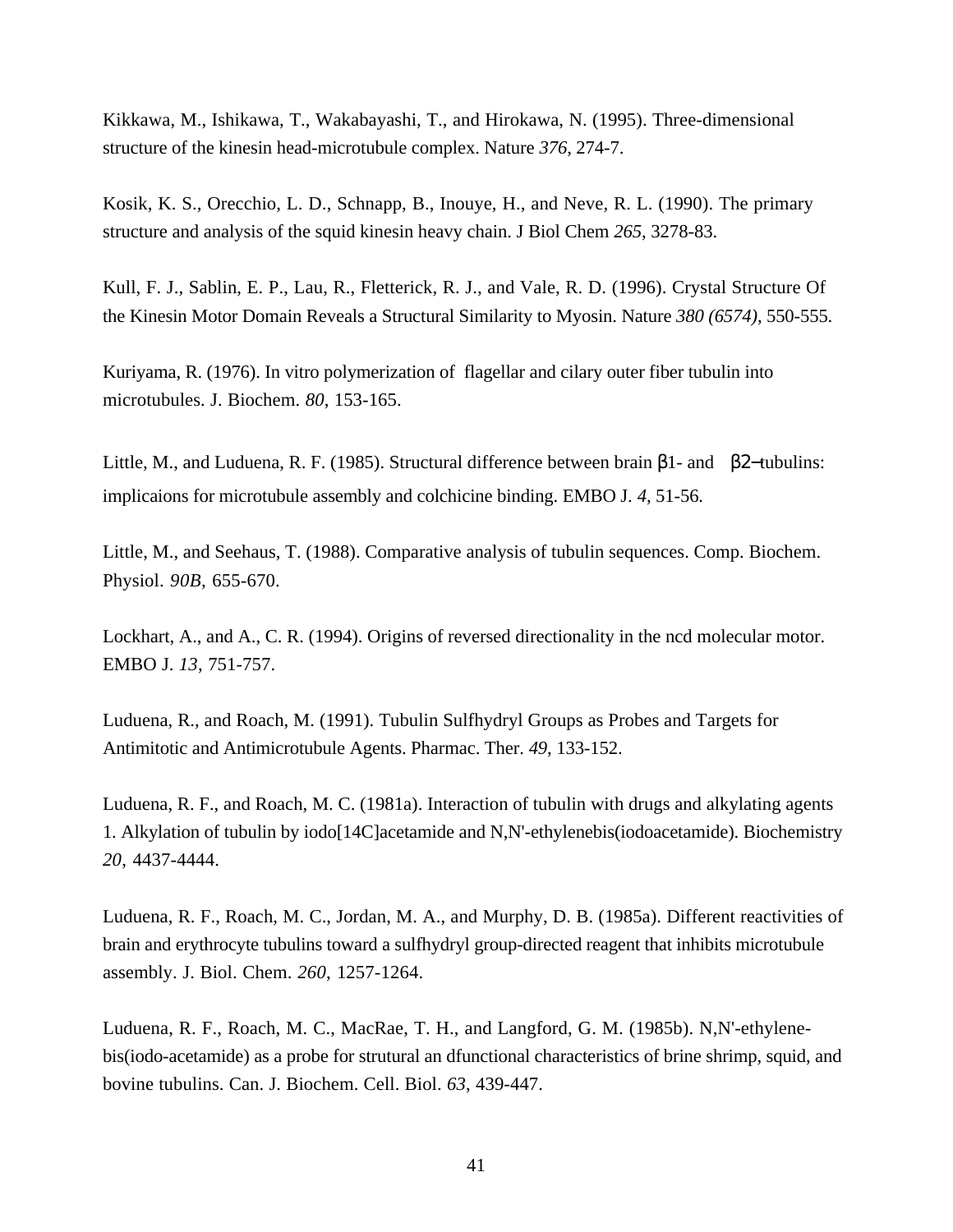Luduena, R. F., Roach, M. C., Trcka, P. P., Little, M., Palanivelu, P., Brinkley, P., and Prasad, V. (1982). β2- tubulin, a form of chordate brain tubulin with lesser reactivity toward an assemblyinhibiting sulfhydryl-directed cross-linking reagent. Biochemistry *21*, 4787-4794.

Mann, K., Giesel, M., and Fasold, H. (1978). Isolation of native microtubules from porcien brain and characterization of SH groups essential for polymerization at the GTP binding sites. FEBS Letters *92*, 45-48.

Martenson, C. H., Odom, A., Sheetz, M. P., and Graham, D. G. (1995). The effect of acrylamide and other sulfhydryl alkylators on the ability of dynein and kinesin to translocate microtubules in vitro. Toxicol Appl Pharmacol *133*, 73-81.

McIntosh, J. R., and Pfarr, C. M. (1991). Mitotic motors. J Cell Biol *115*, 577-85.

Means, G. E., and Feeney, R. E. (1971). Chemical Modification of Proteins (San Francisco: Holden-Day).

Meeusen, R. L., and Cande, W. Z. (1979). N-ethylmaleimide modified heavt meromyosin. Journal of Cell Biology *82*, 57-65.

Mellon, M. G., and Rebhun, L. I. (1976b). Sulfhydryls and the in vitro polymerization of tubulin. J. Cell. Biol. *70*, 226-238.

Meluh, P. B., and Rose, M. D. (1990). KAR3, a kinesin-related gene required for yeast nuclear fusion [published erratum appears in Cell 1990 May 4;61(3):548]. Cell *60*, 1029-1041.

Mitchison, T., and Kirschner, M. (1984). Dynamic instability of microtubule growth. Nature *312*, 237-42.

Mitchison, T. J. (1988). Microtubule dynamics and kinetochore function in mitosis. Annu Rev Cell Biol.

Mitchison, T. J. (1986). The role of microtubule polarity in the movement of kinesin and kinetochores. J Cell Sci Suppl.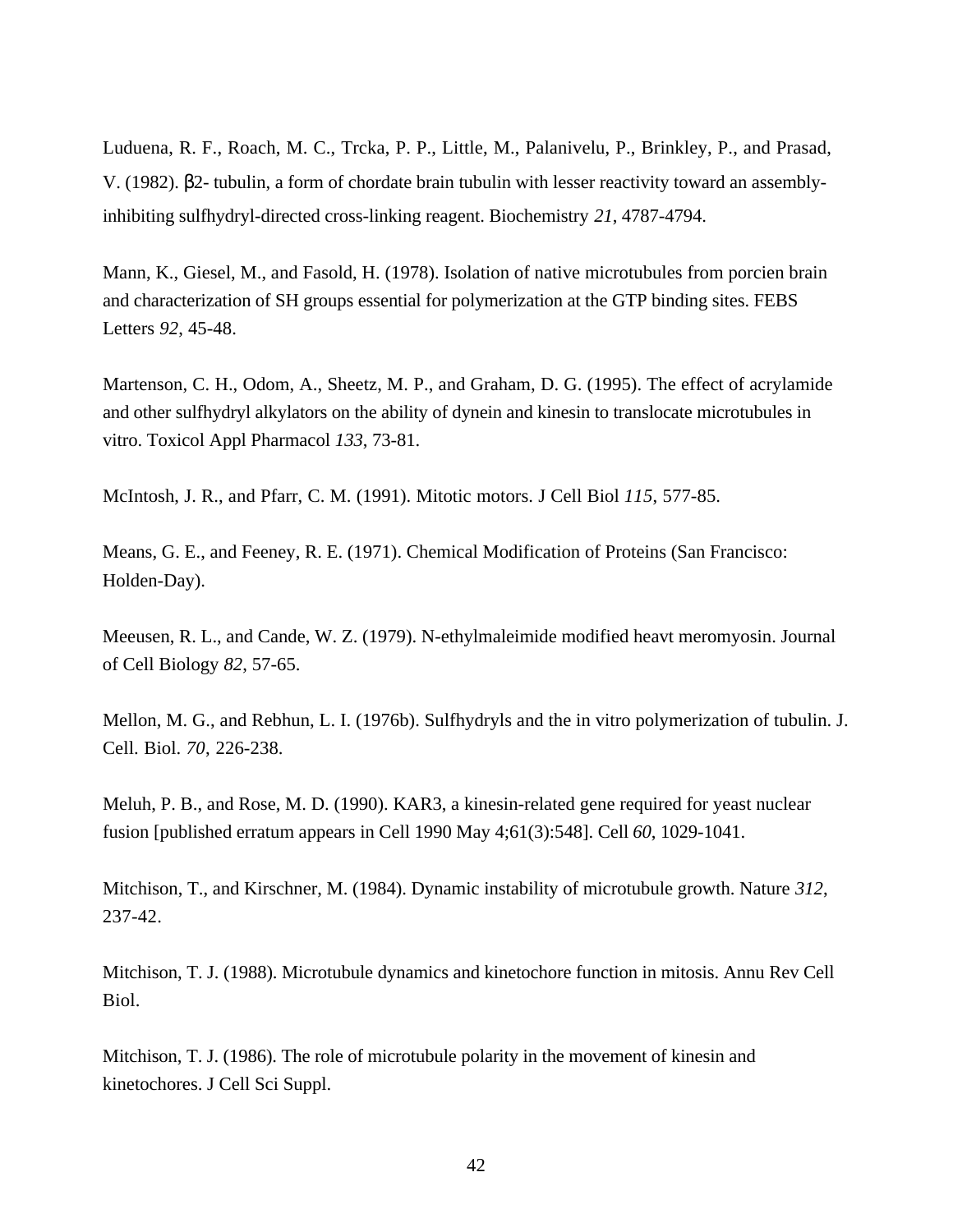Naber, N., Cooke, R., and Pate, E. (1997). Binding of ncd to Microtubules Induces a Conformational Change near the Junction of the Motor Domain with the Neck. Biochemistry *36*, 9681-9689.

Nath, J., and Rebhun, L. I. (1976). Effects of caffeine and other methlxanthines on the development and metaboliam of esa urchin eggs. Involvement of NADP+ and glutathione. J. Cell. Biol. *68*, 440- 450.

Nislow, C., Lombrillo, V. A., Kuriyama, R., and McIntosh, J. R. (1992). A plus-end-directed motor enzyme that moves antiparallel microtubules in vitro localizes to the interzone of mitotic spindles. Nature *359*, 543-547.

Noda, Y., Sato-Yoshitake, R., Kondo, S., Nangaku, M., and Hirokawa, N. (1995). KIF2 is a new microtubule-based anterograde motor that transports membranous organelles distinct from those carried by kinesin heavy chain or KIF3A/B. J Cell Biol *129*, 157-67.

Nogales, E., Wolf, S. G., and Downing, K. H. (1998). Structure of the alpha beta tubulin dimer by electron cyrstallography. Nature *391*, 199-203.

Paschal, B. M., and Vallee, R. B. (1987). Retrograde transport by the microtubule-associated protein MAP 1C. Nature *330*, 181-3.

Pfister, K. K., Wagner, M. C., Bloom, G. S., and Brady, S. T. (1989). Modification of the microtubule-binding and ATPase activities of kinesin by N-ethylmaleimide (NEM) suggests a role for sulfhydryls in fast axonal transport. Biochemistry *28*, 9006-12.

Porter, M. E., and Johnson, K. A. (1989). Dynein structure and function. Annu Rev Cell Biol *5*, 119-151.

Ramel, C., and Magnusson, J. (1969). Genetic effects of organic mercury compounds. II. Chromosome segregation in Drosophila melanogater. Hereditas *61*, 231-254.

Roach, M. C., and Luduena, R. F. (1984). Different effects of tubulin ligands on the intrachain cross-linking of Beta1-tubulin. J. Biol. Chem. *259*, 12063-12071.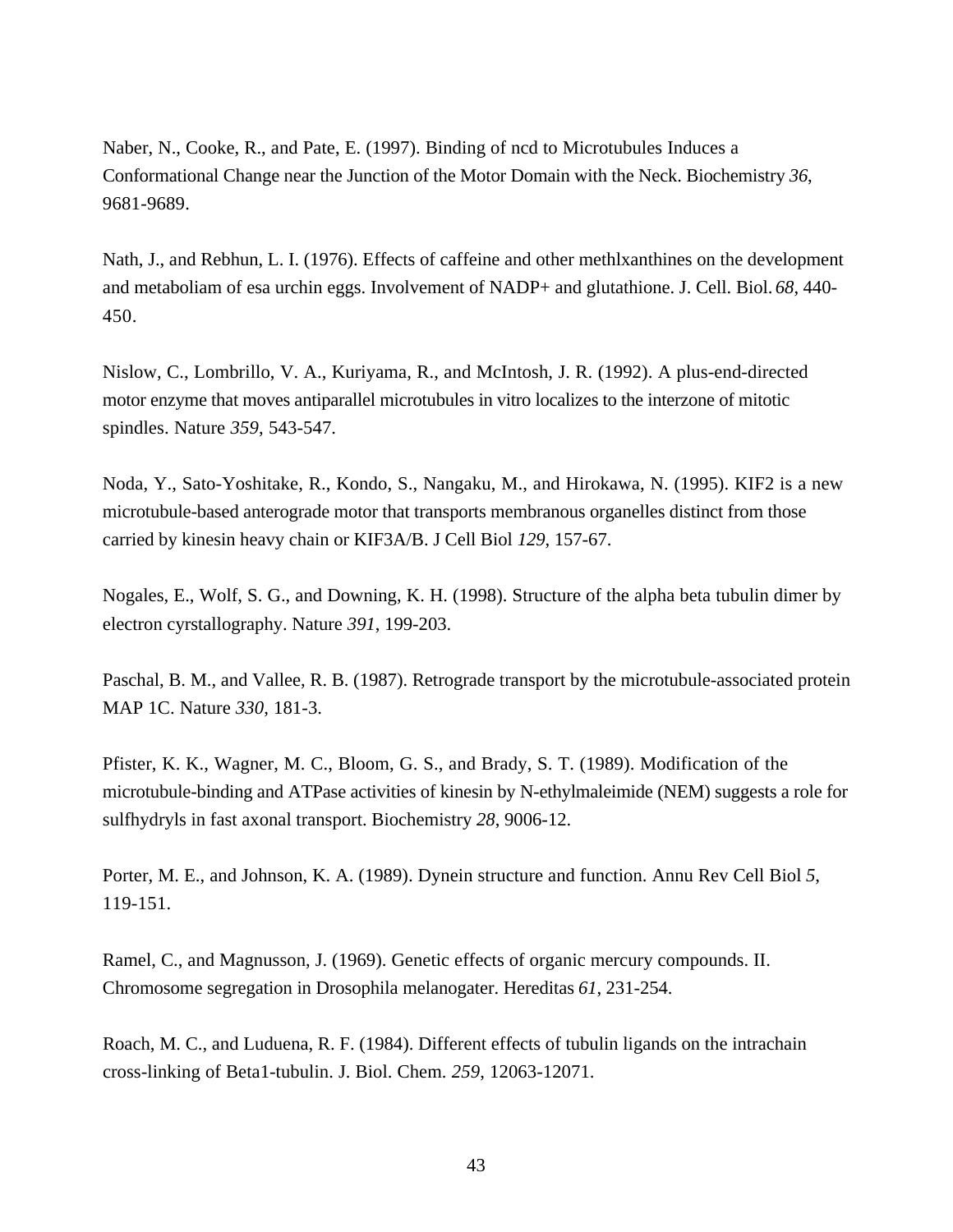Romberg, L., and Vale, R. D. (1993). Chemomechanical cycle of kinesin differs from that of myosin. Nature *361*, 168-70.

Sablin, E. P., Case, R. B., Dai, S. C., Hart, C. L., Ruby, A., Vale, R. D., and Fletterick, R. J. (1998). Direction determination in the minus-end-directed kinesin motor ncd. Nature *395*, 813-816.

Shivanna, B. D., Mejillano, M. R., Williams, T. D., and Himes, R. H. (1993). The GTP-binding site of Beta-tubulin: Identification of cysteine-12 as the major sie of cross-linking by direct photoaffinity labeling. J. Biol. Chem. *268*, 127-132.

Skoufias, D. A., and Scholey, J. M. (1993). Cytoplasmic microtubule-based motor proteins. Curr Opin Cell Biol *5*, 95-104.

Stewart, R. J., Pesavento, P. A., Woerpel, D. N., and Goldstein, L. S. (1991). Identification and partial characterization of six members of the kinesin superfamily in Drosophila. Proc Natl Acad Sci U S A *88*, 8470-4.

Svoboda, K., Schmidt, C. F., Schnapp, B. J., and Block, S. M. (1993). Direct observation of kinesin stepping by optical trapping interferometry. Nature *365*, 721-7.

Vale, R. D., Reese, T. S., and Sheetz, M. P. (1985). Identification of a novel force-generating protein, kinesin, involved in microtubule-based motility. Cell *42*, 39-50.

Vale, R. D., and Toyoshima, Y. Y. (1988). Rotation and translocation of microtubules in vitro induced by dyneins from Tetrahymena cilia. Cell *52*, 459-69.

Vallee, R. (1990). Mitosis: dynein and the kinetochore [news; comment]. Nature *345*, 206-7.

Vernos, I., Heasman, J., and Wylie, C. (1993). Multiple kinesin-like transcripts in Xenopus oocytes. Dev Biol *157*, 232-9.

Wadsworth, P., and Salmon, E. D. (1986). Analysis of the treadmilling model during metaphase of mitosis using fluorescence redistribution after photobleaching. J Cell Biol *102*, 1032-8.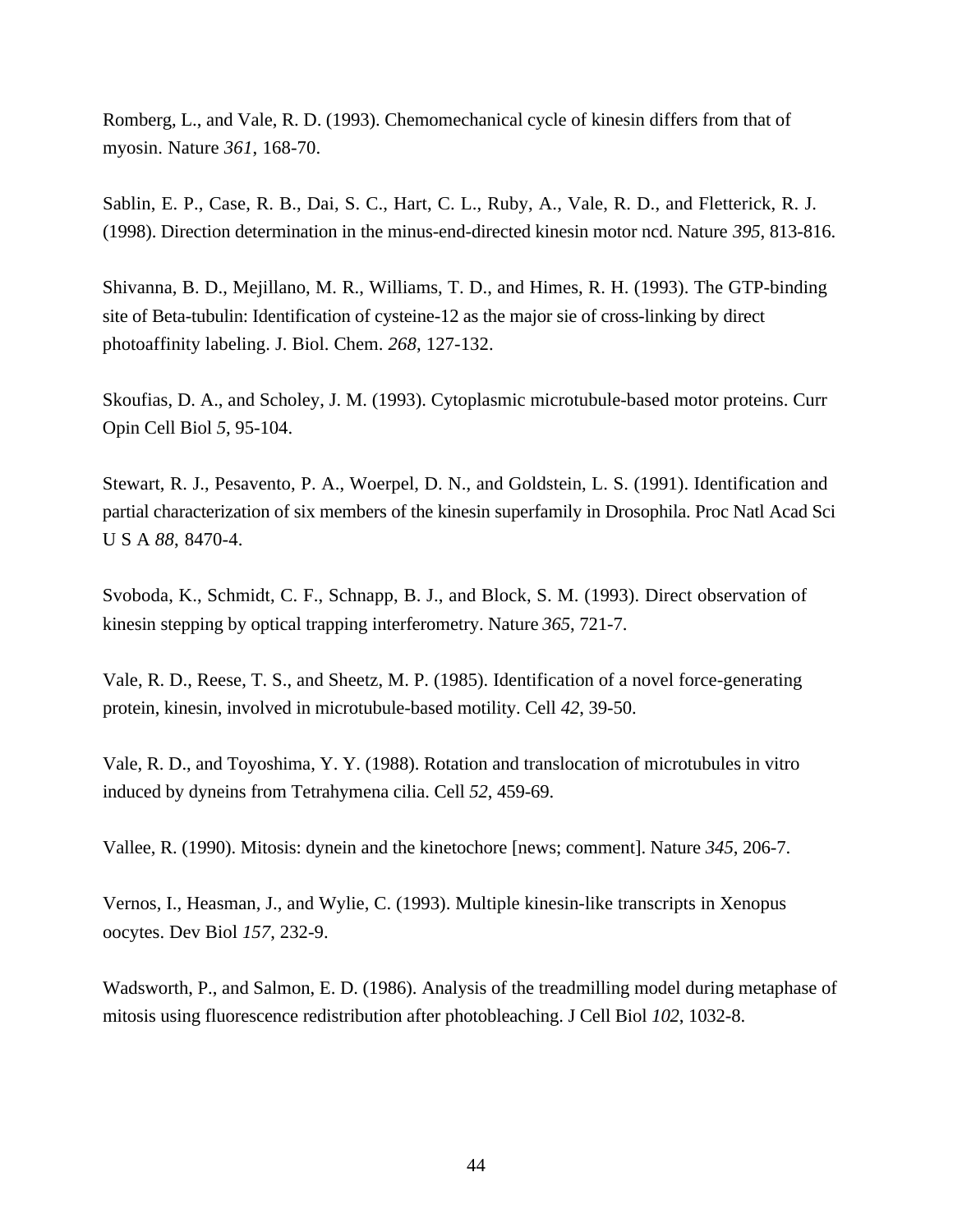Walker, R. A., Inoue, S., and Salmon, E. D. (1989). Asymmetric behavior of severed microtubule ends after ultraviolet-microbeam irradiation of individual microtubules in vitro. J Cell Biol *108*, 931- 7.

Walker, R. A., O'Brien, E. T., Epstein, D. L., and Sheetz, M. P. (1997). n-Ethylmaleimide and ethacrynic acid inhibit kinesin binding to microtubules in a motility assay. Cell Motility and the Cytoskeleton *37*, 289-299.

Walker, R. A., O'Brien, E. T., Pryer, N. K., Soboeiro, M. F., Voter, W. A., Erickson, H. P., and Salmon, E. D. (1988). Dynamic instability of individual microtubules analyzed by video light microscopy: rate constants and transition frequencies. J Cell Biol *107*, 1437-48.

Walker, R. A., Salmon, E. D., and Endow, S. A. (1990). The Drosophila claret segregation protein is a minus-end directed motor molecule. Nature *347*, 780-2.

Walker, R. A., and Sheetz, M. P. (1993). Cytoplasmic microtubule-associated motors. Annu Rev Biochem *62*, 429-451.

Wessel, D., and Flugge, U. I. (1984). A method for the quantitative recovery of protein in dilute solution in the presence of detergents and lipds. Anal. Biochem. *138*, 141-143.

Williams, R. C., and Lee, J. C. (1982). Preparation of tubulin from brain. Meth. Enzymol. *85*, 376- 385.

Wordeman, L., and Mitchison, T. J. (1995). Identification and partial characterization of mitotic centromere-associated kinesin, a kinesin-related protein that associates with centromeres during mitosis [see comments]. J Cell Biol *128*, 95-104.

Yang, J. T., Laymon, R. A., and Goldstein, L. S. (1989). A three-domain structure of kinesin heavy chain revealed by DNA sequence and microtubule binding analyses. Cell *56*, 879-89.

Yang, J. T., Saxton, W. M., and Goldstein, L. S. (1988). Isolation and characterization of the heavy chain of Drosophila kinesin. Proc Natl Acad Sci U S A *85*, 1864-8.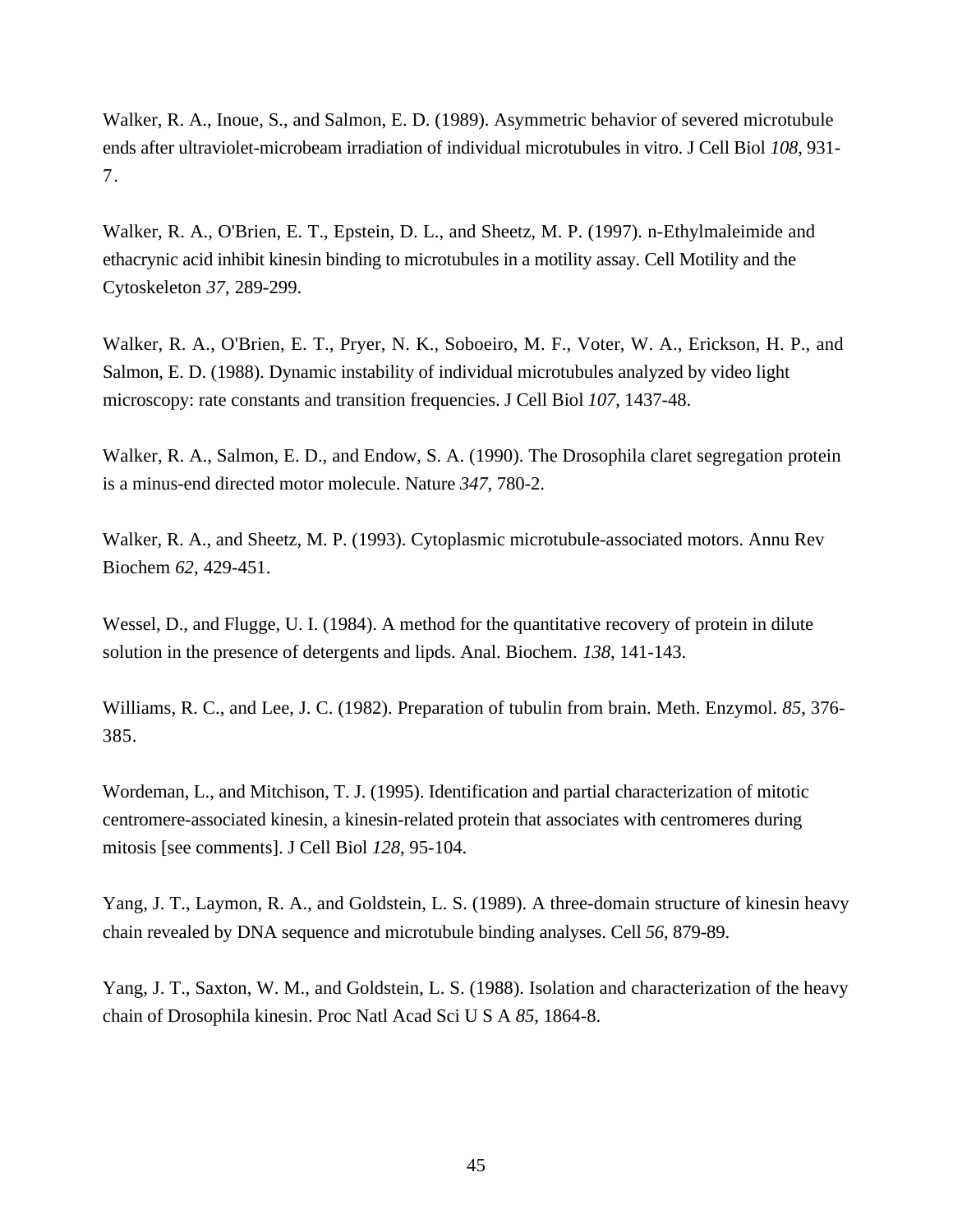# **Curriculum Vitae**

| Kalmia Kniel Phelps                  |                                                                                                                         | December 1998    |  |
|--------------------------------------|-------------------------------------------------------------------------------------------------------------------------|------------------|--|
| <b>Home Address: 95 Massie Drive</b> | Christiansburg, VA 24073                                                                                                | $(540)$ 382-1254 |  |
|                                      | <b>Work Address:</b> Department of Biology<br>Virginia Polytechnic Institute & State University<br>Blacksburg, VA 24060 | (540) 231-4828   |  |

**Birthdate & Birthplace:** March 25, 1974, Washington, DC

# **Education:**

| 1996-1998 | M.S. Biology                                      |  |  |
|-----------|---------------------------------------------------|--|--|
|           | Molecular Cell Biology and Biotechnology program  |  |  |
|           | Virginia Polytechnic Institute & State University |  |  |
| 1992-1996 | <b>B.S. Biology</b>                               |  |  |
|           | Minor in Sociology                                |  |  |
|           | Virginia Polytechnic Institute & State University |  |  |

# **Professional Position:**

| January 1997-May 1997 | General Biology Teaching Assistant, Department of Biology |
|-----------------------|-----------------------------------------------------------|
|                       | Virginia Polytechnic Institute & State University         |
|                       | Rating 3.8 (based on a 4 point scale)                     |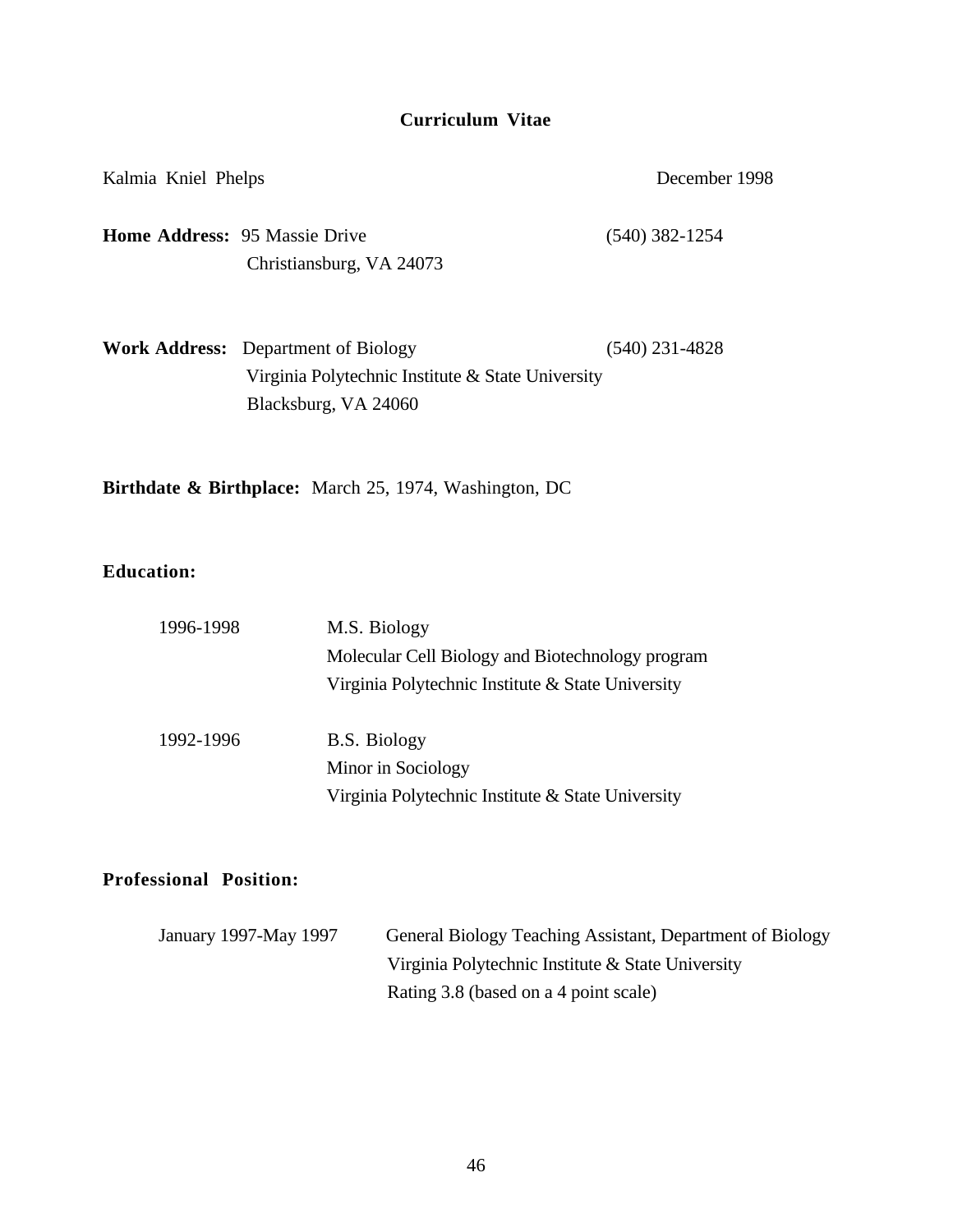|                    |                                 | August 1997-December 1997 General Microbiology Teaching Assistant, Department of Biology<br>Virginia Polytechnic Institute & State University<br>Rating 4.0 (based on a 4 point scale)                                                                                                                                                                                                                                    |
|--------------------|---------------------------------|---------------------------------------------------------------------------------------------------------------------------------------------------------------------------------------------------------------------------------------------------------------------------------------------------------------------------------------------------------------------------------------------------------------------------|
|                    | January 1998-May 1998           | General Microbiology Teaching Assistant, Department of Biology<br>Virginia Polytechnic Institute & State University<br>Rating 3.9 (based on a 4 point scale)                                                                                                                                                                                                                                                              |
|                    |                                 | August 1998-December 1998 Pathogenic Bacteriology Teaching Assistant, Department of Biology<br>Virginia Polytechnic Institute & State University<br>Rating 3.9 (based on a 4 point scale)                                                                                                                                                                                                                                 |
|                    | <b>Professional Membership:</b> | Phi Sigma, National Biological Honor Society<br>American Society for Cell Biology (ASCB)<br>Sigma Xi, The Scientific Research Society                                                                                                                                                                                                                                                                                     |
| <b>Activities:</b> | March 14, 1998, Blacksburg, VA  | Poster Presented at 38th Annual American Society for Cell<br>Biology Meeting, December 12-16, 1998, San Francisco<br>"Mechanism of NEM-Inhibition on Tubulin Assembly"<br>Slide Presentation given at the Eighteenth Annual Seminar of Cancer<br>Researchers in Virginia, American Cancer Society Meeting,<br>"NEM Modification of Kinesin and Ncd Proteins"<br>Poster Presented at 37th Annual American Society for Cell |
|                    |                                 | Biology Meeting, December 13-17, 1997, Washington, DC<br>"NEM Modification of Kinesin and Ncd Proteins"                                                                                                                                                                                                                                                                                                                   |
|                    |                                 | Judge for the Junior National Academy of Sciences Meeting, May 1997                                                                                                                                                                                                                                                                                                                                                       |